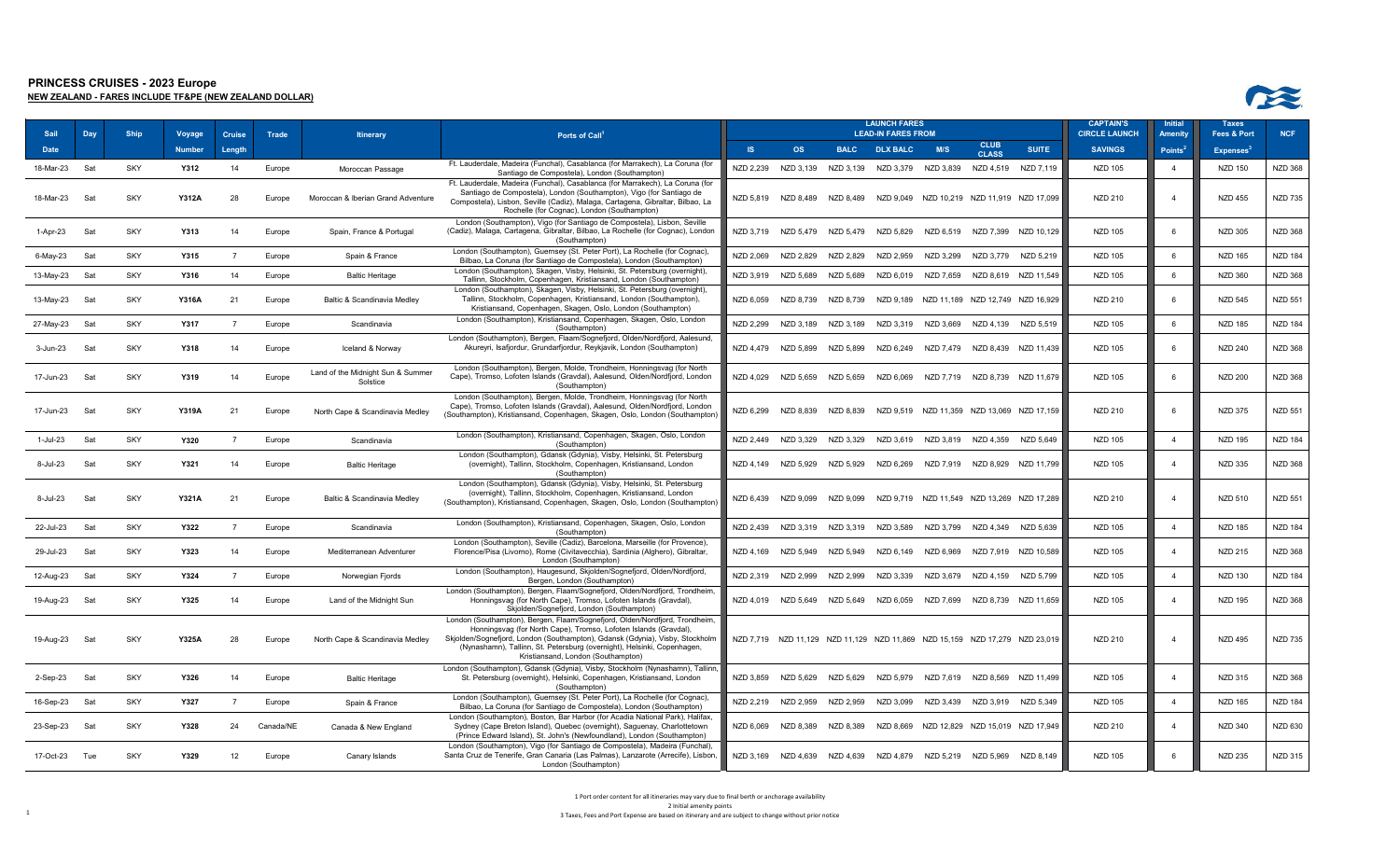| Sail          | Day  | <b>Ship</b>  | <b>Voyage</b> | <b>Cruise</b>  | Trade  | <b>Itinerary</b>                              | Ports of Call <sup>1</sup>                                                                                                                                                                                                                                                           |           |                     |             | <b>LAUNCH FARES</b><br><b>LEAD-IN FARES FROM</b> |           |                               |                                 | <b>CAPTAIN'S</b><br><b>CIRCLE LAUNCH</b> | Initial<br>Amenity  | <b>Taxes</b><br><b>Fees &amp; Port</b> | <b>NCF</b>     |
|---------------|------|--------------|---------------|----------------|--------|-----------------------------------------------|--------------------------------------------------------------------------------------------------------------------------------------------------------------------------------------------------------------------------------------------------------------------------------------|-----------|---------------------|-------------|--------------------------------------------------|-----------|-------------------------------|---------------------------------|------------------------------------------|---------------------|----------------------------------------|----------------|
| <b>Date</b>   |      |              | Number        | Lenath         |        |                                               |                                                                                                                                                                                                                                                                                      | <b>IS</b> | <b>OS</b>           | <b>BALC</b> | <b>DLX BALC</b>                                  | M/S       | <b>CLUB</b><br><b>CLASS</b>   | <b>SUITE</b>                    | <b>SAVINGS</b>                           | Points <sup>4</sup> | <b>Expenses</b> <sup>3</sup>           |                |
| 29-Oct-23     | Sun  | <b>SKY</b>   | Y330          | 12             | Europe | Canary Islands                                | London (Southampton), Vigo (for Santiago de Compostela), Madeira (Funchal)<br>Santa Cruz de Tenerife, Gran Canaria (Las Palmas), Lanzarote (Arrecife), Lisbon,<br>London (Southampton)                                                                                               |           | NZD 3.169 NZD 4.639 | NZD 4.639   | NZD 4.869                                        |           | NZD 5.219 NZD 5.959           | NZD 8.139                       | <b>NZD 105</b>                           | ĥ                   | <b>NZD 230</b>                         | NZD 315        |
| 29-Oct-23     | Sun  | SKY          | Y330A         | 27             | Europe | <b>Tropical Passage Grand Adventure</b>       | London (Southampton), Vigo (for Santiago de Compostela), Madeira (Funchal)<br>Santa Cruz de Tenerife, Gran Canaria (Las Palmas), Lanzarote (Arrecife), Lisbon<br>London (Southampton), Azores Islands (Ponta Delgada), Antigua, St. Maarten,<br>San Juan, Grand Turk, Ft. Lauderdale | NZD 5,959 | NZD 8,349           | NZD 8,349   | NZD 8,779                                        | NZD 9.229 |                               | NZD 10,869 NZD 16,269           | <b>NZD 210</b>                           | $\overline{4}$      | <b>NZD 440</b>                         | <b>NZD 709</b> |
| 10-Nov-23     | Fri  | <b>SKY</b>   | Y331          | 15             | Europe | <b>Tropical Passage</b>                       | London (Southampton), Azores Islands (Ponta Delgada), Antigua, St. Maarten,<br>San Juan, Grand Turk, Ft. Lauderdale                                                                                                                                                                  | NZD 2.939 | NZD 3.859           | NZD 3.859   | NZD 4.079                                        | NZD 4.169 | NZD 4.919                     | NZD 8.269                       | <b>NZD 105</b>                           | $\overline{a}$      | <b>NZD 215</b>                         | <b>NZD 394</b> |
| 9-Apr-23      | Sun  | <b>REGAL</b> | G316          | 15             | Europe | Northern Europe Passage                       | Ft. Lauderdale, Azores Islands (Ponta Delgada), Brest, Cherbourg,<br>Brussels/Bruges (Zeebrugge), Aarhus, Copenhagen                                                                                                                                                                 | NZD 2,499 |                     | NZD 3,419   | NZD 3,439                                        |           | NZD 3,959 NZD 4,719 NZD 8,399 |                                 | <b>NZD 105</b>                           | $\overline{4}$      | <b>NZD 215</b>                         | <b>NZD 394</b> |
| 9-Apr-23      | Sun  | <b>REGAL</b> | G316A         | 26             | Europe | Scandinavia & Russia Grand Adventure          | Ft. Lauderdale, Azores Islands (Ponta Delgada), Brest, Cherbourg<br>Brussels/Bruges (Zeebrugge), Aarhus, Copenhagen, Skagen, Aarhus, Berlin<br>(Warnemunde), Tallinn, St. Petersburg (overnight), Helsinki, Stockholm<br>(Nynashamn), Copenhagen                                     | NZD 5,879 |                     | NZD 7.579   | NZD 7,819                                        |           |                               | NZD 8,839 NZD 10,069 NZD 16,089 | <b>NZD 210</b>                           | $\overline{4}$      | <b>NZD 525</b>                         | <b>NZD 683</b> |
| 24-Apr-23     | Mon  | <b>REGAL</b> | G317          | 11             | Europe | Scandinavia & Russia (from<br>Copenhagen)     | Copenhagen, Skagen, Aarhus, Berlin (Warnemunde), Tallinn, St. Petersburg<br>(overnight), Helsinki, Stockholm (Nynashamn), Copenhagen                                                                                                                                                 | NZD 3,539 |                     | NZD 4.339   | NZD 4.539                                        | NZD 5,039 | NZD 5.729                     | NZD 7.849                       | <b>NZD 105</b>                           | 6                   | <b>NZD 340</b>                         | <b>NZD 289</b> |
| 24-Apr-23     | Mon  | <b>REGAL</b> | G317B         | $\overline{7}$ | Europe | Scandinavia & Russia                          | Copenhagen, Skagen, Aarhus, Berlin (Warnemunde), Tallinn, St. Petersburg<br>(overnight)                                                                                                                                                                                              | NZD 2,199 |                     | NZD 2,679   | NZD 2,819                                        | NZD 3,089 | NZD 3,499                     | NZD 4.789                       | <b>NZD 105</b>                           | 6                   | <b>NZD 290</b>                         | <b>NZD 184</b> |
| $1-May-23$    | Mon  | <b>REGAL</b> | G317A         | 10             | Europe | Scandinavia & Russia (from St.<br>Petersburg) | St. Petersburg, Helsinki, Stockholm (Nynashamn), Copenhagen, Skagen, Aarhus<br>Berlin (Warnemunde), Tallinn, St. Petersburg                                                                                                                                                          | NZD 3,549 |                     | NZD 4.349   | NZD 4.549                                        | NZD 5.059 | NZD 5,739                     | NZD 7.859                       | <b>NZD 105</b>                           | 6                   | <b>NZD 355</b>                         | <b>NZD 263</b> |
| 5-May-23      | Fri  | <b>REGAL</b> | G318          | 11             | Europe | Scandinavia & Russia (from<br>Copenhagen)     | Copenhagen, Skagen, Aarhus, Berlin (Warnemunde), Tallinn, St. Petersburg<br>(overnight), Helsinki, Stockholm (Nynashamn), Copenhagen                                                                                                                                                 | NZD 3,539 |                     | NZD 4,329   | NZD 4,539                                        | NZD 5,039 | NZD 5,729                     | NZD 7,839                       | <b>NZD 105</b>                           | 6                   | <b>NZD 335</b>                         | NZD 289        |
| 12-May-23     | Fri  | <b>REGAL</b> | G318A         | 10             | Europe | Scandinavia & Russia (from St.<br>Petersburg  | St. Petersburg, Helsinki, Stockholm (Nynashamn), Copenhagen, Oslo, Berlin<br>(Warnemunde), Tallinn, St. Petersburg                                                                                                                                                                   | NZD 3,539 |                     | NZD 4.329   | NZD 4,539                                        | NZD 5.039 | NZD 5,729                     | NZD 7.839                       | <b>NZD 105</b>                           | 6                   | <b>NZD 335</b>                         | <b>NZD 263</b> |
| 16-May-23     | Tue  | <b>REGAL</b> | G319          | 11             | Europe | Scandinavia & Russia (from<br>Copenhagen)     | Copenhagen, Oslo, Berlin (Warnemunde), Tallinn, St. Petersburg (overnight),<br>Helsinki, Stockholm (Nynashamn), Copenhagen                                                                                                                                                           | NZD 3,519 |                     | NZD 4,319   | NZD 4,519                                        | NZD 5,019 | NZD 5,719                     | NZD 7,819                       | <b>NZD 105</b>                           | 6                   | <b>NZD 315</b>                         | <b>NZD 289</b> |
| 23-May-23     | Tue  | <b>REGAL</b> | G319A         | 10             | Europe | Scandinavia & Russia (from St.<br>Petersburg  | St. Petersburg, Helsinki, Stockholm (Nynashamn), Copenhagen, Skagen, Aarhus<br>Berlin (Warnemunde), Tallinn, St. Petersburg                                                                                                                                                          | NZD 3,549 |                     | NZD 4,349   | NZD 4,549                                        | NZD 5,059 | NZD 5,739                     | NZD 7,859                       | <b>NZD 105</b>                           | 6                   | <b>NZD 355</b>                         | <b>NZD 263</b> |
| 27-May-23     | Sat  | <b>REGAL</b> | G320          | 11             | Europe | Scandinavia & Russia (from<br>Copenhagen)     | Copenhagen, Skagen, Aarhus, Berlin (Warnemunde), Tallinn, St. Petersburg<br>(overnight), Helsinki, Stockholm (Nynashamn), Copenhagen                                                                                                                                                 | NZD 3,539 |                     | NZD 4,329   | NZD 4,539                                        | NZD 5,039 | NZD 5,729                     | NZD 7,839                       | <b>NZD 105</b>                           | 6                   | <b>NZD 335</b>                         | <b>NZD 289</b> |
| 3-Jun-23      | Sat  | <b>REGAL</b> | G320A         | 10             | Europe | Scandinavia & Russia (from St.<br>Petersburg  | St. Petersburg, Helsinki, Stockholm (Nynashamn), Copenhagen, Oslo, Berlin<br>(Warnemunde), Tallinn, St. Petersburg                                                                                                                                                                   | NZD 3,539 |                     | NZD 4,329   | NZD 4.539                                        | NZD 5.039 | NZD 5,729                     | NZD 7.839                       | <b>NZD 105</b>                           | -6                  | <b>NZD 335</b>                         | NZD 263        |
| 7-Jun-23      | Wed  | <b>REGAL</b> | G321          | 11             | Europe | Scandinavia & Russia (from<br>Copenhagen)     | Copenhagen, Oslo, Berlin (Warnemunde), Tallinn, St. Petersburg (overnight),<br>Helsinki, Stockholm (Nynashamn), Copenhagen                                                                                                                                                           | NZD 3,519 |                     | NZD 4.319   | NZD 4.519                                        | NZD 5.019 | NZD 5.719                     | NZD 7.819                       | <b>NZD 105</b>                           | 6                   | <b>NZD 315</b>                         | <b>NZD 289</b> |
| 14-Jun-23     | Wed  | <b>REGAL</b> | G321A         | 10             | Europe | Scandinavia & Russia (from St.<br>Petersburg) | St. Petersburg, Helsinki, Stockholm (Nynashamn), Copenhagen, Oslo, Berlin<br>(Warnemunde), Tallinn, St. Petersburg                                                                                                                                                                   | NZD 3,539 |                     | NZD 4,329   | NZD 4,539                                        | NZD 5,039 | NZD 5,729                     | NZD 7,839                       | <b>NZD 105</b>                           | $\overline{4}$      | <b>NZD 335</b>                         | <b>NZD 263</b> |
| 18-Jun-23     | Sun  | <b>REGAL</b> | G322          | 11             | Europe | Scandinavia & Russia (from<br>Copenhagen)     | Copenhagen, Oslo, Berlin (Warnemunde), Tallinn, St. Petersburg (overnight),<br>Helsinki, Stockholm (Nynashamn), Copenhagen                                                                                                                                                           | NZD 3,819 |                     | NZD 5,029   | NZD 5,249                                        | NZD 5,979 | NZD 6,799                     | NZD 9,319                       | <b>NZD 105</b>                           | $\overline{4}$      | <b>NZD 315</b>                         | <b>NZD 289</b> |
| 25-Jun-23     | Sun  | <b>REGAL</b> | G322A         | 10             | Europe | Scandinavia & Russia (from St.<br>Petersburg  | St. Petersburg, Helsinki, Stockholm (Nynashamn), Copenhagen, Oslo, Skagen<br>Stockholm, St. Petersburg                                                                                                                                                                               | NZD 3,849 |                     | NZD 5,059   | NZD 5,289                                        | NZD 6,019 | NZD 6,829                     | NZD 9,349                       | <b>NZD 105</b>                           | $\overline{4}$      | <b>NZD 350</b>                         | <b>NZD 263</b> |
| 29-Jun-23     | Thu  | <b>REGAL</b> | G323          | 11             | Europe | Scandinavia & Russia (from                    | Copenhagen, Oslo, Skagen, Stockholm, St. Petersburg (overnight), Berlin                                                                                                                                                                                                              | NZD 3,829 |                     | NZD 5,039   | NZD 5,249                                        | NZD 5.979 | NZD 6.799                     | NZD 9.329                       | <b>NZD 105</b>                           | $\overline{4}$      | <b>NZD 320</b>                         | <b>NZD 289</b> |
| 6-Jul-23      | Thu  | <b>REGAL</b> | G323A         | 10             | Europe | Copenhagen)<br>Scandinavia & Russia (from St. | (Warnemunde), Aarhus, Copenhagen<br>St. Petersburg (overnight), Berlin (Warnemunde), Aarhus, Copenhagen, Oslo,                                                                                                                                                                       | NZD 3,829 |                     | NZD 5,039   | NZD 5,249                                        | NZD 5,979 | NZD 6.799                     | NZD 9,329                       | <b>NZD 105</b>                           | $\overline{4}$      | <b>NZD 320</b>                         | <b>NZD 263</b> |
| 10-Jul-23     | Mon  | <b>REGAL</b> | G324          | 11             | Europe | Petersburg)<br>Scandinavia & Russia (from     | Berlin (Warnemunde), Tallinn, St. Petersburg<br>Copenhagen, Oslo, Berlin (Warnemunde), Tallinn, St. Petersburg (overnight),                                                                                                                                                          | NZD 3,819 |                     | NZD 5,029   | NZD 5,249                                        | NZD 5,979 | NZD 6,799                     | NZD 9,319                       | <b>NZD 105</b>                           | $\overline{4}$      | <b>NZD 315</b>                         | <b>NZD 289</b> |
| 17-Jul-23     | Mon  | <b>REGAL</b> | G324A         | 10             | Europe | Copenhagen)<br>Scandinavia & Russia (from St. | Helsinki, Stockholm (Nynashamn), Copenhagen<br>St. Petersburg, Helsinki, Stockholm (Nynashamn), Copenhagen, Oslo, Berlin                                                                                                                                                             | NZD 3,839 |                     | NZD 5,059   | NZD 5,269                                        | NZD 6,019 | NZD 6,819                     | NZD 9,339                       | <b>NZD 105</b>                           | $\overline{4}$      | <b>NZD 335</b>                         | NZD 263        |
| 21-Jul-23     | Fri  | <b>REGAL</b> | G325          | 11             | Europe | Petersburg)<br>Scandinavia & Russia (from     | (Warnemunde), Tallinn, St. Petersburg<br>Copenhagen, Oslo, Berlin (Warnemunde), Tallinn, St. Petersburg (overnight),                                                                                                                                                                 | NZD 3,819 |                     | NZD 5.029   | NZD 5.249                                        | NZD 5.979 | NZD 6.799                     | NZD 9.319                       | <b>NZD 105</b>                           | $\overline{a}$      | <b>NZD 315</b>                         | <b>NZD 289</b> |
| 28-Jul-23     | Fri  | <b>REGAL</b> | G325A         | 10             | Europe | Copenhagen)<br>Scandinavia & Russia (from St. | Helsinki, Stockholm (Nynashamn), Copenhagen<br>St. Petersburg, Helsinki, Stockholm (Nynashamn), Copenhagen, Oslo, Berlin                                                                                                                                                             | NZD 3,849 |                     | NZD 5,059   | NZD 5,269                                        | NZD 6,019 | NZD 6.819                     | NZD 9,349                       | <b>NZD 105</b>                           | $\overline{4}$      | <b>NZD 340</b>                         | <b>NZD 263</b> |
| 1-Aug-23      | Tue  | <b>REGAL</b> | G326          | 11             | Europe | Petersburg)<br>Scandinavia & Russia (from     | (Warnemunde), Helsinki, St. Petersburg<br>Copenhagen, Oslo, Berlin (Warnemunde), Helsinki, St. Petersburg (overnight)                                                                                                                                                                | NZD 3,819 |                     | NZD 5,029   | NZD 5,249                                        | NZD 5,979 | NZD 6,799                     | NZD 9,319                       | <b>NZD 105</b>                           | $\overline{4}$      | <b>NZD 315</b>                         | <b>NZD 289</b> |
| 8-Aug-23      | Tue  | <b>REGAL</b> | G326A         | 10             | Europe | Copenhagen)<br>Scandinavia & Russia (from St. | Tallinn, Stockholm (Nynashamn), Copenhagen<br>St. Petersburg, Tallinn, Stockholm (Nynashamn), Copenhagen, Oslo, Berlin                                                                                                                                                               | NZD 3,829 |                     | NZD 5,039   | NZD 5,249                                        | NZD 5,979 | NZD 6,799                     | NZD 9,329                       | <b>NZD 105</b>                           | $\overline{4}$      | <b>NZD 320</b>                         | <b>NZD 263</b> |
| 12-Aug-23     | -Sat | <b>REGAL</b> | G327          | 11             | Europe | Petersburg)<br>Scandinavia & Russia (from     | (Warnemunde), Tallinn, St. Petersburg<br>Copenhagen, Oslo, Berlin (Warnemunde), Tallinn, St. Petersburg (overnight),                                                                                                                                                                 | NZD 3.819 |                     | NZD 5.029   | NZD 5.249                                        |           | NZD 5.979 NZD 6.799           | NZD 9.319                       | <b>NZD 105</b>                           | $\overline{4}$      | <b>NZD 315</b>                         | <b>NZD 289</b> |
|               |      |              |               |                |        | Copenhagen)<br>Scandinavia & Russia (from St. | Helsinki, Stockholm (Nynashamn), Copenhagen<br>St. Petersburg (overnight), Helsinki, Stockholm (Nynashamn), Copenhagen                                                                                                                                                               |           |                     |             |                                                  |           |                               |                                 |                                          | $\overline{a}$      |                                        |                |
| 19-Aug-23     | Sat  | <b>REGAL</b> | G327A         | 10             | Europe | Petersburg<br>Scandinavia & Russia (from      | Skagen, Aarhus, Berlin (Warnemunde), Tallinn, St. Petersburg<br>Copenhagen, Skagen, Aarhus, Berlin (Warnemunde), Tallinn, St. Petersburg                                                                                                                                             | NZD 3,849 |                     | NZD 5.059   | NZD 5.289                                        | NZD 6.019 | NZD 6.829                     | NZD 9,349                       | <b>NZD 105</b>                           |                     | <b>NZD 350</b>                         | NZD 263        |
| 23-Aug-23 Wed |      | <b>REGAL</b> | G328          | 11             | Europe | Copenhagen)                                   | (overnight), Helsinki, Stockholm (Nynashamn), Copenhagen                                                                                                                                                                                                                             | NZD 3,829 |                     | NZD 5,039   | NZD 5,269                                        | NZD 5,989 | NZD 6,819                     | NZD 9.329                       | <b>NZD 105</b>                           | $\overline{4}$      | <b>NZD 325</b>                         | <b>NZD 289</b> |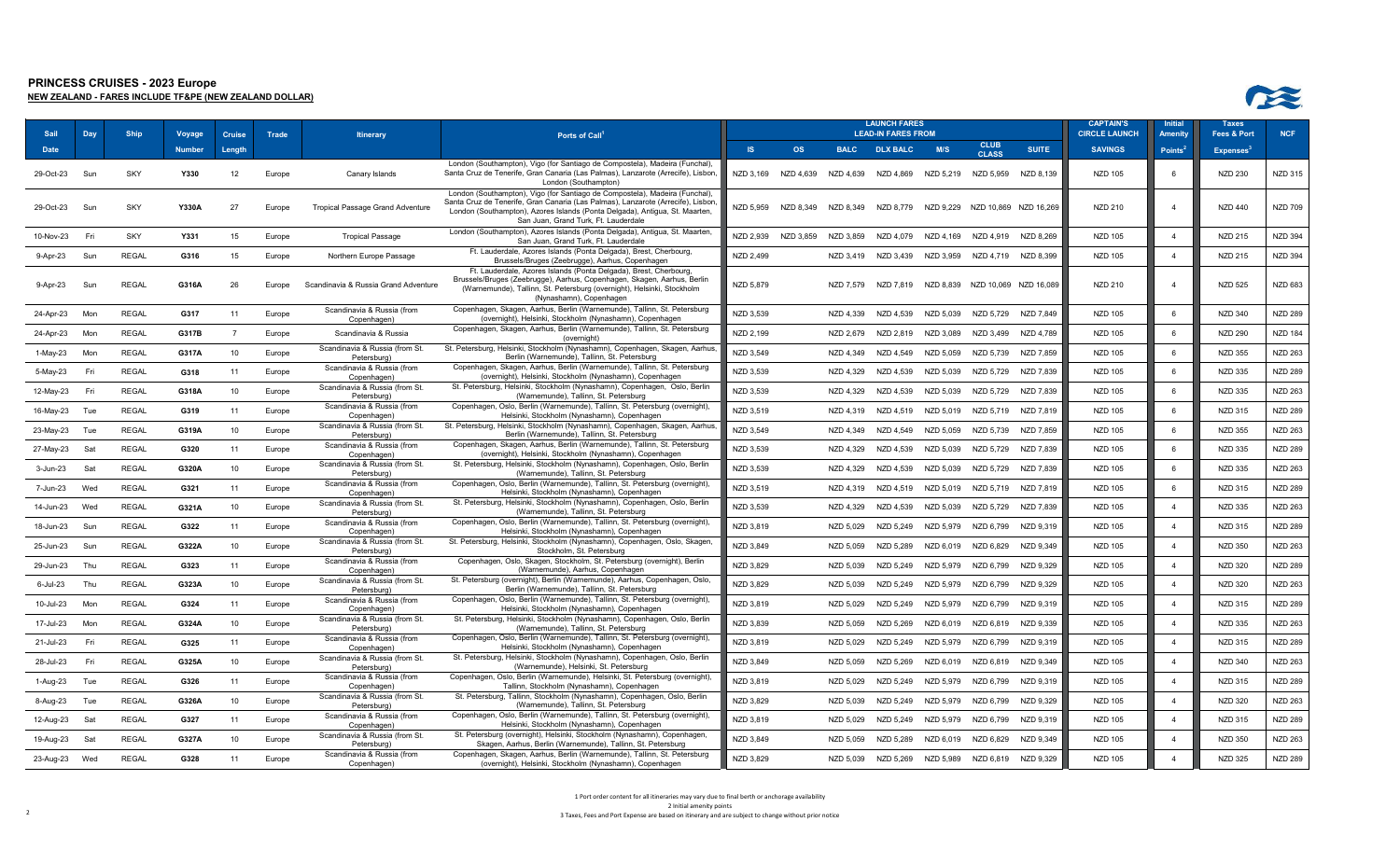| Sail        | Day | <b>Ship</b>    | Voyage | <b>Cruise</b>  | Trade  | <b>Itinerary</b>                                | Ports of Call <sup>1</sup>                                                                                                                                                                                                                                                                    |           |                               |             | <b>LAUNCH FARES</b><br><b>LEAD-IN FARES FROM</b> |           |                               |                                | <b>CAPTAIN'S</b><br><b>CIRCLE LAUNCH</b> | Initial<br>Amenity | <b>Taxes</b><br><b>Fees &amp; Port</b> | <b>NCF</b>     |
|-------------|-----|----------------|--------|----------------|--------|-------------------------------------------------|-----------------------------------------------------------------------------------------------------------------------------------------------------------------------------------------------------------------------------------------------------------------------------------------------|-----------|-------------------------------|-------------|--------------------------------------------------|-----------|-------------------------------|--------------------------------|------------------------------------------|--------------------|----------------------------------------|----------------|
| <b>Date</b> |     |                | Number | Length         |        |                                                 |                                                                                                                                                                                                                                                                                               | <b>IS</b> | <b>OS</b>                     | <b>BALC</b> | <b>DLX BALC</b>                                  | M/S       | <b>CLUB</b><br><b>CLASS</b>   | <b>SUITE</b>                   | <b>SAVINGS</b>                           | <b>Points</b>      | <b>Expenses</b> <sup>3</sup>           |                |
| 23-Aug-23   | Wed | <b>REGAL</b>   | G328A  | 24             | Europe | Northern Europe Grand Adventure                 | Copenhagen, Skagen, Aarhus, Berlin (Warnemunde), Tallinn, St. Petersburg<br>(overnight), Helsinki, Stockholm (Nynashamn), Copenhagen, Kristiansand,<br>Glasgow (Greenock), Belfast, Cork (Cobh - for Blarney Castle), Halifax, New York                                                       | NZD 6,989 |                               | NZD 9,219   | NZD 9,679 NZD 11,049 NZD 12,349 NZD 17,539       |           |                               |                                | <b>NZD 210</b>                           | $\overline{4}$     | <b>NZD 625</b>                         | NZD 630        |
| 30-Aug-23   | Wed | <b>REGAL</b>   | G328B  | $\overline{a}$ | Europe | Scandinavia                                     | St. Petersburg (overnight), Helsinki, Stockholm (Nynashamn), Copenhagen                                                                                                                                                                                                                       | NZD 1.191 |                               | NZD 1.661   | NZD 1.751                                        | NZD 1.931 | NZD 2.211                     | NZD 3.161                      | <b>NZD 53</b>                            | $\overline{a}$     | <b>NZD 195</b>                         | <b>NZD 105</b> |
| 3-Sep-23    | Sun | <b>REGAL</b>   | G329   | 13             | Europe | British Isles & Northern European<br>Passage    | Copenhagen, Kristiansand, Glasgow (Greenock), Belfast, Cork (Cobh - for Blarney<br>Castle), Halifax, New York                                                                                                                                                                                 | NZD 3,319 |                               | NZD 4,339   | NZD 4,569                                        | NZD 5,229 | NZD 5,979                     | NZD 8,369                      | <b>NZD 105</b>                           | $\overline{4}$     | <b>NZD 320</b>                         | <b>NZD 341</b> |
| 16-Apr-23   | Sun | <b>EMERALD</b> | E309   | 14             | Europe | Western Europe Passage                          | Ft. Lauderdale, Azores Islands (Ponta Delgada), Brest, Rotterdam,<br>Brussels/Bruges (Zeebrugge), London (Southampton)                                                                                                                                                                        |           | NZD 2,589 NZD 3,169           | NZD 3,349   |                                                  |           | NZD 4,129 NZD 4,889           | NZD 7,819                      | <b>NZD 105</b>                           | $\overline{4}$     | <b>NZD 170</b>                         | <b>NZD 368</b> |
| 16-Apr-23   | Sun | <b>EMERALD</b> | E309A  | 22             | Europe | <b>British Isles Grand Adventure</b>            | Ft. Lauderdale, Azores Islands (Ponta Delgada), Brest, Rotterdam,<br>Brussels/Bruges (Zeebrugge), London (Southampton), Portland, Guernsey (St.<br>Peter Port), Cork (Cobh - for Blarney Castle), Glasgow (Greenock), Holyhead,<br>London (Southampton)                                       |           | NZD 4,749 NZD 5,689           | NZD 6,429   |                                                  |           |                               | NZD 7,819 NZD 8,919 NZD 14,169 | <b>NZD 210</b>                           | $\overline{4}$     | <b>NZD 385</b>                         | <b>NZD 578</b> |
| 30-Apr-23   | Sun | <b>EMERALD</b> | E310   | 8              | Europe | Ireland & Scotland                              | London (Southampton), Portland, Guernsey (St. Peter Port), Cork (Cobh - for<br>Blarney Castle), Glasgow (Greenock), Holyhead, London (Southampton)                                                                                                                                            | NZD 2,319 | NZD 2.679                     | NZD 3.229   |                                                  | NZD 3.839 |                               | NZD 4,379 NZD 6,499            | <b>NZD 105</b>                           | 6                  | <b>NZD 220</b>                         | <b>NZD 210</b> |
| 8-May-23    | Mon | <b>EMERALD</b> | E311   | 12             | Europe | British Isles with Portland (for<br>Stonehenge) | London (Southampton), Portland (for Stonehenge), Guernsey (St. Peter Port),<br>Cork (Cobh - for Blarney Castle), Dublin (Dun Laoghaire), Belfast, Glasgow<br>(Greenock), Inverness/Loch Ness (Invergordon), Edinburgh (South Queensferry),<br>Paris/Normandy (Le Havre), London (Southampton) |           | NZD 3,489 NZD 4,039           | NZD 4,799   |                                                  | NZD 5.899 | NZD 6.689                     | NZD 9,769                      | <b>NZD 105</b>                           | 6                  | <b>NZD 355</b>                         | <b>NZD 315</b> |
| 20-May-23   | Sat | <b>EMERALD</b> | E312   | 12             | Europe | British Isles with Portland (for<br>Stonehenge) | London (Southampton), Portland (for Stonehenge), Guernsey (St. Peter Port),<br>Cork (Cobh - for Blarney Castle), Dublin (Dun Laoghaire), Belfast, Glasgow<br>(Greenock), Inverness/Loch Ness (Invergordon), Edinburgh (South Queensferry),<br>Paris/Normandy (Le Havre), London (Southampton) |           | NZD 3,489 NZD 4,039           | NZD 4,799   |                                                  |           | NZD 5,899 NZD 6,689 NZD 9,769 |                                | <b>NZD 105</b>                           | 6                  | <b>NZD 355</b>                         | <b>NZD 315</b> |
| 1-Jun-23    | Thu | <b>EMERALD</b> | E313   | 12             | Europe | British Isles with Orkney Islands               | London (Southampton), Guernsey (St. Peter Port), Cork (Cobh - for Blarney<br>Castle), Dublin (Dun Laoghaire), Liverpool, Belfast, Glasgow (Greenock), Orkney<br>Islands (Kirkwall), Edinburgh (South Queensferry), Paris/Normandy (Le Havre),<br>London (Southampton)                         | NZD 3,489 | NZD 4,039                     | NZD 4,799   |                                                  |           | NZD 5,899 NZD 6,689           | NZD 9,769                      | <b>NZD 105</b>                           | 6                  | <b>NZD 355</b>                         | <b>NZD 315</b> |
| 13-Jun-23   | Tue | <b>EMERALD</b> | E314   | 12             | Europe | British Isles with Portland (for<br>Stonehenge) | London (Southampton), Portland (for Stonehenge), Guernsey (St. Peter Port),<br>Cork (Cobh - for Blarney Castle), Dublin (Dun Laoghaire), Belfast, Glasgow<br>(Greenock), Inverness/Loch Ness (Invergordon), Edinburgh (South Queensferry),<br>Paris/Normandy (Le Havre), London (Southampton) |           | NZD 3,749 NZD 4,299 NZD 5,219 |             |                                                  |           |                               | NZD 6,559 NZD 7,439 NZD 10,849 | <b>NZD 105</b>                           | $\overline{4}$     | <b>NZD 350</b>                         | <b>NZD 315</b> |
| 25-Jun-23   | Sun | <b>EMERALD</b> | E315   | 12             | Europe | British Isles with Liverpool                    | London (Southampton), Guernsey (St. Peter Port), Cork (Cobh - for Blarney<br>Castle), Dublin (Dun Laoghaire), Liverpool, Belfast, Glasgow (Greenock),<br>Inverness/Loch Ness (Invergordon), Edinburgh (South Queensferry),<br>Paris/Normandy (Le Havre), London (Southampton)                 |           | NZD 3,749 NZD 4,299 NZD 5,219 |             |                                                  |           |                               | NZD 6,559 NZD 7,439 NZD 10,849 | <b>NZD 105</b>                           | $\overline{4}$     | <b>NZD 350</b>                         | <b>NZD 315</b> |
| 7-Jul-23    | Fri | <b>EMERALD</b> | E316   | 12             | Europe | British Isles with Portland (for<br>Stonehenge) | London (Southampton), Portland (for Stonehenge), Guernsey (St. Peter Port),<br>Cork (Cobh - for Blarney Castle), Dublin (Dun Laoghaire), Belfast, Glasgow<br>(Greenock), Inverness/Loch Ness (Invergordon), Edinburgh (South Queensferry).<br>Paris/Normandy (Le Havre), London (Southampton) |           | NZD 3,749 NZD 4,299           | NZD 5,219   |                                                  |           |                               | NZD 6,549 NZD 7,439 NZD 10,849 | <b>NZD 105</b>                           | $\overline{4}$     | <b>NZD 340</b>                         | NZD 315        |
| 19-Jul-23   | Wed | <b>EMERALD</b> | E317   | 12             | Europe | British Isles with Liverpool                    | London (Southampton), Guernsey (St. Peter Port), Cork (Cobh - for Blarney<br>Castle), Dublin (Dun Laoghaire), Liverpool, Belfast, Glasgow (Greenock),<br>Inverness/Loch Ness (Invergordon), Edinburgh (South Queensferry),<br>Paris/Normandy (Le Havre), London (Southampton)                 |           | NZD 3.749 NZD 4.299 NZD 5.219 |             |                                                  |           |                               | NZD 6,549 NZD 7,439 NZD 10,849 | <b>NZD 105</b>                           | $\overline{4}$     | <b>NZD 340</b>                         | NZD 315        |
| 31-Jul-23   | Mon | <b>EMERALD</b> | E318   | 12             | Europe | British Isles with Orkney Islands               | London (Southampton), Guernsey (St. Peter Port), Cork (Cobh - for Blarney<br>Castle), Dublin (Dun Laoghaire), Belfast, Glasgow (Greenock), Orkney Islands<br>(Kirkwall), Inverness/Loch Ness (Invergordon), Edinburgh (South Queensferry)<br>Paris/Normandy (Le Havre), London (Southampton)  |           | NZD 3,799 NZD 4,339 NZD 5,249 |             |                                                  |           |                               | NZD 6,599 NZD 7,479 NZD 10,889 | <b>NZD 105</b>                           | $\overline{4}$     | <b>NZD 390</b>                         | <b>NZD 315</b> |
| 12-Aug-23   | Sat | <b>EMERALD</b> | E319   | 12             | Europe | British Isles with Orkney Islands               | London (Southampton), Guernsey (St. Peter Port), Cork (Cobh - for Blarney<br>Castle), Dublin (Dun Laoghaire), Liverpool, Belfast, Glasgow (Greenock), Orkney<br>Islands (Kirkwall), Edinburgh (South Queensferry), Paris/Normandy (Le Havre),<br>London (Southampton)                         |           | NZD 3,799 NZD 4,349 NZD 5,269 |             |                                                  |           |                               | NZD 6,599 NZD 7,489 NZD 10,899 | <b>NZD 105</b>                           | $\overline{4}$     | <b>NZD 395</b>                         | <b>NZD 315</b> |
| 24-Aug-23   | Thu | <b>EMERALD</b> | E320   | 12             | Europe | British Isles with Orkney Islands               | London (Southampton), Guernsey (St. Peter Port), Cork (Cobh - for Blarney<br>Castle), Dublin (Dun Laoghaire), Belfast, Glasgow (Greenock), Orkney Islands<br>(Kirkwall), Inverness/Loch Ness (Invergordon), Edinburgh (South Queensferry)<br>Paris/Normandy (Le Havre), London (Southampton)  |           | NZD 3,469 NZD 4,019 NZD 4,779 |             |                                                  | NZD 5.869 |                               | NZD 6,679 NZD 9,749            | <b>NZD 105</b>                           | $\overline{4}$     | <b>NZD 335</b>                         | <b>NZD 315</b> |
| 5-Sep-23    | Tue | <b>EMERALD</b> | E321   | 12             | Europe | British Isles with Portland (for<br>Stonehenge) | London (Southampton), Portland (for Stonehenge), Guernsey (St. Peter Port),<br>Cork (Cobh - for Blarney Castle), Dublin (Dun Laoghaire), Belfast, Glasgow<br>(Greenock), Inverness/Loch Ness (Invergordon), Edinburgh (South Queensferry),<br>Paris/Normandy (Le Havre), London (Southampton) |           | NZD 3,889 NZD 4,429 NZD 5,349 |             |                                                  |           |                               | NZD 6,679 NZD 7,579 NZD 10,989 | <b>NZD 105</b>                           | $\overline{4}$     | <b>NZD 340</b>                         | NZD 315        |
| 17-Sep-23   | Sun | <b>EMERALD</b> | E322   | 12             | Europe | British Isles with Portland (for<br>Stonehenge) | London (Southampton), Portland (for Stonehenge), Guernsey (St. Peter Port),<br>Cork (Cobh - for Blarney Castle), Dublin (Dun Laoghaire), Belfast, Glasgow<br>(Greenock), Inverness/Loch Ness (Invergordon), Newcastle, Paris/Normandy (Le<br>Havre), London (Southampton)                     |           | NZD 3,849 NZD 4,389 NZD 5,319 |             |                                                  |           |                               | NZD 6,649 NZD 7,529 NZD 10,939 | <b>NZD 105</b>                           | $\overline{a}$     | <b>NZD 305</b>                         | NZD 315        |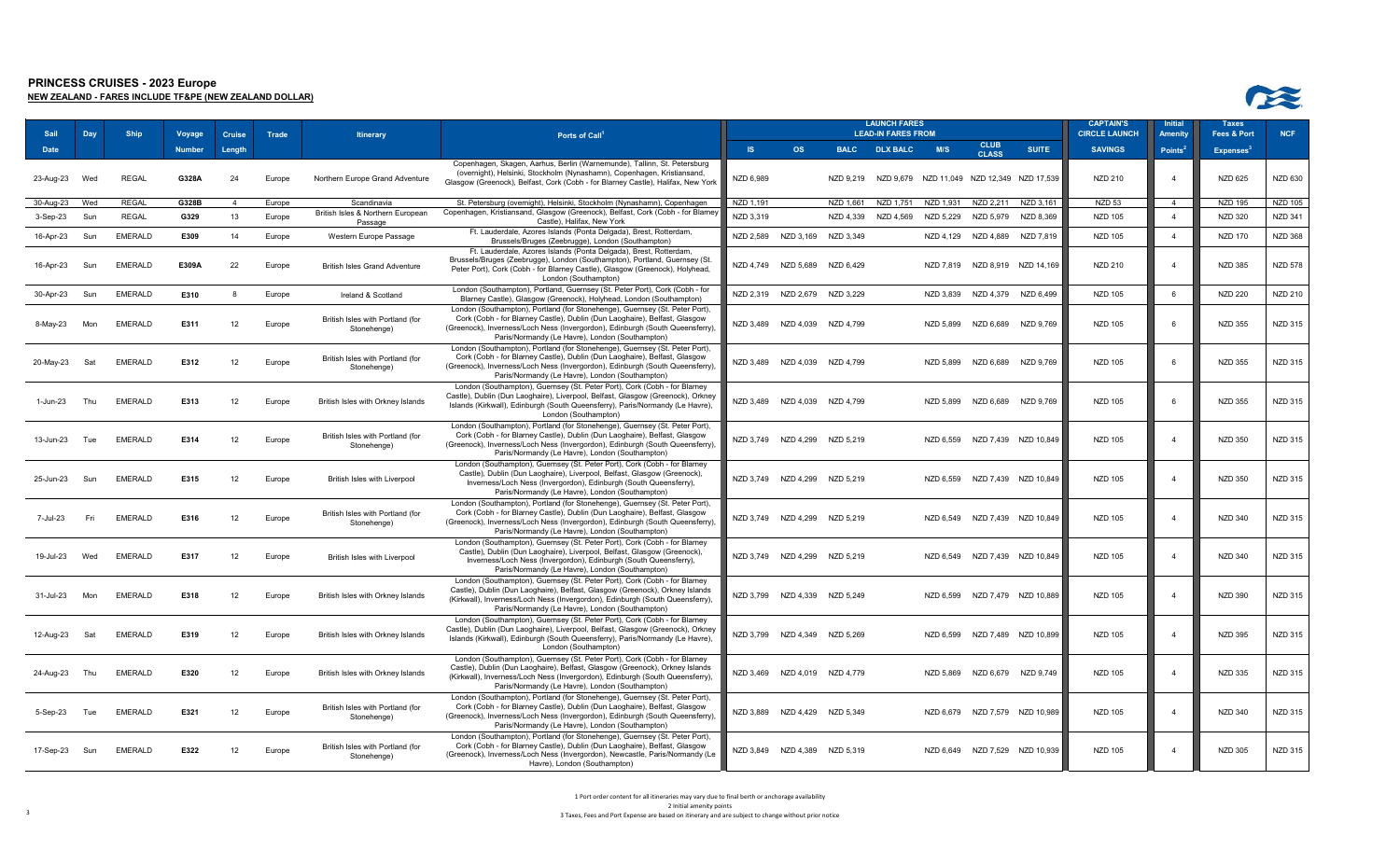

| -Sail     | Day | <b>Ship</b>      | Voyage        | <b>Cruise</b>  | Trade  | <b>Itinerary</b>                                   | Ports of Call <sup>1</sup>                                                                                                                                                                                                                                                                                                                                   |           |                               |                               | <b>LAUNCH FARES</b><br><b>LEAD-IN FARES FROM</b>                      |                                         |                             |                                                                          | <b>CAPTAIN'S</b><br><b>CIRCLE LAUNCH</b> | <b>Initial</b><br><b>Amenity</b> | <b>Taxes</b><br>Fees & Port | <b>NCF</b>     |
|-----------|-----|------------------|---------------|----------------|--------|----------------------------------------------------|--------------------------------------------------------------------------------------------------------------------------------------------------------------------------------------------------------------------------------------------------------------------------------------------------------------------------------------------------------------|-----------|-------------------------------|-------------------------------|-----------------------------------------------------------------------|-----------------------------------------|-----------------------------|--------------------------------------------------------------------------|------------------------------------------|----------------------------------|-----------------------------|----------------|
| Date      |     |                  | <b>Number</b> | Length         |        |                                                    |                                                                                                                                                                                                                                                                                                                                                              | S         | <b>OS</b>                     |                               | <b>BALC DLX BALC</b>                                                  | M/S                                     | <b>CLUB</b><br><b>CLASS</b> | <b>SUITE</b>                                                             | <b>SAVINGS</b>                           | Points <sup>2</sup>              | <b>Expenses</b>             |                |
| 29-Sep-23 | Fri | <b>EMERALD</b>   | E323          | 10             | Europe | Ireland & Scotland                                 | London (Southampton), Portland, Guernsey (St. Peter Port), Cork (Cobh - for<br>Blarney Castle), Belfast, Glasgow (Greenock), Liverpool, Holyhead, London<br>(Southampton)                                                                                                                                                                                    |           | NZD 3,239 NZD 3,679 NZD 4,459 |                               |                                                                       | NZD 5,529                               | NZD 6,219                   | NZD 9,159                                                                | <b>NZD 105</b>                           | $\overline{4}$                   | <b>NZD 275</b>              | <b>NZD 263</b> |
| 29-Sep-23 | Fri | <b>EMERALD</b>   | E323A         | 25             | Europe | <b>British Isles Grand Adventure</b>               | London (Southampton), Portland (for Stonehenge), Guernsey (St. Peter Port),<br>Cork (Cobh - for Blarney Castle), Belfast, Glasgow (Greenock), Liverpool,<br>Holyhead, London (Southampton), Paris/Normandy (Le Havre), Bilbao, La Coruna<br>(for Santiago de Compostela), Lisbon, Azores Islands (Ponta Delgada), Ft.<br>Lauderdale                          |           | NZD 6,039 NZD 7,089 NZD 8,129 |                               |                                                                       |                                         |                             | NZD 10,179 NZD 11,469 NZD 17,689                                         | NZD 210                                  | $\overline{4}$                   | <b>NZD 495</b>              | <b>NZD 656</b> |
| 9-Oct-23  | Mon | <b>EMERALD</b>   | E324          | 15             | Europe | Spain, Portugal & France Passage                   | London (Southampton), Paris/Normandy (Le Havre), Bilbao, La Coruna (for<br>Santiago de Compostela), Lisbon, Azores Islands (Ponta Delgada), Ft. Lauderdale                                                                                                                                                                                                   |           | NZD 2,959 NZD 3,569           | NZD 3,849                     |                                                                       | NZD 4.799                               | NZD 5,619                   | NZD 8,689                                                                | NZD 105                                  | $\Delta$                         | <b>NZD 230</b>              | <b>NZD 394</b> |
| 9-Mar-23  | Thu | <b>ENCHANTED</b> | N308          | 16             | Europe | Spanish Passage                                    | Ft. Lauderdale, Madeira (Funchal), Seville (Cadiz), Malaga, Cartagena, Mallorca<br>(Palma), Marseille (for Provence), Barcelona                                                                                                                                                                                                                              | NZD 2.569 | NZD 3.469                     | NZD 3,469                     | NZD 3,949                                                             | NZD 4.089                               | NZD 4.849                   | NZD 8,459                                                                | <b>NZD 105</b>                           | $\overline{4}$                   | <b>NZD 270</b>              | <b>NZD 420</b> |
| 15-Apr-23 | Sat | <b>ENCHANTED</b> | N310          | $\overline{7}$ | Europe | Mediterranean with France & Italy                  | Barcelona, Gibraltar, Marseille (for Provence), Genoa (for Milan), Florence/Pisa<br>(Livorno), Rome (Civitavecchia)                                                                                                                                                                                                                                          | NZD 2,139 | NZD 2.899                     | NZD 2,899                     | NZD 3,039                                                             | NZD 3.319                               | NZD 3.869                   | NZD 5.229                                                                | <b>NZD 105</b>                           | 6                                | <b>NZD 180</b>              | <b>NZD 184</b> |
| 15-Apr-23 | Sat | <b>ENCHANTED</b> | <b>N310A</b>  | 14             | Europe | Mediterranean with Greek Isles, France<br>& Turkey | Barcelona, Gibraltar, Marseille (for Provence), Genoa (for Milan), Florence/Pisa<br>(Livorno), Rome (Civitavecchia), Rome (Civitavecchia), Naples (for Capri &<br>Pompeii), Crete (Heraklion), Kusadasi (for Ephesus), Istanbul, Mykonos, Athens<br>(Piraeus)                                                                                                |           |                               | NZD 4.159 NZD 5.779 NZD 5.779 | NZD 6.049                                                             |                                         |                             | NZD 6.619 NZD 7.519 NZD 10.319                                           | NZD 105                                  | - 6                              | <b>NZD 350</b>              | <b>NZD 368</b> |
| 15-Apr-23 | Sat | <b>ENCHANTED</b> | <b>N310B</b>  | 21             | Europe | The Best of the Mediterranean                      | Barcelona, Gibraltar, Marseille (for Provence), Genoa (for Milan), Florence/Pisa<br>(Livorno), Rome (Civitavecchia), Naples (for Capri & Pompeii), Crete (Heraklion),<br>Kusadasi (for Ephesus), Istanbul, Mykonos, Athens (Piraeus), Santorini, Kotor,<br>Sicily (Messina - for Mt. Etna & Taormina), Naples (for Capri & Pompeii),<br>Barcelona            |           |                               |                               |                                                                       |                                         |                             | NZD 6,269 NZD 8,619 NZD 8,619 NZD 9,019 NZD 9,889 NZD 11,049 NZD 15,479  | NZD 210                                  | 6                                | <b>NZD 475</b>              | <b>NZD 551</b> |
| 22-Apr-23 | Sat | <b>ENCHANTED</b> | N311          | $\overline{7}$ | Europe | Mediterranean with Greek Isles & Turkey            | Rome (Civitavecchia), Naples (for Capri & Pompeii), Crete (Heraklion), Kusadasi<br>(for Ephesus), Istanbul, Mykonos, Athens (Piraeus)                                                                                                                                                                                                                        |           | NZD 2.219 NZD 3.039           | NZD 3.039                     |                                                                       | NZD 3.169 NZD 3.459 NZD 3.939 NZD 5.229 |                             |                                                                          | NZD 105                                  | 6                                | <b>NZD 185</b>              | <b>NZD 184</b> |
| 22-Apr-23 | Sat | <b>ENCHANTED</b> | N311A         | 14             | Europe | Mediterranean with Greek Isles, Italy &<br>Turkey  | Rome (Civitavecchia), Naples (for Capri & Pompeii), Crete (Heraklion), Kusadasi<br>(for Ephesus), Istanbul, Mykonos, Athens (Piraeus), Santorini, Kotor, Sicily<br>(Messina - for Mt. Etna & Taormina), Naples (for Capri & Pompeii), Barcelona                                                                                                              |           | NZD 4,129 NZD 5,749           | NZD 5,749                     | NZD 6,019                                                             | NZD 6,589                               |                             | NZD 7,479 NZD 10,269                                                     | NZD 105                                  | 6                                | <b>NZD 315</b>              | <b>NZD 368</b> |
| 22-Apr-23 | Sat | <b>ENCHANTED</b> | <b>N311B</b>  | 21             | Europe | The Best of the Mediterranean                      | Rome (Civitavecchia), Naples (for Capri & Pompeii), Crete (Heraklion), Kusadasi<br>(for Ephesus), Istanbul, Mykonos, Athens (Piraeus), Santorini, Kotor, Sicily<br>(Messina - for Mt. Etna & Taormina), Naples (for Capri & Pompeii), Barcelona,<br>Gibraltar, Marseille (for Provence), Genoa (for Milan), Florence/Pisa (Livorno),<br>Rome (Civitavecchia) |           | NZD 6.319 NZD 8.669           | NZD 8.669                     | NZD 9,079                                                             |                                         |                             | NZD 9,939 NZD 11,089 NZD 15,459                                          | NZD 210                                  | 6                                | NZD 455                     | <b>NZD 551</b> |
| 29-Apr-23 | Sat | ENCHANTED        | N312          | $\overline{7}$ | Europe | Mediterranean with Greek isles & Italy             | Athens (Piraeus), Santorini, Kotor, Sicily (Messina - for Mt. Etna & Taormina),<br>Naples (for Capri & Pompeii), Barcelona                                                                                                                                                                                                                                   |           |                               | NZD 2.119 NZD 2.879 NZD 2.879 |                                                                       | NZD 3,019 NZD 3,299 NZD 3,769 NZD 5,219 |                             |                                                                          | NZD 105                                  | 6                                | <b>NZD 160</b>              | <b>NZD 184</b> |
| 29-Apr-23 | Sat | <b>ENCHANTED</b> | <b>N312A</b>  | 14             | Europe | Mediterranean with Greek Isles, France<br>& Italv  | Athens (Piraeus), Santorini, Kotor, Sicily (Messina - for Mt. Etna & Taormina)<br>Naples (for Capri & Pompeii), Barcelona, Gibraltar, Marseille (for Provence),<br>Genoa (for Milan), Florence/Pisa (Livorno), Rome (Civitavecchia)                                                                                                                          |           | NZD 4,119 NZD 5,659           | NZD 5,659                     | NZD 5,939                                                             | NZD 6,499                               |                             | NZD 7,399 NZD 10,259                                                     | <b>NZD 105</b>                           | 6                                | <b>NZD 300</b>              | <b>NZD 368</b> |
| 29-Apr-23 | Sat | <b>ENCHANTED</b> | <b>N312B</b>  | 21             | Europe | The Best of the Mediterranean                      | Athens (Piraeus), Santorini, Kotor, Sicily (Messina - for Mt. Etna & Taormina),<br>Naples (for Capri & Pompeii), Barcelona, Gibraltar, Marseille (for Provence),<br>Genoa (for Milan), Florence/Pisa (Livorno), Rome (Civitavecchia), Naples (for<br>Capri & Pompeii), Crete (Heraklion), Kusadasi (for Ephesus), Istanbul, Mykonos,<br>Athens (Piraeus)     | NZD 6.389 | NZD 8.739                     | NZD 8.739                     |                                                                       |                                         |                             | NZD 9.159 NZD 10.019 NZD 11.169 NZD 15.469                               | NZD 210                                  | -6                               | <b>NZD 460</b>              | <b>NZD 551</b> |
| 6-May-23  | Sat | <b>ENCHANTED</b> | N313          | $\overline{7}$ | Europe | Mediterranean with France & Italy                  | Barcelona, Gibraltar, Marseille (for Provence), Genoa (for Milan), Florence/Pisa<br>(Livorno), Rome (Civitavecchia)                                                                                                                                                                                                                                          |           | NZD 2,219 NZD 2,979           | NZD 2,979                     |                                                                       | NZD 3,119 NZD 3,399                     | NZD 3,939                   | NZD 5,229                                                                | <b>NZD 105</b>                           | 6                                | <b>NZD 185</b>              | <b>NZD 184</b> |
| 6-May-23  | Sat | <b>ENCHANTED</b> | <b>N313A</b>  | 14             | Europe | Mediterranean with Greek Isles, France<br>& Turkey | Barcelona, Gibraltar, Marseille (for Provence), Genoa (for Milan), Florence/Pisa<br>(Livorno), Rome (Civitavecchia), Rome (Civitavecchia), Naples (for Capri &<br>Pompeii), Crete (Heraklion), Kusadasi (for Ephesus), Istanbul, Mykonos, Athens<br>(Piraeus)                                                                                                |           |                               |                               | NZD 4.299 NZD 5.919 NZD 5.919 NZD 6.189 NZD 6.759                     |                                         |                             | NZD 7.719 NZD 10.319                                                     | NZD 105                                  | - 6                              | <b>NZD 350</b>              | NZD 368        |
| 6-May-23  | Sat | <b>ENCHANTED</b> | N313B         | 21             | Europe | The Best of the Mediterranean                      | Barcelona, Gibraltar, Marseille (for Provence), Genoa (for Milan), Florence/Pisa<br>(Livorno), Rome (Civitavecchia), Naples (for Capri & Pompeii), Crete (Heraklion),<br>Kusadasi (for Ephesus), Istanbul, Mykonos, Athens (Piraeus), Santorini, Kotor,<br>Sicily (Messina - for Mt. Etna & Taormina), Naples (for Capri & Pompeii),<br>Barcelona            |           |                               |                               |                                                                       |                                         |                             | NZD 6.469 NZD 8.819 NZD 8.819 NZD 9.229 NZD 10.099 NZD 11.259 NZD 15.479 | NZD 210                                  | 6                                | <b>NZD 475</b>              | <b>NZD 551</b> |
| 13-May-23 | Sat | <b>ENCHANTED</b> | N314          | $\overline{7}$ | Europe | Mediterranean with Greek Isles & Turkey            | Rome (Civitavecchia), Naples (for Capri & Pompeii), Crete (Heraklion), Kusadasi<br>(for Ephesus), Istanbul, Mykonos, Athens (Piraeus)                                                                                                                                                                                                                        |           |                               |                               | NZD 2.269 NZD 3.119 NZD 3.119 NZD 3.249 NZD 3.529 NZD 4.019 NZD 5.229 |                                         |                             |                                                                          | NZD 105                                  | 6                                | <b>NZD 185</b>              | <b>NZD 184</b> |
| 13-May-23 | Sat | <b>ENCHANTED</b> | <b>N314A</b>  | 14             | Europe | Mediterranean with Greek Isles, Italy &<br>Turkey  | Rome (Civitavecchia), Naples (for Capri & Pompeii), Crete (Heraklion), Kusadasi<br>(for Ephesus), Istanbul, Mykonos, Athens (Piraeus), Santorini, Kotor, Sicily<br>(Messina - for Mt. Etna & Taormina), Naples (for Capri & Pompeii), Barcelona                                                                                                              |           |                               |                               |                                                                       |                                         |                             | NZD 4,269 NZD 5,879 NZD 5,879 NZD 6,159 NZD 6,719 NZD 7,689 NZD 10,269   | NZD 105                                  | 6                                | NZD 315                     | <b>NZD 368</b> |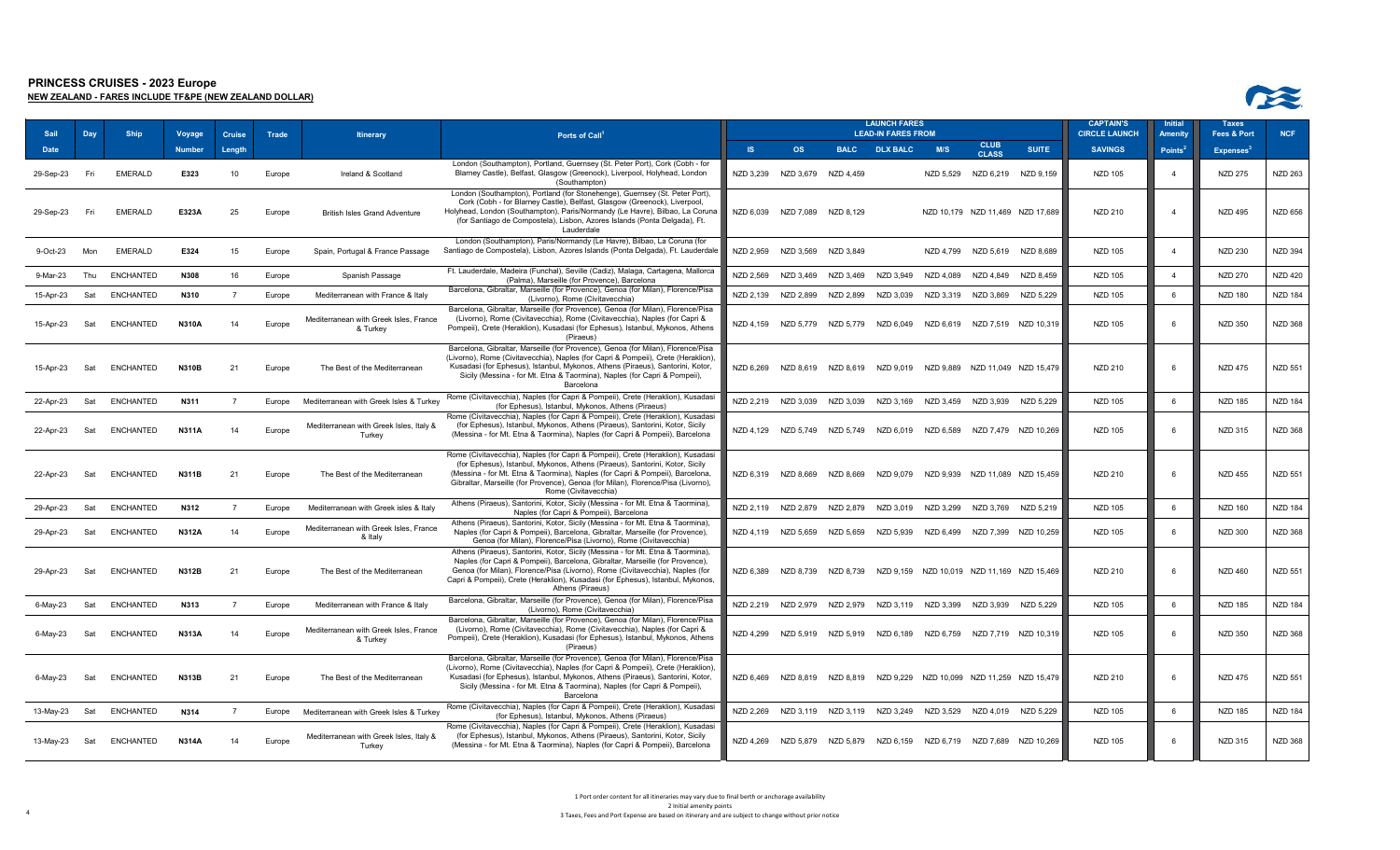



| Sail         | Day | <b>Ship</b>      | Voyage        | <b>Cruise</b>  | Trade  | <b>Itinerary</b>                                   | Ports of Call <sup>1</sup>                                                                                                                                                                                                                                                                                                                                                     |                 |                               |           | <b>LAUNCH FARES</b><br><b>LEAD-IN FARES FROM</b>                      |           |                               |                                            | <b>CAPTAIN'S</b><br><b>CIRCLE LAUNCH</b> | <b>Initia</b><br><b>Amenity</b> | <b>Taxes</b><br>Fees & Port  | <b>NCF</b>     |
|--------------|-----|------------------|---------------|----------------|--------|----------------------------------------------------|--------------------------------------------------------------------------------------------------------------------------------------------------------------------------------------------------------------------------------------------------------------------------------------------------------------------------------------------------------------------------------|-----------------|-------------------------------|-----------|-----------------------------------------------------------------------|-----------|-------------------------------|--------------------------------------------|------------------------------------------|---------------------------------|------------------------------|----------------|
| Date         |     |                  | <b>Number</b> | Length         |        |                                                    |                                                                                                                                                                                                                                                                                                                                                                                | $\overline{18}$ | <b>OS</b>                     |           | BALC DLX BALC                                                         | M/S       | <b>CLUB</b><br><b>CLASS</b>   | <b>SUITE</b>                               | <b>SAVINGS</b>                           | Points <sup>2</sup>             | <b>Expenses</b> <sup>3</sup> |                |
| 13-May-23    | Sat | <b>ENCHANTED</b> | N314B         | 21             | Europe | The Best of the Mediterranean                      | Rome (Civitavecchia), Naples (for Capri & Pompeii), Crete (Heraklion), Kusadasi<br>(for Ephesus), Istanbul, Mykonos, Athens (Piraeus), Santorini, Kotor, Sicily<br>(Messina - for Mt. Etna & Taormina), Naples (for Capri & Pompeii), Barcelona,<br>Gibraltar, Marseille (for Provence), Genoa (for Milan), Florence/Pisa (Livorno),<br>Rome (Civitavecchia)                   | NZD 6,449       | NZD 8,799                     | NZD 8.799 |                                                                       |           |                               | NZD 9,219 NZD 10,069 NZD 11,229 NZD 15,459 | NZD 210                                  | - 6                             | <b>NZD 455</b>               | <b>NZD 551</b> |
| 20-May-23    | Sat | <b>ENCHANTED</b> | N315          |                | Europe | Mediterranean with Greek isles & Italy             | Athens (Piraeus), Santorini, Kotor, Sicily (Messina - for Mt. Etna & Taormina),<br>Naples (for Capri & Pompeii), Barcelona                                                                                                                                                                                                                                                     |                 | NZD 2.179 NZD 2.939           | NZD 2.939 | NZD 3.079                                                             | NZD 3.359 | NZD 3.849                     | NZD 5.219                                  | <b>NZD 105</b>                           | 6                               | <b>NZD 160</b>               | <b>NZD 184</b> |
| 20-May-23    | Sat | <b>ENCHANTED</b> | <b>N315A</b>  | 14             | Europe | Mediterranean with Greek Isles, France<br>& Italy  | Athens (Piraeus), Santorini, Kotor, Sicily (Messina - for Mt. Etna & Taormina),<br>Naples (for Capri & Pompeii), Barcelona, Gibraltar, Marseille (for Provence),<br>Genoa (for Milan), Florence/Pisa (Livorno), Rome (Civitavecchia)                                                                                                                                           |                 | NZD 4,199 NZD 5,729           | NZD 5,729 | NZD 6.019 NZD 6.579                                                   |           |                               | NZD 7.459 NZD 10.259                       | <b>NZD 105</b>                           | <b>6</b>                        | NZD 300                      | <b>NZD 368</b> |
| 20-May-23    | Sat | <b>ENCHANTED</b> | <b>N315B</b>  | 21             | Europe | The Best of the Mediterranean                      | Athens (Piraeus), Santorini, Kotor, Sicily (Messina - for Mt. Etna & Taormina),<br>Naples (for Capri & Pompeii), Barcelona, Gibraltar, Marseille (for Provence),<br>Genoa (for Milan), Florence/Pisa (Livorno), Rome (Civitavecchia), Rome<br>(Civitavecchia), Naples (for Capri & Pompeii), Crete (Heraklion), Kusadasi (for<br>Ephesus), Istanbul, Mykonos, Athens (Piraeus) |                 | NZD 6.459 NZD 8.799           | NZD 8.799 |                                                                       |           |                               | NZD 9.219 NZD 10.069 NZD 11.239 NZD 15.469 | <b>NZD 210</b>                           | - 6                             | <b>NZD 460</b>               | <b>NZD 551</b> |
| 27-May-23    | Sat | <b>ENCHANTED</b> | N316          | $\overline{7}$ | Europe | Mediterranean with France & Italy                  | Barcelona, Gibraltar, Marseille (for Provence), Genoa (for Milan), Florence/Pisa<br>(Livorno), Rome (Civitavecchia)                                                                                                                                                                                                                                                            |                 | NZD 2,199 NZD 2,959           | NZD 2,959 | NZD 3,099                                                             |           | NZD 3,379 NZD 3,929 NZD 5,229 |                                            | <b>NZD 105</b>                           | 6                               | <b>NZD 180</b>               | <b>NZD 184</b> |
| 27-May-23    | Sat | ENCHANTED        | <b>N316A</b>  | 14             | Europe | Mediterranean with Greek Isles, France<br>& Turkey | Barcelona, Gibraltar, Marseille (for Provence), Genoa (for Milan), Florence/Pisa<br>(Livorno), Rome (Civitavecchia), Rome (Civitavecchia), Naples (for Capri &<br>Pompeii), Crete (Heraklion), Kusadasi (for Ephesus), Istanbul, Mykonos, Athens<br>(Piraeus)                                                                                                                  |                 | NZD 4.299 NZD 5.919           | NZD 5,919 | NZD 6,189                                                             | NZD 6.759 |                               | NZD 7.719 NZD 10.319                       | NZD 105                                  | - 6                             | <b>NZD 350</b>               | <b>NZD 368</b> |
| 27-May-23    | Sat | ENCHANTED        | <b>N316B</b>  | 21             | Europe | The Best of the Mediterranean                      | Barcelona, Gibraltar, Marseille (for Provence), Genoa (for Milan), Florence/Pisa<br>(Livorno), Rome (Civitavecchia), Naples (for Capri & Pompeii), Crete (Heraklion),<br>Kusadasi (for Ephesus), Istanbul, Mykonos, Athens (Piraeus), Santorini, Kotor,<br>Sicily (Messina - for Mt. Etna & Taormina), Naples (for Capri & Pompeii),<br>Barcelona                              |                 | NZD 6,469 NZD 8,819 NZD 8,819 |           |                                                                       |           |                               | NZD 9,229 NZD 10,099 NZD 11,259 NZD 15,479 | <b>NZD 210</b>                           | 6                               | <b>NZD 475</b>               | <b>NZD 551</b> |
| 3-Jun-23     | Sat | <b>ENCHANTED</b> | N317          | $\overline{7}$ | Europe | Mediterranean with Greek Isles & Turkey            | Rome (Civitavecchia), Naples (for Capri & Pompeii), Crete (Heraklion), Kusadasi<br>(for Ephesus), Istanbul, Mykonos, Athens (Piraeus)                                                                                                                                                                                                                                          |                 |                               |           | NZD 2.269 NZD 3.119 NZD 3.119 NZD 3.249 NZD 3.529 NZD 4.019 NZD 5.229 |           |                               |                                            | <b>NZD 105</b>                           | 6                               | <b>NZD 185</b>               | <b>NZD 184</b> |
| 3-Jun-23     | Sat | <b>ENCHANTED</b> | <b>N317A</b>  | 14             | Europe | Mediterranean with Greek Isles, Italy &<br>Turkey  | Rome (Civitavecchia), Naples (for Capri & Pompeii), Crete (Heraklion), Kusadasi<br>(for Ephesus), Istanbul, Mykonos, Athens (Piraeus), Santorini, Kotor, Sicily<br>(Messina - for Mt. Etna & Taormina), Naples (for Capri & Pompeii), Barcelona                                                                                                                                |                 | NZD 4,269 NZD 5,879 NZD 5,879 |           | NZD 6,159                                                             |           |                               | NZD 6,719 NZD 7,689 NZD 10,269             | <b>NZD 105</b>                           | -6                              | <b>NZD 315</b>               | <b>NZD 368</b> |
| $3 - Jun-23$ | Sat | <b>ENCHANTED</b> | <b>N317B</b>  | 21             | Europe | The Best of the Mediterranean                      | Rome (Civitavecchia), Naples (for Capri & Pompeii), Crete (Heraklion), Kusadasi<br>(for Ephesus), Istanbul, Mykonos, Athens (Piraeus), Santorini, Kotor, Sicily<br>(Messina - for Mt. Etna & Taormina), Naples (for Capri & Pompeii), Barcelona,<br>Gibraltar, Marseille (for Provence), Genoa (for Milan), Florence/Pisa (Livorno),<br>Rome (Civitavecchia)                   |                 | NZD 6.589 NZD 8.949 NZD 8.949 |           |                                                                       |           |                               | NZD 9.349 NZD 10.349 NZD 11.569 NZD 16.019 | <b>NZD 210</b>                           | 6                               | <b>NZD 455</b>               | <b>NZD 551</b> |
| 10-Jun-23    | Sat | <b>ENCHANTED</b> | N318          | $\overline{7}$ | Europe | Mediterranean with Greek isles & Italy             | Athens (Piraeus), Santorini, Kotor, Sicily (Messina - for Mt. Etna & Taormina),<br>Naples (for Capri & Pompeii), Barcelona                                                                                                                                                                                                                                                     |                 | NZD 2,179 NZD 2,939           | NZD 2,939 | NZD 3,079                                                             |           | NZD 3,359 NZD 3,849 NZD 5,219 |                                            | <b>NZD 105</b>                           | $\overline{4}$                  | <b>NZD 160</b>               | <b>NZD 184</b> |
| 10-Jun-23    | Sat | ENCHANTED        | <b>N318A</b>  | 14             | Europe | Mediterranean with Greek Isles, France<br>& Italy  | Athens (Piraeus), Santorini, Kotor, Sicily (Messina - for Mt. Etna & Taormina),<br>Naples (for Capri & Pompeii), Barcelona, Gibraltar, Marseille (for Provence),<br>Genoa (for Milan), Florence/Pisa (Livorno), Rome (Civitavecchia)                                                                                                                                           | NZD 4,329       | NZD 5,859                     | NZD 5,859 | NZD 6,139                                                             | NZD 6,849 |                               | NZD 7,819 NZD 10,819                       | <b>NZD 105</b>                           | $\Delta$                        | <b>NZD 300</b>               | <b>NZD 368</b> |
| 10-Jun-23    | Sat | <b>ENCHANTED</b> | <b>N318B</b>  | 21             | Europe | The Best of the Mediterranean                      | Athens (Piraeus), Santorini, Kotor, Sicily (Messina - for Mt. Etna & Taormina),<br>Naples (for Capri & Pompeii), Barcelona, Gibraltar, Marseille (for Provence),<br>Genoa (for Milan), Florence/Pisa (Livorno), Rome (Civitavecchia), Naples (for<br>Capri & Pompeii), Crete (Heraklion), Kusadasi (for Ephesus), Istanbul, Mykonos,<br>Athens (Piraeus)                       | NZD 6.739       | NZD 9.079                     | NZD 9.079 |                                                                       |           |                               | NZD 9,489 NZD 10,629 NZD 11,849 NZD 16,559 | <b>NZD 210</b>                           | $\overline{4}$                  | <b>NZD 460</b>               | <b>NZD 551</b> |
| 17-Jun-23    | Sat | <b>ENCHANTED</b> | N319          |                | Europe | Mediterranean with France & Italy                  | #VALUE!                                                                                                                                                                                                                                                                                                                                                                        | NZD 2,329       | NZD 3,099                     | NZD 3,099 | NZD 3,239                                                             | NZD 3,659 | NZD 4,139                     | NZD 5.779                                  | <b>NZD 105</b>                           | $\overline{4}$                  | <b>NZD 180</b>               | <b>NZD 184</b> |
| 17-Jun-23    | Sat | <b>ENCHANTED</b> | <b>N319A</b>  | 14             | Europe | Mediterranean with Greek Isles, France<br>& Turkey | Barcelona, Gibraltar, Marseille (for Provence), Genoa (for Milan), Florence/Pisa<br>(Livorno), Rome (Civitavecchia), Rome (Civitavecchia), Naples (for Capri &<br>Pompeii), Crete (Heraklion), Kusadasi (for Ephesus), Istanbul, Mykonos, Athens<br>(Piraeus)                                                                                                                  | NZD 4,569       | NZD 6,189 NZD 6,189           |           | NZD 6,459                                                             |           |                               | NZD 7,299 NZD 8,259 NZD 11,399             | NZD 105                                  | $\overline{4}$                  | <b>NZD 350</b>               | <b>NZD 368</b> |
| 17-Jun-23    | Sat | <b>ENCHANTED</b> | <b>N319B</b>  | 21             | Europe | The Best of the Mediterranean                      | Barcelona, Gibraltar, Marseille (for Provence), Genoa (for Milan), Florence/Pisa<br>(Livorno), Rome (Civitavecchia), Naples (for Capri & Pompeii), Crete (Heraklion),<br>Kusadasi (for Ephesus), Istanbul, Mykonos, Athens (Piraeus), Santorini, Kotor,<br>Sicily (Messina - for Mt. Etna & Taormina), Naples (for Capri & Pompeii),<br>Barcelona                              |                 | NZD 6,879 NZD 9,229 NZD 9,229 |           |                                                                       |           |                               | NZD 9,639 NZD 10,919 NZD 12,139 NZD 17,119 | <b>NZD 210</b>                           | $\overline{4}$                  | <b>NZD 475</b>               | <b>NZD 551</b> |
| 24-Jun-23    | Sat | <b>ENCHANTED</b> | N320          | $\overline{7}$ | Europe | Mediterranean with Greek Isles & Turkey            | Rome (Civitavecchia), Naples (for Capri & Pompeii), Crete (Heraklion), Kusadasi<br>(for Ephesus), Istanbul, Mykonos, Athens (Piraeus)                                                                                                                                                                                                                                          |                 |                               |           | NZD 2.419 NZD 3.249 NZD 3.249 NZD 3.379 NZD 3.799 NZD 4.349 NZD 5.779 |           |                               |                                            | <b>NZD 105</b>                           | $\overline{4}$                  | <b>NZD 185</b>               | <b>NZD 184</b> |
| 24-Jun-23    | Sat | <b>ENCHANTED</b> | <b>N320A</b>  | 14             | Europe | Mediterranean with Greek Isles, Italy &<br>Turkey  | Rome (Civitavecchia), Naples (for Capri & Pompeii), Crete (Heraklion), Kusadasi<br>(for Ephesus), Istanbul, Mykonos, Athens (Piraeus), Santorini, Kotor, Sicily<br>(Messina - for Mt. Etna & Taormina), Naples (for Capri & Pompeii), Barcelona                                                                                                                                |                 |                               |           | NZD 4,539 NZD 6,159 NZD 6,159 NZD 6,429 NZD 7,269                     |           |                               | NZD 8,229 NZD 11,359                       | <b>NZD 105</b>                           | $\overline{4}$                  | NZD 315                      | <b>NZD 368</b> |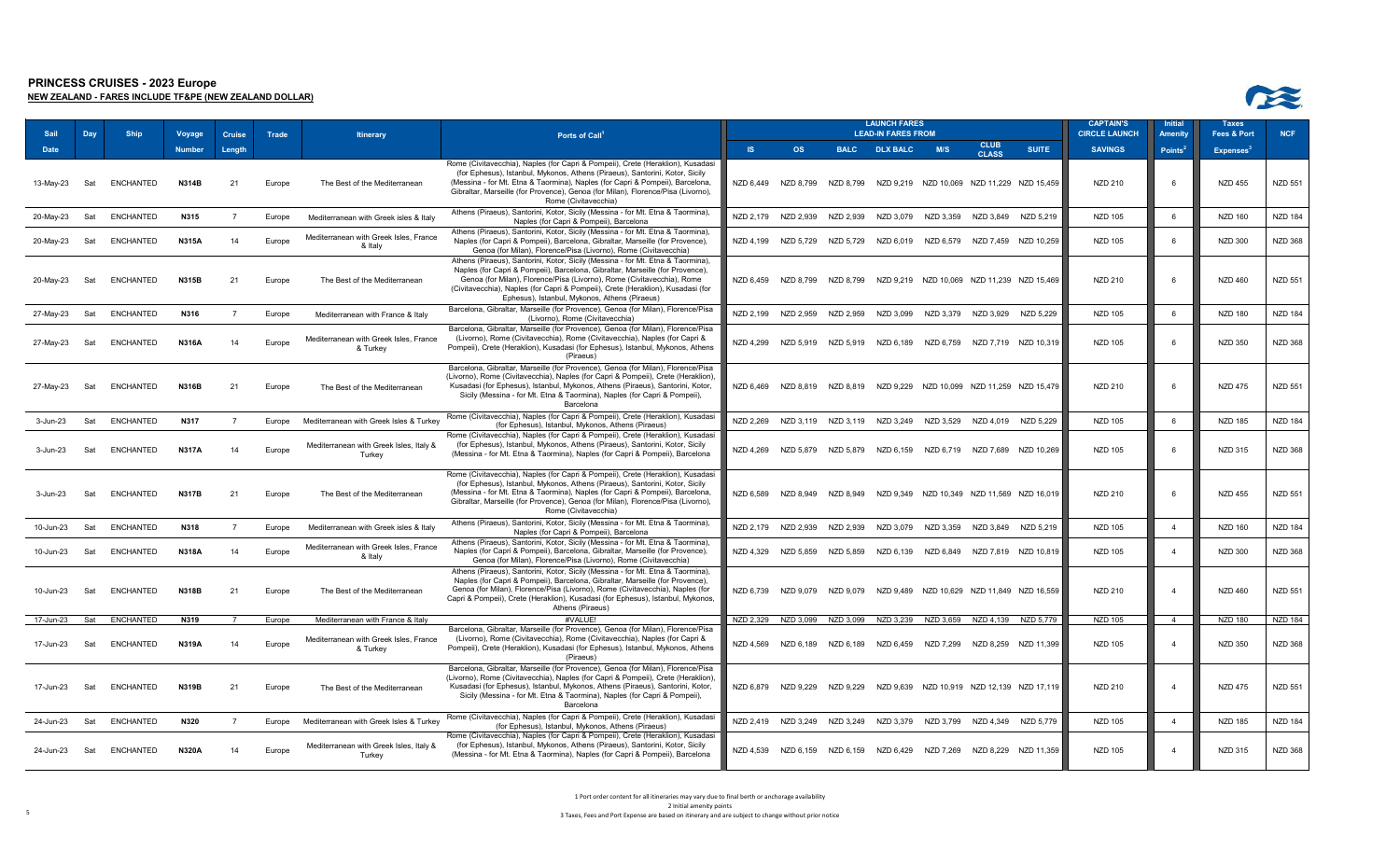



| <b>Sail</b>  | Day | <b>Ship</b>      | Voyage        | Cruise         | Trade  | <b>Itinerary</b>                                   | Ports of Call <sup>1</sup>                                                                                                                                                                                                                                                                                                                                   |           |                               |           | <b>LAUNCH FARES</b><br><b>LEAD-IN FARES FROM</b>                         |                               |                             |                                            | <b>CAPTAIN'S</b><br><b>CIRCLE LAUNCH</b> | <b>Initial</b><br><b>Amenity</b> | <b>Taxes</b><br><b>Fees &amp; Port</b> | <b>NCF</b>     |
|--------------|-----|------------------|---------------|----------------|--------|----------------------------------------------------|--------------------------------------------------------------------------------------------------------------------------------------------------------------------------------------------------------------------------------------------------------------------------------------------------------------------------------------------------------------|-----------|-------------------------------|-----------|--------------------------------------------------------------------------|-------------------------------|-----------------------------|--------------------------------------------|------------------------------------------|----------------------------------|----------------------------------------|----------------|
| Date         |     |                  | <b>Number</b> | Length         |        |                                                    |                                                                                                                                                                                                                                                                                                                                                              | <b>IS</b> | <b>OS</b>                     |           | <b>BALC DLX BALC</b>                                                     | M/S                           | <b>CLUB</b><br><b>CLASS</b> | <b>SUITE</b>                               | <b>SAVINGS</b>                           | Points <sup>2</sup>              | <b>Expenses</b> <sup>3</sup>           |                |
| 24-Jun-23    | Sat | <b>ENCHANTED</b> | <b>N320B</b>  | 21             | Europe | The Best of the Mediterranean                      | Rome (Civitavecchia), Naples (for Capri & Pompeii), Crete (Heraklion), Kusadasi<br>(for Ephesus), Istanbul, Mykonos, Athens (Piraeus), Santorini, Kotor, Sicily<br>(Messina - for Mt. Etna & Taormina), Naples (for Capri & Pompeii), Barcelona,<br>Gibraltar, Marseille (for Provence), Genoa (for Milan), Florence/Pisa (Livorno),<br>Rome (Civitavecchia) | NZD 6,859 |                               |           | NZD 9,219 NZD 9,219 NZD 9,619 NZD 10,889 NZD 12,119 NZD 17,099           |                               |                             |                                            | <b>NZD 210</b>                           | $\boldsymbol{\Lambda}$           | <b>NZD 455</b>                         | <b>NZD 551</b> |
| 1-Jul-23     | Sat | <b>ENCHANTED</b> | N321          |                | Europe | Mediterranean with Greek isles & Italy             | Athens (Piraeus), Santorini, Kotor, Sicily (Messina - for Mt. Etna & Taormina),<br>Naples (for Capri & Pompeii), Barcelona                                                                                                                                                                                                                                   | NZD 2,319 | NZD 3,079                     | NZD 3,079 | NZD 3,219                                                                | NZD 3,639                     | NZD 4,119 NZD 5,759         |                                            | <b>NZD 105</b>                           | $\overline{4}$                   | <b>NZD 160</b>                         | <b>NZD 184</b> |
| 1-Jul-23     | Sat | <b>ENCHANTED</b> | <b>N321A</b>  | 14             | Europe | Mediterranean with Greek Isles, France<br>& Italy  | Athens (Piraeus), Santorini, Kotor, Sicily (Messina - for Mt. Etna & Taormina),<br>Naples (for Capri & Pompeii), Barcelona, Gibraltar, Marseille (for Provence),<br>Genoa (for Milan), Florence/Pisa (Livorno), Rome (Civitavecchia)                                                                                                                         |           |                               |           | NZD 4.459 NZD 6.019 NZD 6.019 NZD 6.269                                  |                               |                             | NZD 7.119 NZD 8.079 NZD 11.359             | NZD 105                                  |                                  | <b>NZD 300</b>                         | <b>NZD 368</b> |
| $1 -$ Jul-23 | Sat | <b>ENCHANTED</b> | N321B         | 21             | Europe | The Best of the Mediterranean                      | Athens (Piraeus), Santorini, Kotor, Sicily (Messina - for Mt. Etna & Taormina),<br>Naples (for Capri & Pompeii), Barcelona, Gibraltar, Marseille (for Provence),<br>Genoa (for Milan), Florence/Pisa (Livorno), Rome (Civitavecchia), Naples (for<br>Capri & Pompeii), Crete (Heraklion), Kusadasi (for Ephesus), Istanbul, Mykonos,<br>Athens (Piraeus)     |           |                               |           | NZD 6,869 NZD 9,219 NZD 9,219 NZD 9,619 NZD 10,889 NZD 12,119 NZD 17,119 |                               |                             |                                            | <b>NZD 210</b>                           | $\overline{4}$                   | <b>NZD 460</b>                         | <b>NZD 551</b> |
| 8-Jul-23     | Sat | <b>ENCHANTED</b> | N322          |                | Europe | Mediterranean with France & Italy                  | Barcelona, Gibraltar, Marseille (for Provence), Genoa (for Milan), Florence/Pisa<br>(Livorno), Rome (Civitavecchia)                                                                                                                                                                                                                                          |           | NZD 2.329 NZD 3.099           | NZD 3,099 | NZD 3,239                                                                | NZD 3,659                     |                             | NZD 4,199 NZD 5,779                        | <b>NZD 105</b>                           | $\overline{4}$                   | <b>NZD 180</b>                         | <b>NZD 184</b> |
| 8-Jul-23     | Sat | <b>ENCHANTED</b> | <b>N322A</b>  | 14             | Europe | Mediterranean with Greek Isles, France<br>& Turkey | Barcelona, Gibraltar, Marseille (for Provence), Genoa (for Milan), Florence/Pisa<br>(Livorno), Rome (Civitavecchia), Rome (Civitavecchia), Naples (for Capri &<br>Pompeii), Crete (Heraklion), Kusadasi (for Ephesus), Istanbul, Mykonos, Athens<br>(Piraeus)                                                                                                |           | NZD 4,569 NZD 6,189           | NZD 6,189 | NZD 6,459                                                                |                               |                             | NZD 7,299 NZD 8,259 NZD 11,399             | <b>NZD 105</b>                           | $\boldsymbol{\Lambda}$           | <b>NZD 350</b>                         | <b>NZD 368</b> |
| 8-Jul-23     | Sat | ENCHANTED        | <b>N322B</b>  | 21             | Europe | The Best of the Mediterranean                      | Barcelona, Gibraltar, Marseille (for Provence), Genoa (for Milan), Florence/Pisa<br>(Livorno), Rome (Civitavecchia), Naples (for Capri & Pompeii), Crete (Heraklion),<br>Kusadasi (for Ephesus), Istanbul, Mykonos, Athens (Piraeus), Santorini, Kotor,<br>Corfu, Sicily (Messina - for Mt. Etna & Taormina), Barcelona                                      |           |                               |           | NZD 6,869 NZD 9,219 NZD 9,219 NZD 9,629 NZD 10,899 NZD 12,129 NZD 17,119 |                               |                             |                                            | NZD 210                                  | $\overline{a}$                   | <b>NZD 470</b>                         | <b>NZD 551</b> |
| 15-Jul-23    | Sat | <b>ENCHANTED</b> | N323          | $\overline{7}$ | Europe | Mediterranean with Greek Isles & Turkey            | Rome (Civitavecchia), Naples (for Capri & Pompeii), Crete (Heraklion), Kusadasi<br>(for Ephesus), Istanbul, Mykonos, Athens (Piraeus)                                                                                                                                                                                                                        |           |                               |           | NZD 2.419 NZD 3.249 NZD 3.249 NZD 3.379                                  | NZD 3.799 NZD 4.349 NZD 5.779 |                             |                                            | <b>NZD 105</b>                           | $\overline{4}$                   | <b>NZD 185</b>                         | <b>NZD 184</b> |
| 15-Jul-23    | Sat | <b>ENCHANTED</b> | N323A         | 14             | Europe | Mediterranean with Greek Isles, Italy &<br>Turkey  | Rome (Civitavecchia), Naples (for Capri & Pompeii), Crete (Heraklion), Kusadasi<br>(for Ephesus), Istanbul, Mykonos, Athens (Piraeus), Santorini, Kotor, Corfu, Sicily<br>(Messina - for Mt. Etna & Taormina), Barcelona                                                                                                                                     | NZD 4,539 | NZD 6,149                     |           | NZD 6,149 NZD 6,429                                                      | NZD 7,269                     |                             | NZD 8,219 NZD 11,359                       | <b>NZD 105</b>                           | $\overline{\mathbf{A}}$          | <b>NZD 305</b>                         | <b>NZD 368</b> |
| 15-Jul-23    | Sat | <b>ENCHANTED</b> | N323B         | 21             | Europe | The Best of the Mediterranean                      | Rome (Civitavecchia), Naples (for Capri & Pompeii), Crete (Heraklion), Kusadasi<br>(for Ephesus), Istanbul, Mykonos, Athens (Piraeus), Santorini, Kotor, Corfu, Sicily<br>(Messina - for Mt. Etna & Taormina), Barcelona, Gibraltar, Marseille (for<br>Provence), Genoa (for Milan), Florence/Pisa (Livorno), Rome (Civitavecchia)                           |           | NZD 6.849 NZD 9.199           |           | NZD 9,199 NZD 9,619 NZD 10,879 NZD 12,119 NZD 17,089                     |                               |                             |                                            | NZD 210                                  | $\overline{4}$                   | <b>NZD 445</b>                         | <b>NZD 551</b> |
| 22-Jul-23    | Sat | <b>ENCHANTED</b> | N324          | $\overline{7}$ | Europe | Mediterranean with Greek isles & Italy             | Athens (Piraeus), Santorini, Kotor, Corfu, Sicily (Messina - for Mt. Etna &<br>Taormina), Barcelona                                                                                                                                                                                                                                                          | NZD 2,299 | NZD 3,069                     | NZD 3,069 | NZD 3,219                                                                | NZD 3,629                     |                             | NZD 4,099 NZD 5,739                        | <b>NZD 105</b>                           | $\overline{4}$                   | <b>NZD 145</b>                         | <b>NZD 184</b> |
| 22-Jul-23    | Sat | <b>ENCHANTED</b> | <b>N324A</b>  | 14             | Europe | Mediterranean with Greek Isles, France<br>& Italy  | Athens (Piraeus), Santorini, Kotor, Corfu, Sicily (Messina - for Mt. Etna &<br>Taormina), Barcelona, Gibraltar, Marseille (for Provence), Genoa (for Milan).<br>Florence/Pisa (Livorno), Rome (Civitavecchia)                                                                                                                                                |           | NZD 4,449 NZD 5,989           | NZD 5,989 | NZD 6,259                                                                | NZD 7,099                     |                             | NZD 8,059 NZD 11,329                       | <b>NZD 105</b>                           | $\overline{4}$                   | <b>NZD 285</b>                         | <b>NZD 368</b> |
| 22-Jul-23    | Sat | <b>ENCHANTED</b> | N324B         | 21             | Europe | The Best of the Mediterranean                      | Athens (Piraeus), Santorini, Kotor, Corfu, Sicily (Messina - for Mt. Etna &<br>Taormina), Barcelona, Gibraltar, Marseille (for Provence), Genoa (for Milan),<br>Florence/Pisa (Livorno), Rome (Civitavecchia), Naples (for Capri & Pompeii),<br>Crete (Heraklion), Kusadasi (for Ephesus), Istanbul, Mykonos, Athens (Piraeus)                               |           |                               |           | NZD 6,849 NZD 9,199 NZD 9,199 NZD 9,619 NZD 10,879 NZD 12,119 NZD 16,949 |                               |                             |                                            | <b>NZD 210</b>                           | $\overline{4}$                   | <b>NZD 445</b>                         | <b>NZD 551</b> |
| 29-Jul-23    | Sat | <b>ENCHANTED</b> | N325          | $\overline{7}$ | Europe | Mediterranean with France & Italy                  | Barcelona, Gibraltar, Marseille (for Provence), Genoa (for Milan), Florence/Pisa<br>(Livorno), Rome (Civitavecchia)                                                                                                                                                                                                                                          |           |                               |           | NZD 2,329 NZD 3,099 NZD 3,099 NZD 3,239                                  | NZD 3,659 NZD 4,199 NZD 5,779 |                             |                                            | <b>NZD 105</b>                           | $\overline{4}$                   | <b>NZD 180</b>                         | <b>NZD 184</b> |
| 29-Jul-23    | Sat | <b>ENCHANTED</b> | <b>N325A</b>  | 14             | Europe | Mediterranean with Greek Isles, France<br>& Turkey | Barcelona, Gibraltar, Marseille (for Provence), Genoa (for Milan), Florence/Pisa<br>(Livorno), Rome (Civitavecchia), Rome (Civitavecchia), Naples (for Capri &<br>Pompeii), Crete (Heraklion), Kusadasi (for Ephesus), Istanbul, Mykonos, Athens<br>(Piraeus)                                                                                                |           |                               |           | NZD 4,569 NZD 6,189 NZD 6,189 NZD 6,459                                  |                               |                             | NZD 7,299 NZD 8,259 NZD 11,259             | <b>NZD 105</b>                           | $\Delta$                         | <b>NZD 350</b>                         | NZD 368        |
| 29-Jul-23    | Sat | <b>ENCHANTED</b> | N325B         | 21             | Europe | The Best of the Mediterranean                      | Barcelona, Gibraltar, Marseille (for Provence), Genoa (for Milan), Florence/Pisa<br>(Livorno), Rome (Civitavecchia), Naples (for Capri & Pompeii), Crete (Heraklion),<br>Kusadasi (for Ephesus), Istanbul, Mykonos, Athens (Piraeus), Santorini, Kotor,<br>Sicily (Messina - for Mt. Etna & Taormina), Naples (for Capri & Pompeii),<br>Barcelona            |           | NZD 6,879 NZD 9,229 NZD 9,229 |           |                                                                          |                               |                             | NZD 9,639 NZD 10,919 NZD 12,139 NZD 16,979 | <b>NZD 210</b>                           | $\overline{4}$                   | <b>NZD 475</b>                         | <b>NZD 551</b> |
| 5-Aug-23     | Sat | <b>ENCHANTED</b> | N326          | $\overline{7}$ | Europe | Mediterranean with Greek Isles & Turkey            | Rome (Civitavecchia), Naples (for Capri & Pompeii), Crete (Heraklion), Kusadasi<br>(for Ephesus), Istanbul, Mykonos, Athens (Piraeus)                                                                                                                                                                                                                        |           |                               |           | NZD 2.419 NZD 3.249 NZD 3.249 NZD 3.379 NZD 3.799 NZD 4.349 NZD 5.639    |                               |                             |                                            | <b>NZD 105</b>                           | $\overline{4}$                   | <b>NZD 185</b>                         | <b>NZD 184</b> |
| 5-Aug-23     | Sat | <b>ENCHANTED</b> | <b>N326A</b>  | 14             | Europe | Mediterranean with Greek Isles, Italy &<br>Turkey  | Rome (Civitavecchia), Naples (for Capri & Pompeii), Crete (Heraklion), Kusadasi<br>(for Ephesus), Istanbul, Mykonos, Athens (Piraeus), Santorini, Kotor, Sicily<br>(Messina - for Mt. Etna & Taormina), Naples (for Capri & Pompeii), Barcelona                                                                                                              |           |                               |           | NZD 4,539 NZD 6,159 NZD 6,159 NZD 6,429                                  | NZD 7,269                     |                             | NZD 8,229 NZD 11,229                       | <b>NZD 105</b>                           | $\overline{a}$                   | <b>NZD 315</b>                         | <b>NZD 368</b> |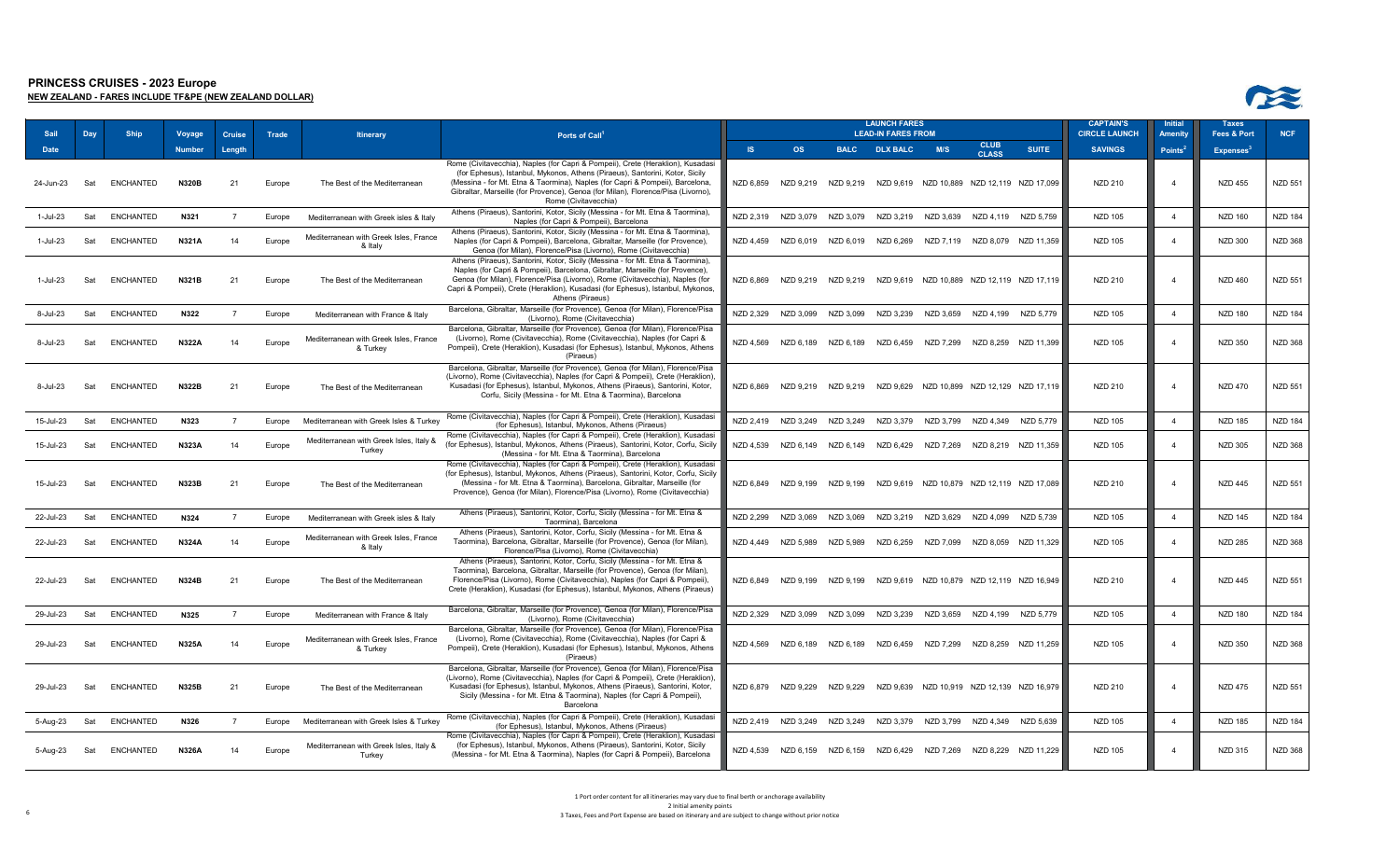



| <b>Sail</b> | Day | <b>Ship</b>      | <b>Voyage</b> | <b>Cruise</b>  | Trade  | <b>Itinerary</b>                                   | Ports of Call <sup>1</sup>                                                                                                                                                                                                                                                                                                                                                     |           |                                                                          |           | <b>LAUNCH FARES</b><br><b>LEAD-IN FARES FROM</b> |           |                                            |                      | <b>CAPTAIN'S</b><br><b>CIRCLE LAUNCH</b> | <b>Initial</b><br>Amenity | <b>Taxes</b><br>Fees & Port  | <b>NCF</b>     |
|-------------|-----|------------------|---------------|----------------|--------|----------------------------------------------------|--------------------------------------------------------------------------------------------------------------------------------------------------------------------------------------------------------------------------------------------------------------------------------------------------------------------------------------------------------------------------------|-----------|--------------------------------------------------------------------------|-----------|--------------------------------------------------|-----------|--------------------------------------------|----------------------|------------------------------------------|---------------------------|------------------------------|----------------|
| <b>Date</b> |     |                  | <b>Number</b> | Length         |        |                                                    |                                                                                                                                                                                                                                                                                                                                                                                | <b>IS</b> | <b>OS</b>                                                                |           | <b>BALC DLX BALC</b>                             | M/S       | <b>CLUB</b><br><b>CLASS</b>                | <b>SUITE</b>         | <b>SAVINGS</b>                           | Points <sup>4</sup>       | <b>Expenses</b> <sup>3</sup> |                |
| 5-Aug-23    | Sat | ENCHANTED        | <b>N326B</b>  | 21             | Europe | The Best of the Mediterranean                      | Rome (Civitavecchia), Naples (for Capri & Pompeii), Crete (Heraklion), Kusadasi<br>(for Ephesus), Istanbul, Mykonos, Athens (Piraeus), Santorini, Kotor, Sicily<br>(Messina - for Mt. Etna & Taormina), Naples (for Capri & Pompeii), Barcelona,<br>Gibraltar, Marseille (for Provence), Genoa (for Milan), Florence/Pisa (Livorno),<br>Rome (Civitavecchia)                   |           | NZD 6,719 NZD 9,079 NZD 9,079                                            |           |                                                  |           | NZD 9,489 NZD 10,629 NZD 11,849 NZD 16,819 |                      | NZD 210                                  |                           | <b>NZD 455</b>               | <b>NZD 551</b> |
| 12-Aug-23   | Sat | ENCHANTED        | N327          | $\overline{7}$ | Europe | Mediterranean with Greek isles & Italy             | Athens (Piraeus), Santorini, Kotor, Sicily (Messina - for Mt. Etna & Taormina)<br>Naples (for Capri & Pompeii), Barcelona                                                                                                                                                                                                                                                      |           | NZD 2,319 NZD 3,079 NZD 3,079                                            |           | NZD 3,219 NZD 3,639                              |           | NZD 4,119 NZD 5,759                        |                      | <b>NZD 105</b>                           | $\overline{4}$            | <b>NZD 160</b>               | <b>NZD 184</b> |
| 12-Aug-23   | Sat | <b>ENCHANTED</b> | <b>N327A</b>  | 14             | Europe | Mediterranean with Greek Isles, France<br>& Italy  | Athens (Piraeus), Santorini, Kotor, Sicily (Messina - for Mt. Etna & Taormina),<br>Naples (for Capri & Pompeii), Barcelona, Gibraltar, Marseille (for Provence),<br>Genoa (for Milan), Florence/Pisa (Livorno), Rome (Civitavecchia)                                                                                                                                           |           | NZD 4,329 NZD 5,859 NZD 5,859                                            |           | NZD 6.139 NZD 6.849                              |           | NZD 7.819 NZD 11.219                       |                      | NZD 105                                  |                           | <b>NZD 300</b>               | <b>NZD 368</b> |
| 12-Aug-23   | Sat | ENCHANTED        | <b>N327B</b>  | 21             | Europe | The Best of the Mediterranean                      | Athens (Piraeus), Santorini, Kotor, Sicily (Messina - for Mt. Etna & Taormina),<br>Naples (for Capri & Pompeii), Barcelona, Gibraltar, Marseille (for Provence),<br>Genoa (for Milan), Florence/Pisa (Livorno), Rome (Civitavecchia), Rome<br>(Civitavecchia), Naples (for Capri & Pompeii), Crete (Heraklion), Kusadasi (for<br>Ephesus), Istanbul, Mykonos, Athens (Piraeus) |           | NZD 6,599 NZD 8,949                                                      | NZD 8.949 |                                                  |           | NZD 9,349 NZD 10,349 NZD 11,569 NZD 16,839 |                      | NZD 210                                  |                           | <b>NZD 460</b>               | <b>NZD 551</b> |
| 19-Aug-23   | Sat | <b>ENCHANTED</b> | N328          |                | Europe | Mediterranean with France & Italy                  | Barcelona, Gibraltar, Marseille (for Provence), Genoa (for Milan), Florence/Pisa<br>(Livorno), Rome (Civitavecchia)                                                                                                                                                                                                                                                            |           | NZD 2.199 NZD 2.959 NZD 2.959                                            |           | NZD 3.099                                        |           | NZD 3.379 NZD 3.929 NZD 5.639              |                      | NZD 105                                  | $\overline{4}$            | <b>NZD 180</b>               | <b>NZD 184</b> |
| 19-Aug-23   | Sat | ENCHANTED        | <b>N328A</b>  | 14             | Europe | Mediterranean with Greek Isles, France<br>& Turkey | Barcelona, Gibraltar, Marseille (for Provence), Genoa (for Milan), Florence/Pisa<br>(Livorno), Rome (Civitavecchia), Rome (Civitavecchia), Naples (for Capri &<br>Pompeii), Crete (Heraklion), Kusadasi (for Ephesus), Istanbul, Mykonos, Athens<br>(Piraeus)                                                                                                                  |           | NZD 4,299 NZD 5,919 NZD 5,919 NZD 6,189                                  |           |                                                  | NZD 6,759 |                                            | NZD 7.719 NZD 11.119 | NZD 105                                  |                           | <b>NZD 350</b>               | <b>NZD 368</b> |
| 19-Aug-23   | Sat | ENCHANTED        | <b>N328B</b>  | 21             | Europe | The Best of the Mediterranean                      | Barcelona, Gibraltar, Marseille (for Provence), Genoa (for Milan), Florence/Pisa<br>(Livorno), Rome (Civitavecchia), Naples (for Capri & Pompeii), Crete (Heraklion),<br>Kusadasi (for Ephesus), Istanbul, Mykonos, Athens (Piraeus), Santorini, Kotor,<br>Sicily (Messina - for Mt. Etna & Taormina), Naples (for Capri & Pompeii),<br>Barcelona                              |           | NZD 6,469 NZD 8,819                                                      | NZD 8,819 |                                                  |           | NZD 9,229 NZD 10,099 NZD 11,259 NZD 16,719 |                      | NZD 210                                  |                           | <b>NZD 475</b>               | <b>NZD 551</b> |
| 26-Aug-23   | Sat | <b>ENCHANTED</b> | N329          | $\overline{7}$ | Europe | Mediterranean with Greek Isles & Turkey            | Rome (Civitavecchia), Naples (for Capri & Pompeii), Crete (Heraklion), Kusadasi<br>(for Ephesus), Istanbul, Mykonos, Athens (Piraeus)                                                                                                                                                                                                                                          |           | NZD 2,269 NZD 3,119 NZD 3,119 NZD 3,249 NZD 3,529                        |           |                                                  |           | NZD 4.019 NZD 5.639                        |                      | <b>NZD 105</b>                           | $\overline{4}$            | <b>NZD 185</b>               | <b>NZD 184</b> |
| 26-Aug-23   | Sat | <b>ENCHANTED</b> | <b>N329A</b>  | 14             | Europe | Mediterranean with Greek Isles, Italy &<br>Turkey  | Rome (Civitavecchia), Naples (for Capri & Pompeii), Crete (Heraklion), Kusadasi<br>(for Ephesus), Istanbul, Mykonos, Athens (Piraeus), Santorini, Kotor, Sicily<br>(Messina - for Mt. Etna & Taormina), Naples (for Capri & Pompeii), Barcelona                                                                                                                                |           | NZD 4.269 NZD 5.879 NZD 5.879 NZD 6.159 NZD 6.719 NZD 7.689 NZD 11.089   |           |                                                  |           |                                            |                      | <b>NZD 105</b>                           |                           | NZD 315                      | <b>NZD 368</b> |
| 26-Aug-23   | Sat | ENCHANTED        | <b>N329B</b>  | -21            | Europe | The Best of the Mediterranean                      | Rome (Civitavecchia), Naples (for Capri & Pompeii), Crete (Heraklion), Kusadasi<br>(for Ephesus), Istanbul, Mykonos, Athens (Piraeus), Santorini, Kotor, Sicily<br>(Messina - for Mt. Etna & Taormina), Naples (for Capri & Pompeii), Barcelona,<br>Gibraltar, Marseille (for Provence), Genoa (for Milan), Florence/Pisa (Livorno),<br>Rome (Civitavecchia)                   |           | NZD 6,589 NZD 8,949 NZD 8,949                                            |           |                                                  |           | NZD 9,349 NZD 10,219 NZD 11,359 NZD 16,819 |                      | NZD 210                                  | $\boldsymbol{\Lambda}$    | <b>NZD 455</b>               | <b>NZD 551</b> |
| 2-Sep-23    | Sat | <b>ENCHANTED</b> | N330          | $\overline{7}$ | Europe | Mediterranean with Greek isles & Italy             | Athens (Piraeus), Santorini, Kotor, Sicily (Messina - for Mt. Etna & Taormina)<br>Naples (for Capri & Pompeii), Barcelona                                                                                                                                                                                                                                                      |           | NZD 2,179 NZD 2,939 NZD 2,939                                            |           | NZD 3,079                                        | NZD 3,359 | NZD 3,849 NZD 5,619                        |                      | <b>NZD 105</b>                           | $\overline{4}$            | <b>NZD 160</b>               | <b>NZD 184</b> |
| 2-Sep-23    | Sat | <b>ENCHANTED</b> | <b>N330A</b>  | 14             | Europe | Mediterranean with Greek Isles, France<br>& Italy  | Athens (Piraeus), Santorini, Kotor, Sicily (Messina - for Mt. Etna & Taormina),<br>Naples (for Capri & Pompeii), Barcelona, Gibraltar, Marseille (for Provence),<br>Genoa (for Milan), Florence/Pisa (Livorno), Rome (Civitavecchia)                                                                                                                                           |           | NZD 4,329 NZD 5,859 NZD 5,859 NZD 6,139 NZD 6,719 NZD 7,669 NZD 11,219   |           |                                                  |           |                                            |                      | NZD 105                                  |                           | <b>NZD 300</b>               | <b>NZD 368</b> |
| 2-Sep-23    | Sat | <b>ENCHANTED</b> | <b>N330B</b>  | 21             | Europe | The Best of the Mediterranean                      | Athens (Piraeus), Santorini, Kotor, Sicily (Messina - for Mt. Etna & Taormina),<br>Naples (for Capri & Pompeii), Barcelona, Gibraltar, Marseille (for Provence),<br>Genoa (for Milan), Florence/Pisa (Livorno), Rome (Civitavecchia), Naples (for<br>Capri & Pompeii), Crete (Heraklion), Kusadasi (for Ephesus), Istanbul, Mykonos,<br>Athens (Piraeus)                       |           | NZD 6.739 NZD 9.079 NZD 9.079 NZD 9.489 NZD 10.349 NZD 11.569 NZD 16.969 |           |                                                  |           |                                            |                      | NZD 210                                  |                           | <b>NZD 460</b>               | <b>NZD 551</b> |
| 9-Sep-23    | Sat | <b>ENCHANTED</b> | N331          |                | Europe | Mediterranean with France & Italy                  | Barcelona, Gibraltar, Marseille (for Provence), Genoa (for Milan), Florence/Pisa<br>(Livorno), Rome (Civitavecchia)                                                                                                                                                                                                                                                            |           | NZD 2,329 NZD 3,099 NZD 3,099 NZD 3,239 NZD 3,519 NZD 4,069 NZD 5,779    |           |                                                  |           |                                            |                      | <b>NZD 105</b>                           | $\overline{4}$            | <b>NZD 180</b>               | <b>NZD 184</b> |
| 9-Sep-23    | Sat | ENCHANTED        | <b>N331A</b>  | 14             | Europe | Mediterranean with Greek Isles, France<br>& Turkey | Barcelona, Gibraltar, Marseille (for Provence), Genoa (for Milan), Florence/Pisa<br>(Livorno), Rome (Civitavecchia), Naples (for Capri & Pompeii), Crete (Heraklion),<br>Kusadasi (for Ephesus), Istanbul, Mykonos, Athens (Piraeus)                                                                                                                                           |           | NZD 4,569 NZD 6,189 NZD 6,189                                            |           | NZD 6.459 NZD 7.029                              |           |                                            | NZD 7.979 NZD 11.399 | NZD 105                                  |                           | <b>NZD 350</b>               | <b>NZD 368</b> |
| 9-Sep-23    | Sat | ENCHANTED        | N331B         | 21             | Europe | The Best of the Mediterranean                      | Barcelona, Gibraltar, Marseille (for Provence), Genoa (for Milan), Florence/Pisa<br>(Livorno), Rome (Civitavecchia), Naples (for Capri & Pompeii), Crete (Heraklion),<br>Kusadasi (for Ephesus), Istanbul, Mykonos, Athens (Piraeus), Santorini, Kotor,<br>Sicily (Messina - for Mt. Etna & Taormina), Naples (for Capri & Pompeii),<br>Barcelona                              | NZD 6,879 | NZD 9.229                                                                | NZD 9.229 | NZD 9,639                                        |           | NZD 10,499 NZD 11,729 NZD 17,119           |                      | NZD 210                                  |                           | <b>NZD 475</b>               | <b>NZD 551</b> |
| 16-Sep-23   | Sat | <b>ENCHANTED</b> | N332          | $\overline{7}$ | Europe | Mediterranean with Greek Isles & Turkey            | Rome (Civitavecchia), Naples (for Capri & Pompeii), Crete (Heraklion), Kusadasi<br>(for Ephesus), Istanbul, Mykonos, Athens (Piraeus)                                                                                                                                                                                                                                          |           | NZD 2,419 NZD 3,249 NZD 3,249                                            |           | NZD 3,379 NZD 3,669                              |           | NZD 4.139                                  | NZD 5.779            | <b>NZD 105</b>                           |                           | <b>NZD 185</b>               | <b>NZD 184</b> |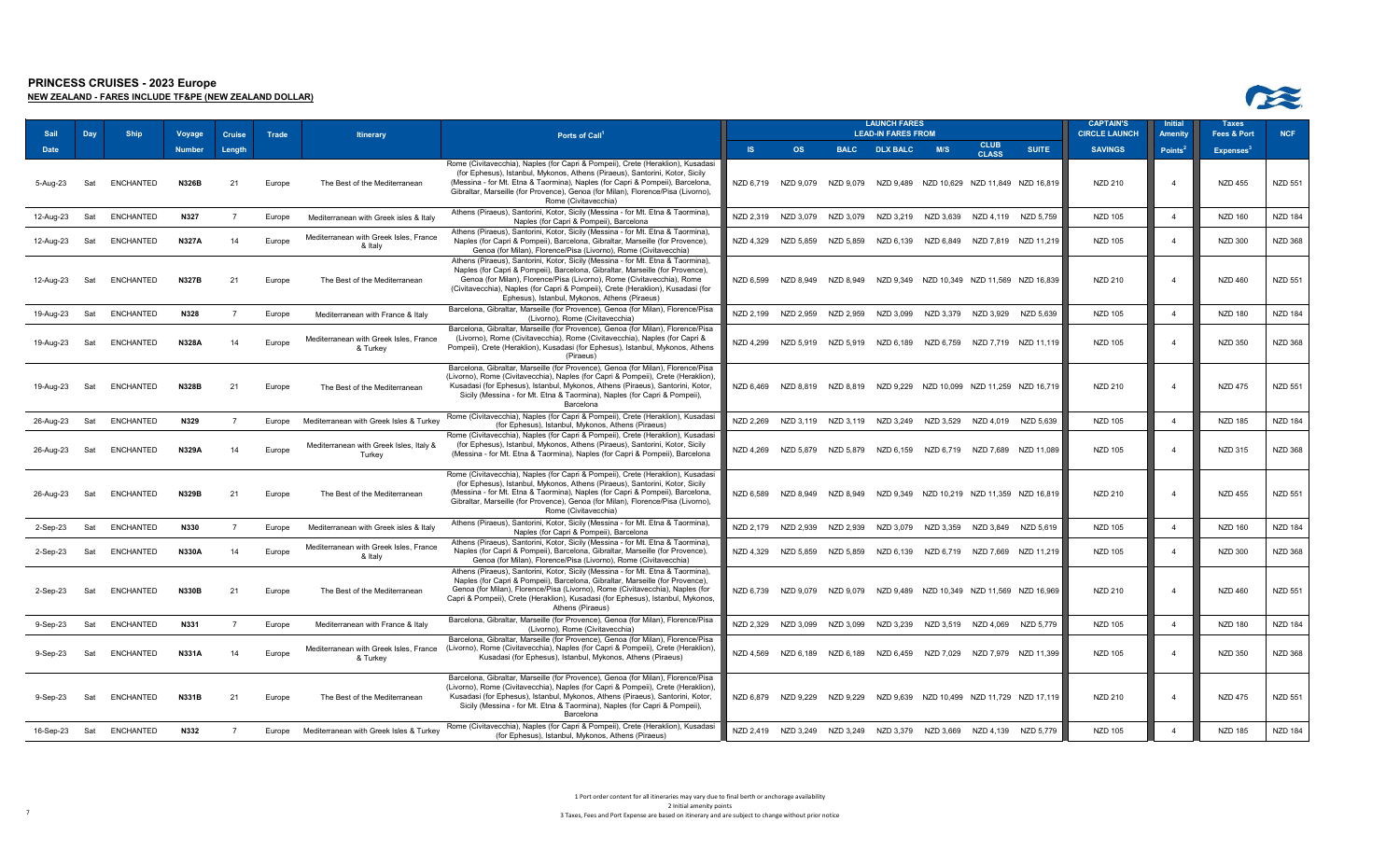

**NEW ZEALAND - FARES INCLUDE TF&PE (NEW ZEALAND DOLLAR)**

| Sail          | Day | <b>Ship</b>      | Voyage        | <b>Cruise</b>  | Trade  | <b>Itinerary</b>                                   | Ports of Call                                                                                                                                                                                                                                                                                                                                                           |           |                     |                     | <b>LAUNCH FARES</b><br><b>LEAD-IN FARES FROM</b>                        |           |                             |                                                                          | <b>CAPTAIN'S</b><br><b>CIRCLE LAUNCH</b> | <b>Initial</b><br><b>Amenity</b> | <b>Taxes</b><br><b>Fees &amp; Port</b> | <b>NCF</b>     |
|---------------|-----|------------------|---------------|----------------|--------|----------------------------------------------------|-------------------------------------------------------------------------------------------------------------------------------------------------------------------------------------------------------------------------------------------------------------------------------------------------------------------------------------------------------------------------|-----------|---------------------|---------------------|-------------------------------------------------------------------------|-----------|-----------------------------|--------------------------------------------------------------------------|------------------------------------------|----------------------------------|----------------------------------------|----------------|
| <b>Date</b>   |     |                  | <b>Number</b> | Length         |        |                                                    |                                                                                                                                                                                                                                                                                                                                                                         | <b>IS</b> | <b>OS</b>           | <b>BALC</b>         | <b>DLX BALC</b>                                                         | M/S       | <b>CLUB</b><br><b>CLASS</b> | <b>SUITE</b>                                                             | <b>SAVINGS</b>                           | <b>Points</b>                    | <b>Expenses</b>                        |                |
| 16-Sep-23     | Sat | ENCHANTED        | N332A         | 14             | Europe | Mediterranean with Greek Isles, Italy &<br>Turkey  | Rome (Civitavecchia), Naples (for Capri & Pompeii), Crete (Heraklion), Kusadasi<br>(for Ephesus), Istanbul, Mykonos, Athens (Piraeus), Santorini, Kotor, Sicily<br>(Messina - for Mt. Etna & Taormina), Naples (for Capri & Pompeii), Barcelona                                                                                                                         |           |                     |                     | NZD 4,539 NZD 6,159 NZD 6,159 NZD 6,429 NZD 6,999                       |           |                             | NZD 7,949 NZD 11,359                                                     | <b>NZD 105</b>                           |                                  | <b>NZD 315</b>                         | <b>NZD 368</b> |
| 16-Sep-23     | Sat | <b>ENCHANTED</b> | N332B         | 21             | Europe | The Best of the Mediterranean                      | Rome (Civitavecchia), Naples (for Capri & Pompeii), Crete (Heraklion), Kusadasi<br>(for Ephesus), Istanbul, Mykonos, Athens (Piraeus), Santorini, Kotor, Sicily<br>(Messina - for Mt. Etna & Taormina), Naples (for Capri & Pompeii), Barcelona,<br>Gibraltar, Marseille (for Provence), Genoa (for Milan), Florence/Pisa (Livorno),<br>Rome (Civitavecchia)            |           |                     |                     |                                                                         |           |                             | NZD 6,859 NZD 9,219 NZD 9,219 NZD 9,619 NZD 10,479 NZD 11,719 NZD 17,099 | <b>NZD 210</b>                           |                                  | <b>NZD 455</b>                         | <b>NZD 551</b> |
| 23-Sep-23     | Sat | <b>ENCHANTED</b> | N333          | $\overline{7}$ | Europe | Mediterranean with Greek isles & Italy             | Athens (Piraeus), Santorini, Kotor, Sicily (Messina - for Mt. Etna & Taormina),<br>Naples (for Capri & Pompeii), Barcelona                                                                                                                                                                                                                                              | NZD 2,319 |                     | NZD 3,079 NZD 3,079 |                                                                         |           |                             | NZD 3,219 NZD 3,499 NZD 3,979 NZD 5,759                                  | <b>NZD 105</b>                           | $\overline{4}$                   | <b>NZD 160</b>                         | <b>NZD 184</b> |
| 23-Sep-23     | Sat | <b>ENCHANTED</b> | <b>N333A</b>  | 14             | Europe | Mediterranean with Greek Isles, France<br>& Italy  | Athens (Piraeus), Santorini, Kotor, Sicily (Messina - for Mt. Etna & Taormina),<br>Naples (for Capri & Pompeii), Barcelona, Gibraltar, Marseille (for Provence),<br>Genoa (for Milan), Florence/Pisa (Livorno), Rome (Civitavecchia)                                                                                                                                    |           | NZD 4,459 NZD 6,019 | NZD 6,019           | NZD 6,269                                                               |           |                             | NZD 6,849 NZD 7,819 NZD 11,359                                           | <b>NZD 105</b>                           | $\overline{4}$                   | <b>NZD 300</b>                         | <b>NZD 368</b> |
| 23-Sep-23     | Sat | <b>ENCHANTED</b> | <b>N333B</b>  | 21             | Europe | The Best of the Mediterranean                      | Athens (Piraeus), Santorini, Kotor, Sicily (Messina - for Mt. Etna & Taormina),<br>Naples (for Capri & Pompeii), Barcelona, Gibraltar, Marseille (for Provence),<br>Genoa (for Milan), Florence/Pisa (Livorno), Rome (Civitavecchia), Naples (for<br>Capri & Pompeii), Crete (Heraklion), Kusadasi (for Ephesus), Istanbul, Mykonos,<br>Athens (Piraeus)                |           |                     |                     |                                                                         |           |                             | NZD 6.869 NZD 9.219 NZD 9.219 NZD 9.619 NZD 10.479 NZD 11.719 NZD 17.119 | NZD 210                                  | $\overline{4}$                   | <b>NZD 460</b>                         | <b>NZD 551</b> |
| 30-Sep-23     | Sat | ENCHANTED        | N334          | $\overline{7}$ | Europe | Mediterranean with France & Italy                  | Barcelona, Gibraltar, Marseille (for Provence), Genoa (for Milan), Florence/Pisa<br>(Livorno), Rome (Civitavecchia)                                                                                                                                                                                                                                                     |           |                     |                     | NZD 2,329 NZD 3,099 NZD 3,099 NZD 3,239 NZD 3,519 NZD 4,069             |           |                             | NZD 5,779                                                                | <b>NZD 105</b>                           | $\overline{4}$                   | <b>NZD 180</b>                         | <b>NZD 184</b> |
| 30-Sep-23     | Sat | ENCHANTED        | <b>N334A</b>  | 14             | Europe | Mediterranean with Greek Isles, France<br>& Turkey | Barcelona, Gibraltar, Marseille (for Provence), Genoa (for Milan), Florence/Pisa<br>(Livorno), Rome (Civitavecchia), Rome (Civitavecchia), Naples (for Capri &<br>Pompeii), Crete (Heraklion), Kusadasi (for Ephesus), Istanbul, Mykonos, Athens<br>(Piraeus)                                                                                                           |           |                     |                     |                                                                         |           |                             | NZD 4,569 NZD 6,189 NZD 6,189 NZD 6,459 NZD 7,029 NZD 7,979 NZD 11,399   | <b>NZD 105</b>                           | $\Delta$                         | <b>NZD 350</b>                         | <b>NZD 368</b> |
| 30-Sep-23     | Sat | ENCHANTED        | <b>N334B</b>  | 21             | Europe | The Best of the Mediterranean                      | Barcelona, Gibraltar, Marseille (for Provence), Genoa (for Milan), Florence/Pisa<br>(Livorno), Rome (Civitavecchia), Naples (for Capri & Pompeii), Crete (Heraklion),<br>Kusadasi (for Ephesus), Istanbul, Mykonos, Athens (Piraeus), Santorini, Kotor,<br>Sicily (Messina - for Mt. Etna & Taormina), Naples (for Capri & Pompeii),<br>Barcelona                       |           |                     |                     |                                                                         |           |                             | NZD 6,879 NZD 9,229 NZD 9,229 NZD 9,639 NZD 10,499 NZD 11,729 NZD 17,119 | <b>NZD 210</b>                           |                                  | <b>NZD 475</b>                         | <b>NZD 551</b> |
| 7-Oct-23      | Sat | <b>ENCHANTED</b> | N335          | $\overline{7}$ | Europe | Mediterranean with Greek Isles & Turkey            | Rome (Civitavecchia), Naples (for Capri & Pompeii), Crete (Heraklion), Kusadasi<br>(for Ephesus), Istanbul, Mykonos, Athens (Piraeus)                                                                                                                                                                                                                                   |           |                     |                     | NZD 2,419 NZD 3,249 NZD 3,249 NZD 3,379 NZD 3,669 NZD 4,139 NZD 5,779   |           |                             |                                                                          | <b>NZD 105</b>                           | 6                                | <b>NZD 185</b>                         | <b>NZD 184</b> |
| 7-Oct-23      | Sat | <b>ENCHANTED</b> | <b>N335A</b>  | 14             | Europe | Mediterranean with Greek Isles, Italy &<br>Turkey  | Rome (Civitavecchia), Naples (for Capri & Pompeii), Crete (Heraklion), Kusadasi<br>(for Ephesus), Istanbul, Mykonos, Athens (Piraeus), Santorini, Kotor, Sicily<br>(Messina - for Mt. Etna & Taormina), Naples (for Capri & Pompeii), Barcelona                                                                                                                         | NZD 4,539 |                     | NZD 6,159 NZD 6,159 | NZD 6,429                                                               | NZD 6,999 |                             | NZD 7,949 NZD 11,359                                                     | <b>NZD 105</b>                           | 6                                | <b>NZD 315</b>                         | <b>NZD 368</b> |
| 14-Oct-23     | Sat | <b>ENCHANTED</b> | N336          | $\overline{7}$ | Europe | Mediterranean with Greek isles & Italy             | Athens (Piraeus), Santorini, Kotor, Sicily (Messina - for Mt. Etna & Taormina),<br>Naples (for Capri & Pompeii), Barcelona                                                                                                                                                                                                                                              | NZD 2,319 | NZD 3,079           | NZD 3,079           | NZD 3,219                                                               | NZD 3,499 | NZD 3,979                   | NZD 5,759                                                                | <b>NZD 105</b>                           | 6                                | <b>NZD 160</b>                         | <b>NZD 184</b> |
| 21-Oct-23     | Sat | <b>ENCHANTED</b> | N337          | 11             | Europe | Grand Western Mediterranean                        | Barcelona, Toulon/Provence (La Seyne), Genoa (for Milan), Florence/Pisa<br>(Livorno), Kotor, Corfu, Sicily (Messina - for Mt. Etna & Taormina), Naples (for<br>Capri & Pompeii), Rome (Civitavecchia)                                                                                                                                                                   |           | NZD 3,679 NZD 4,889 | NZD 4,889           |                                                                         |           |                             | NZD 5,119 NZD 5,719 NZD 6,479 NZD 9,219                                  | <b>NZD 105</b>                           | $\epsilon$                       | <b>NZD 200</b>                         | <b>NZD 289</b> |
| 21-Oct-23     | Sat | ENCHANTED        | <b>N337A</b>  | 22             | Europe | Grand Mediterranean Collection                     | Barcelona, Toulon/Provence (La Seyne), Genoa (for Milan), Florence/Pisa<br>(Livorno), Kotor, Corfu, Sicily (Messina - for Mt. Etna & Taormina), Naples (for<br>Capri & Pompeii), Rome (Civitavecchia), Santorini, Athens (Piraeus), Kusadasi (for<br>Ephesus), Mykonos, Katakolon (for Olympia), Corsica (Ajaccio), Toulon/Provence<br>(La Seyne), Barcelona            |           |                     |                     |                                                                         |           |                             | NZD 7.019 NZD 9.449 NZD 9.449 NZD 9.919 NZD 11.119 NZD 12.419 NZD 18.149 | NZD 210                                  |                                  | <b>NZD 405</b>                         | <b>NZD 578</b> |
| 1-Nov-23      | Wed | <b>ENCHANTED</b> | N338          | 11             | Europe | Grand Mediterranean                                | Rome (Civitavecchia), Santorini, Athens (Piraeus), Kusadasi (for Ephesus),<br>Mykonos, Katakolon (for Olympia), Corsica (Ajaccio), Toulon/Provence (La<br>Seyne), Barcelona                                                                                                                                                                                             |           |                     |                     | NZD 3,499 NZD 4,729 NZD 4,729 NZD 4,959 NZD 5,549 NZD 6,289 NZD 9,099   |           |                             |                                                                          | <b>NZD 105</b>                           |                                  | <b>NZD 220</b>                         | <b>NZD 289</b> |
| 1-Nov-23      | Wed | <b>ENCHANTED</b> | <b>N338A</b>  | 22             | Europe | Grand Mediterranean Collection                     | Rome (Civitavecchia), Santorini, Athens (Piraeus), Kusadasi (for Ephesus),<br>Mykonos, Katakolon (for Olympia), Corsica (Ajaccio), Toulon/Provence (La<br>Seyne), Barcelona, Toulon/Provence (La Seyne), Genoa (for Milan), Florence/Pisa<br>(Livorno), Kotor, Corfu, Sicily (Messina - for Mt. Etna & Taormina), Naples (for<br>Capri & Pompeii), Rome (Civitavecchia) | NZD 6,799 |                     |                     |                                                                         |           |                             | NZD 9,259 NZD 9,259 NZD 9,679 NZD 10,889 NZD 12,119 NZD 17,989           | NZD 210                                  |                                  | <b>NZD 385</b>                         | <b>NZD 578</b> |
| 12-Nov-23 Sun |     | <b>ENCHANTED</b> | N339          | 11             | Europe | Grand Western Mediterranean                        | Barcelona, Toulon/Provence (La Seyne), Genoa (for Milan), Florence/Pisa<br>(Livorno), Kotor, Corfu, Sicily (Messina - for Mt. Etna & Taormina), Naples (for<br>Capri & Pompeii), Rome (Civitavecchia)                                                                                                                                                                   |           |                     |                     | NZD 3,489 NZD 4,719 NZD 4,719 NZD 4,929 NZD 5,529 NZD 6,269 NZD 9,079   |           |                             |                                                                          | NZD 105                                  |                                  | <b>NZD 200</b>                         | <b>NZD 289</b> |
| 12-Nov-23 Sun |     | ENCHANTED        | <b>N339A</b>  | 26             | Europe | Western Mediterranean Grand<br>Adventure           | Barcelona, Toulon/Provence (La Seyne), Genoa (for Milan), Florence/Pisa<br>(Livorno), Kotor, Corfu, Sicily (Messina - for Mt. Etna & Taormina), Naples (for<br>Capri & Pompeii), Rome (Civitavecchia), Florence/Pisa (Livorno), Corsica<br>(Ajaccio), Gibraltar, Santa Cruz de Tenerife, Madeira (Funchal), Ft. Lauderdale                                              |           |                     |                     | NZD 6,279 NZD 8,149 NZD 8,149 NZD 8,669 NZD 9,499 NZD 10,789 NZD 16,459 |           |                             |                                                                          | NZD 210                                  | $\overline{4}$                   | <b>NZD 355</b>                         | <b>NZD 683</b> |
| 23-Nov-23 Thu |     | <b>ENCHANTED</b> | N340          | 15             | Europe | Mediterranean Passage                              | Rome (Civitavecchia), Florence/Pisa (Livorno), Corsica (Ajaccio), Gibraltar, Santa<br>Cruz de Tenerife, Madeira (Funchal), Ft. Lauderdale                                                                                                                                                                                                                               |           |                     |                     | NZD 2,979 NZD 3,619 NZD 3,619 NZD 3,919 NZD 4,129 NZD 4,889             |           |                             | NZD 7,539                                                                | <b>NZD 105</b>                           | $\overline{a}$                   | <b>NZD 170</b>                         | <b>NZD 394</b> |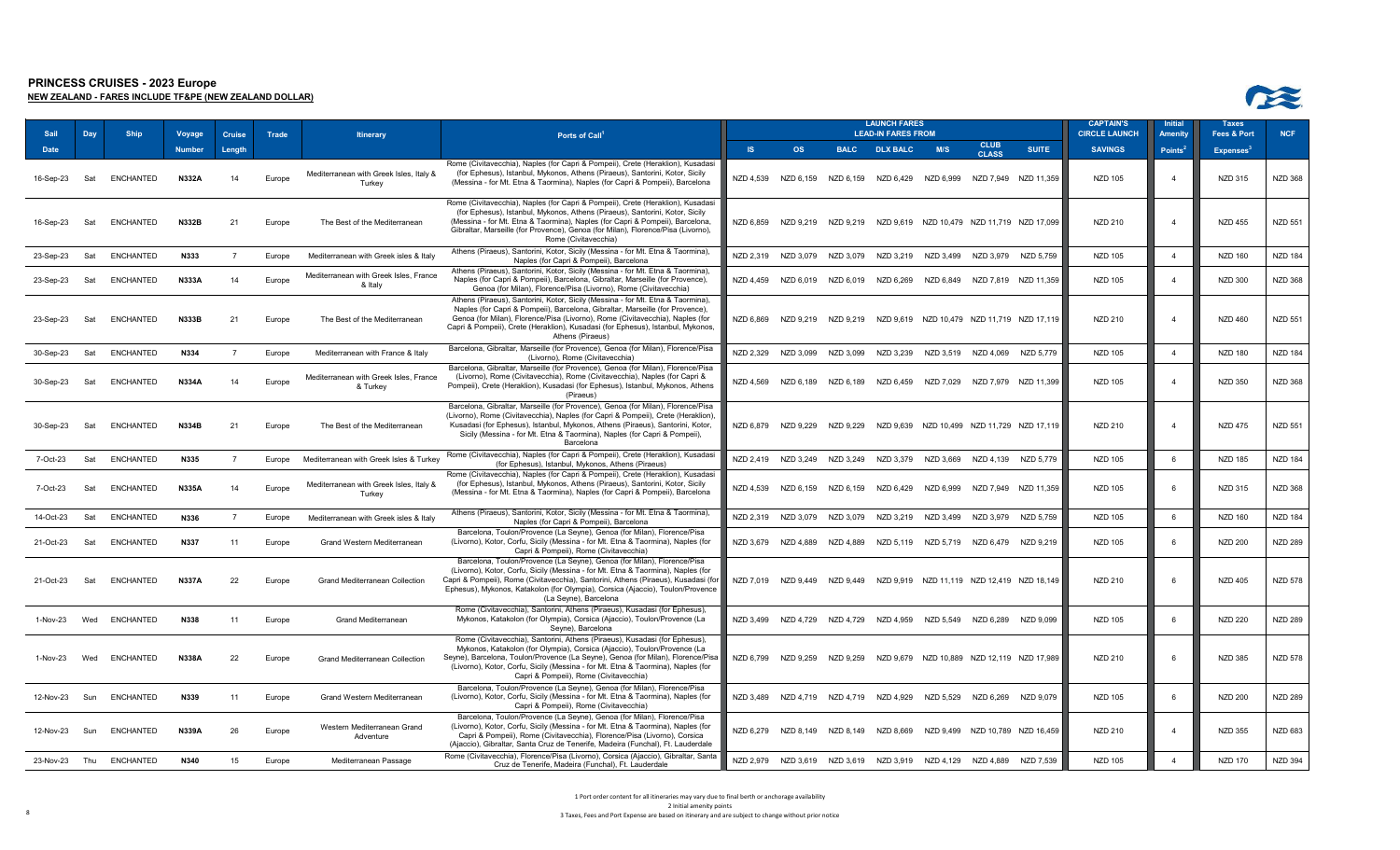

| Sail          | Day | <b>Ship</b>   | Voyage        | <b>Cruise</b> | Trade  | <b>Itinerary</b>                       | Ports of Call <sup>1</sup>                                                                                                                                      |           |                                 |           | <b>LAUNCH FARES</b><br><b>LEAD-IN FARES FROM</b> |           |                               |                                  | <b>CAPTAIN'S</b><br><b>CIRCLE LAUNCH</b> | <b>Initial</b><br><b>Amenity</b> | <b>Taxes</b><br>Fees & Port  | <b>NCF</b>     |
|---------------|-----|---------------|---------------|---------------|--------|----------------------------------------|-----------------------------------------------------------------------------------------------------------------------------------------------------------------|-----------|---------------------------------|-----------|--------------------------------------------------|-----------|-------------------------------|----------------------------------|------------------------------------------|----------------------------------|------------------------------|----------------|
| <b>Date</b>   |     |               | <b>Number</b> | Length        |        |                                        |                                                                                                                                                                 | S         | <b>OS</b>                       |           | <b>BALC DLX BALC</b>                             | M/S       | <b>CLUB</b><br><b>CLASS</b>   | <b>SUITE</b>                     | <b>SAVINGS</b>                           | Points <sup>2</sup>              | <b>Expenses</b> <sup>3</sup> |                |
| 26-May-23     | Fri | <b>ISLAND</b> | 2309          | 17            | Europe | Fire & Ice Explorer                    | Ft. Lauderdale, Halifax, Reykjavik, Isafjordur, Akureyri, Seydisfjordur, Cornwall                                                                               | NZD 4,339 | NZD 5,359                       | NZD 5,769 |                                                  | NZD 7,619 |                               | NZD 8,719 NZD 12,999             | NZD 105                                  | $\overline{4}$                   | <b>NZD 315</b>               | <b>NZD 446</b> |
|               |     |               |               |               |        |                                        | (Falmouth), London (Southampton)<br>Ft. Lauderdale, Halifax, Reykjavik, Isafjordur, Akureyri, Shetland Islands (Lerwick).                                       |           |                                 |           |                                                  |           |                               |                                  |                                          |                                  |                              |                |
| 26-May-23     | Fri | <b>ISLAND</b> | 2309A         | 33            | Europe | Fire, Ice & the Artic Circle Grand     | Newcastle, London (Southampton), Haugesund, Olden/Nordfjord, Tromso,                                                                                            |           | NZD 9,139 NZD 10,629 NZD 12,179 |           |                                                  |           |                               | NZD 16,279 NZD 18,129 NZD 26,119 | <b>NZD 210</b>                           | $\overline{4}$                   | <b>NZD 595</b>               | <b>NZD 866</b> |
|               |     |               |               |               |        | Adventure                              | Honningsvag (for North Cape), Longyearbyen (Spitsbergen), Trondheim,<br>Andalsnes, Skjolden/Sognefjord, London (Southampton)                                    |           |                                 |           |                                                  |           |                               |                                  |                                          |                                  |                              |                |
| 12-Jun-23     | Mon | <b>ISLAND</b> | 2310          | 16            | Europe | Land of the Midnight Sun & Summer      | London (Southampton), Haugesund, Olden/Nordfjord, Tromso, Honningsvag (fo<br>North Cape), Longyearbyen (Spitsbergen), Trondheim, Andalsnes,                     |           | NZD 4,959 NZD 5,419 NZD 6,569   |           |                                                  |           |                               | NZD 8,819 NZD 9,979 NZD 13,249   | <b>NZD 105</b>                           | $\overline{4}$                   | <b>NZD 290</b>               | <b>NZD 420</b> |
|               |     |               |               |               |        | Solstice                               | Skjolden/Sognefjord, London (Southampton)                                                                                                                       |           |                                 |           |                                                  |           |                               |                                  |                                          |                                  |                              |                |
| 28-Jun-23     | Wed | <b>ISLAND</b> | 2311          | 14            | Europe | Scandinavia & Russia Collection        | London (Southampton), Bornholm, Visby, Stockholm, Tallinn, St. Petersburg<br>(overnight), Riga, Klaipeda, Gdansk (Gdynia), Copenhagen                           |           | NZD 4,899 NZD 5,529             | NZD 6,219 |                                                  |           |                               | NZD 7,789 NZD 8,819 NZD 11,739   | <b>NZD 105</b>                           | $\overline{4}$                   | <b>NZD 425</b>               | <b>NZD 368</b> |
|               |     |               |               |               |        |                                        | London (Southampton), Bornholm, Visby, Stockholm, Tallinn, St. Petersburg                                                                                       |           |                                 |           |                                                  |           |                               |                                  |                                          |                                  |                              |                |
| 28-Jun-23     | Wed | <b>ISLAND</b> | 2311A         | 28            | Europe | Baltic & Icelandic Fjords Medley       | (overnight), Riga, Klaipeda, Gdansk (Gdynia), Copenhagen, Skagen, Haugesund,<br>Aalesund, Shetland Islands (Lerwick), Seydisfjordur, Akureyri, Grundarfjordur,  |           | NZD 9,719 NZD 10,679 NZD 12,119 |           |                                                  |           |                               | NZD 15,419 NZD 17,049 NZD 23,929 | <b>NZD 210</b>                           | $\overline{4}$                   | <b>NZD 750</b>               | NZD 735        |
|               |     |               |               |               |        |                                        | Reykjavik, Belfast, London (Southampton)                                                                                                                        |           |                                 |           |                                                  |           |                               |                                  |                                          |                                  |                              |                |
| 12-Jul-23     | Wed | <b>ISLAND</b> | 2312          | 14            | Europe | Icelandic & Norwegian Fjords           | Copenhagen, Skagen, Haugesund, Aalesund, Shetland Islands (Lerwick),<br>Seydisfjordur, Akureyri, Grundarfjordur, Reykjavik, Liverpool, London                   |           | NZD 4,999 NZD 5,339 NZD 6,079   |           |                                                  | NZD 7.789 |                               | NZD 8,819 NZD 12,369             | <b>NZD 105</b>                           | $\Delta$                         | <b>NZD 360</b>               | <b>NZD 368</b> |
|               |     |               |               |               |        |                                        | (Southampton)<br>London (Southampton), Haugesund, Andalsnes, Trondheim, Longyearbyen                                                                            |           |                                 |           |                                                  |           |                               |                                  |                                          |                                  |                              |                |
| 26-Jul-23     | Wed | <b>ISLAND</b> | 2313          | 14            | Europe | Land of the Midnight Sun               | (Spitsbergen), Honningsvag (for North Cape), Tromso, London (Southampton)                                                                                       |           | NZD 4,349 NZD 4,759 NZD 5,749   |           |                                                  | NZD 7.699 |                               | NZD 8.739 NZD 11.729             | <b>NZD 105</b>                           | $\overline{4}$                   | <b>NZD 265</b>               | <b>NZD 368</b> |
| 9-Aug-23      | Wed | <b>ISLAND</b> | 2314          | 16            | Europe | Iceland & Greenland                    | London (Southampton), Cornwall (Falmouth), Cork (Cobh - for Blarney Castle),<br>Akureyri, Isafjordur, Reykjavik, Qagortog, Nanortalik, London (Southampton)     |           | NZD 5,729 NZD 6,139 NZD 6,949   |           |                                                  |           |                               | NZD 8,869 NZD 10,019 NZD 14,199  | <b>NZD 105</b>                           |                                  | <b>NZD 405</b>               | <b>NZD 420</b> |
|               |     |               |               |               |        |                                        |                                                                                                                                                                 |           |                                 |           |                                                  |           |                               |                                  |                                          |                                  |                              |                |
|               |     |               |               |               |        |                                        | London (Southampton), Guernsey (St. Peter Port), Holyhead, Liverpool, Glasgow<br>(Greenock), Shetland Islands (Lerwick), Inverness/Loch Ness (Invergordon),     |           |                                 |           |                                                  |           |                               |                                  |                                          |                                  |                              |                |
| 25-Aug-23     | Fri | <b>ISLAND</b> | 2315          | 14            | Europe | Scottish Highlands & Wales             | Orkney Islands (Kirkwall), Edinburgh (South Queensferry), Newcastle, Portland,<br>London (Southampton)                                                          |           | NZD 5,149 NZD 5,759 NZD 6,279   |           |                                                  | NZD 7,939 |                               | NZD 8,969 NZD 12,579             | <b>NZD 105</b>                           | $\overline{4}$                   | <b>NZD 445</b>               | <b>NZD 368</b> |
|               |     |               |               |               |        |                                        | London (Southampton), Cornwall (Falmouth), Cork (Cobh - for Blarney Castle),                                                                                    |           |                                 |           |                                                  |           |                               |                                  |                                          |                                  |                              |                |
| 8-Sep-23      | Fri | <b>ISLAND</b> | 2316          | 14            | Europe | Icelandic Fjords & British Isles       | Reykjavik, Grundarfjordur, Akureyri, Seydisfjordur, Shetland Islands (Lerwick),<br>Newcastle, London (Southampton)                                              |           | NZD 4,989 NZD 5,329 NZD 6,069   |           |                                                  | NZD 7.789 |                               | NZD 8,819 NZD 12,359             | <b>NZD 105</b>                           |                                  | <b>NZD 355</b>               | <b>NZD 368</b> |
|               |     |               |               |               |        |                                        | London (Southampton), Paris/Normandy (Le Havre), Hamburg (for Berlin), Aarhus                                                                                   |           |                                 |           |                                                  |           |                               |                                  |                                          |                                  |                              |                |
| 22-Sep-23     | Fri | <b>ISLAND</b> | 2317          | 12            | Europe | Oktoberfest European Capitals          | Copenhagen, Gothenburg, Oslo, Rotterdam, Brussels/Bruges (Zeebrugge),<br>London (Southampton)                                                                   |           | NZD 4,329 NZD 4,819 NZD 5,519   |           |                                                  |           |                               | NZD 6,799 NZD 7,689 NZD 10,349   | <b>NZD 105</b>                           | $\overline{4}$                   | NZD 390                      | <b>NZD 315</b> |
| 4-Oct-23      | Wed | <b>ISLAND</b> | 2318          | 14            | Europe | Search for the Northern Lights         | London (Southampton), Stavanger, Tromso, Alta (overnight), Lofoten Islands                                                                                      |           | NZD 4,279 NZD 4,769 NZD 5,459   |           |                                                  | NZD 7,369 |                               | NZD 8,329 NZD 11,679             | <b>NZD 105</b>                           | 6                                | <b>NZD 215</b>               | <b>NZD 368</b> |
|               |     |               |               |               |        |                                        | (Gravdal), Aalesund, London (Southampton)<br>London (Southampton), Hamburg (for Berlin), Aarhus, Copenhagen, Gothenburg                                         |           |                                 |           |                                                  |           |                               |                                  |                                          |                                  |                              |                |
| 18-Oct-23     | Wed | <b>ISLAND</b> | 2319          | 12            | Europe | Oktoberfest European Capitals          | Oslo, Rotterdam, Brussels/Bruges (Zeebrugge), Paris/Normandy (Le Havre),<br>London (Southampton)                                                                |           | NZD 4,329 NZD 4,819 NZD 5,529   |           |                                                  |           |                               | NZD 6,819 NZD 7,689 NZD 10,359   | NZD 105                                  | 6                                | <b>NZD 395</b>               | NZD 315        |
|               |     |               |               |               |        |                                        | London (Southampton), Hamburg (for Berlin), Aarhus, Copenhagen, Gothenburg,                                                                                     |           |                                 |           |                                                  |           |                               |                                  |                                          |                                  |                              |                |
| 18-Oct-23     | Wed | <b>ISLAND</b> | 2319A         | 22            | Europe | Grand European Explorer                | Oslo, Rotterdam, Brussels/Bruges (Zeebrugge), Paris/Normandy (Le Havre),<br>London (Southampton), La Coruna (for Santiago de Compostela), Gibraltar,            |           | NZD 6,759 NZD 7,869 NZD 8,969   |           |                                                  |           |                               | NZD 10,879 NZD 12,119 NZD 16,749 | <b>NZD 210</b>                           |                                  | <b>NZD 660</b>               | <b>NZD 578</b> |
|               |     |               |               |               |        |                                        | Cartagena, Mallorca (Palma), Sicily (Palermo), Naples (for Capri & Pompeii),<br>Rome (Civitavecchia)                                                            |           |                                 |           |                                                  |           |                               |                                  |                                          |                                  |                              |                |
|               |     |               |               |               |        |                                        | London (Southampton), La Coruna (for Santiago de Compostela), Gibraltar                                                                                         |           |                                 |           |                                                  |           |                               |                                  |                                          |                                  |                              |                |
| 30-Oct-23     | Mon | <b>ISLAND</b> | 2320          | 10            | Europe | European Explorer                      | Cartagena, Mallorca (Palma), Sicily (Palermo), Naples (for Capri & Pompeii),<br>Rome (Civitavecchia)                                                            |           | NZD 2,589 NZD 3,219 NZD 3,619   |           |                                                  |           | NZD 4,219 NZD 4,849 NZD 6,549 |                                  | NZD 105                                  |                                  | NZD 270                      | <b>NZD 263</b> |
|               |     |               |               |               |        |                                        | Rome (Civitavecchia), Katakolon (for Olympia), Athens (Piraeus), Kusadasi (for                                                                                  |           |                                 |           |                                                  |           |                               |                                  |                                          |                                  |                              |                |
| 9-Nov-23      | Thu | <b>ISLAND</b> | 2321          | 14            | Europe | Mediterranean & Israel                 | Ephesus), Jerusalem/Bethlehem (Ashdod), Galilee/Nazareth (Haifa), Limassol,<br>Rhodes, Mykonos, Sicily (Messina - for Mt. Etna & Taormina), Salerno (for Amalfi |           | NZD 5,219 NZD 5,479 NZD 5,859   |           |                                                  | NZD 7.869 |                               | NZD 8,899 NZD 12,449             | <b>NZD 105</b>                           | -6                               | <b>NZD 300</b>               | <b>NZD 368</b> |
|               |     |               |               |               |        |                                        | Coast, Capri & Pompeii), Rome (Civitavecchia)                                                                                                                   |           |                                 |           |                                                  |           |                               |                                  |                                          |                                  |                              |                |
|               |     |               |               |               |        |                                        | Rome (Civitavecchia), Katakolon (for Olympia), Athens (Piraeus), Kusadasi (for<br>Ephesus), Jerusalem/Bethlehem (Ashdod), Galilee/Nazareth (Haifa), Limassol,   |           |                                 |           |                                                  |           |                               |                                  |                                          |                                  |                              |                |
| 23-Nov-23 Thu |     | <b>ISLAND</b> | 2322          | 14            | Europe | Mediterranean & Israel                 | Rhodes, Mykonos, Sicily (Messina - for Mt. Etna & Taormina), Salerno (for Amalfi                                                                                |           | NZD 5,219 NZD 5,479 NZD 5,859   |           |                                                  |           |                               | NZD 7,869 NZD 8,899 NZD 12,449   | NZD 105                                  | - 6                              | <b>NZD 300</b>               | NZD 368        |
|               |     |               |               |               |        |                                        | Coast, Capri & Pompeii), Rome (Civitavecchia)<br>Rome (Civitavecchia), Katakolon (for Olympia), Athens (Piraeus), Kusadasi (for                                 |           |                                 |           |                                                  |           |                               |                                  |                                          |                                  |                              |                |
| 23-Nov-23     |     | <b>ISLAND</b> | 2322A         | 28            |        |                                        | Ephesus), Jerusalem/Bethlehem (Ashdod), Galilee/Nazareth (Haifa), Limassol,<br>Rhodes, Mykonos, Sicily (Messina - for Mt. Etna & Taormina), Salerno (for Amalfi |           | NZD 7,869 NZD 8,359             | NZD 9,049 |                                                  |           |                               | NZD 11,599 NZD 13,039 NZD 19,449 | NZD 210                                  | $\overline{4}$                   | <b>NZD 480</b>               | <b>NZD 735</b> |
|               | Thu |               |               |               | Europe | Mediterranean & Israel Grand Adventure | Coast, Capri & Pompeii), Rome (Civitavecchia), Sardinia (Cagliari), Malaga,                                                                                     |           |                                 |           |                                                  |           |                               |                                  |                                          |                                  |                              |                |
|               |     |               |               |               |        |                                        | Casablanca (for Marrakech), Madeira (Funchal), Ft. Lauderdale<br>Rome (Civitavecchia), Sardinia (Cagliari), Malaga, Casablanca (for Marrakech),                 |           |                                 |           |                                                  |           |                               |                                  |                                          |                                  |                              |                |
| 7-Dec-23      | Thu | <b>ISLAND</b> | 2323          | 14            | Europe | Moroccan Passage                       | Madeira (Funchal), Ft. Lauderdale                                                                                                                               |           | NZD 2,829 NZD 3,049 NZD 3,339   |           |                                                  |           | NZD 3,889 NZD 4,569           | NZD 7,159                        | <b>NZD 105</b>                           | $\overline{4}$                   | <b>NZD 205</b>               | <b>NZD 368</b> |

\*Fares include drinks, wi-fi and crew incentives. Please see Princess.com for details.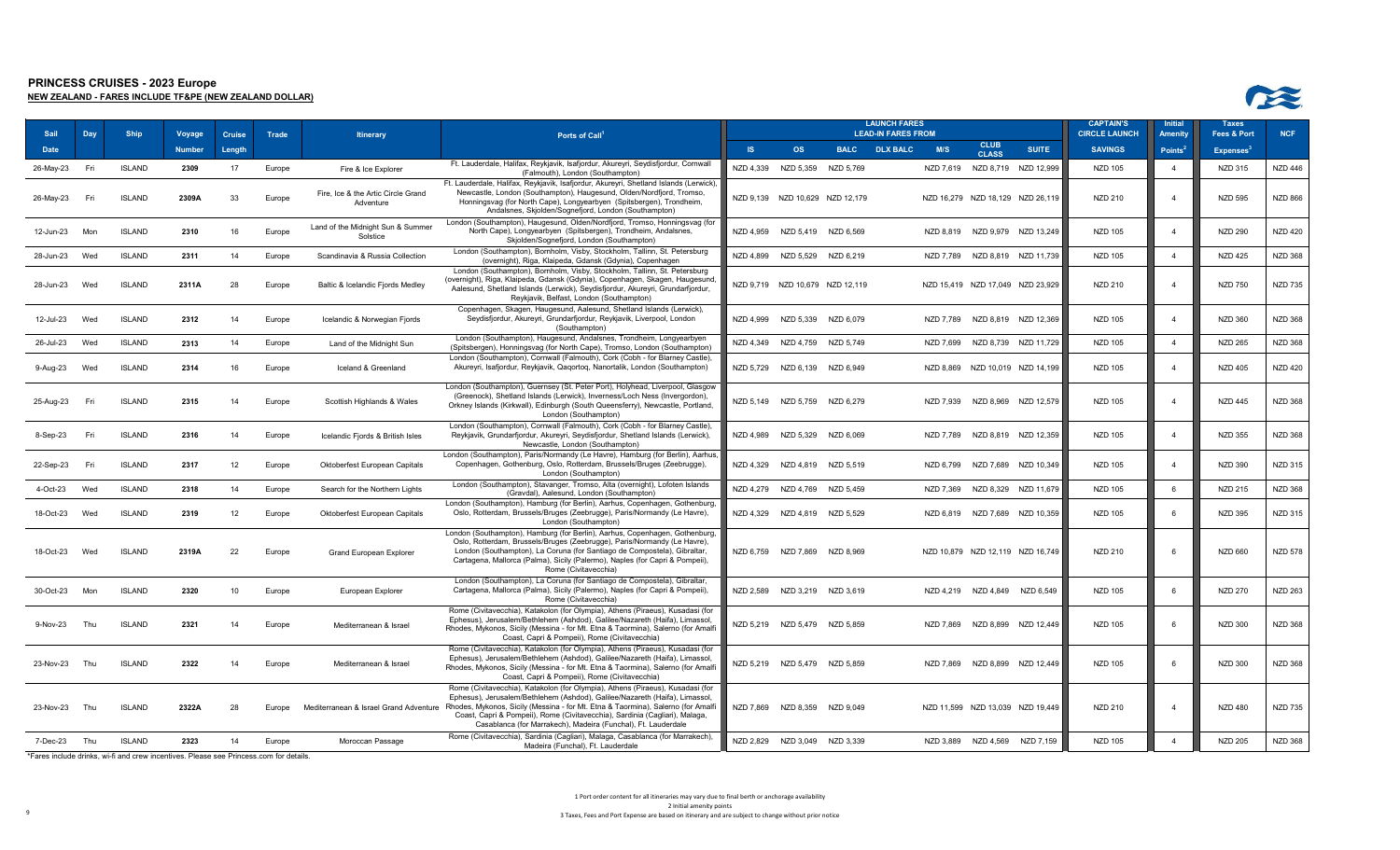#### **PRINCESS CRUISES 2023 EUROPE CRUISETOUR PROGRAM NEW ZEALAND - Fares include TF&PE**

**Tour # 1A / 1B / 1C Tour Name: Imperial Treasures**

| <b>Tour Highlights</b> |                                     | 1. Morning tours of Budapest, Vienna, Prague and Berlin. Afternoons at leisure.                                                                                                                    |       |                                                                                                                                                                                                                                      |
|------------------------|-------------------------------------|----------------------------------------------------------------------------------------------------------------------------------------------------------------------------------------------------|-------|--------------------------------------------------------------------------------------------------------------------------------------------------------------------------------------------------------------------------------------|
|                        |                                     | 2. UNESCO World Heritage Sites: Budapest, including the banks of the Danube, the Buda Castle Quarter and Andrassy Avenue, the palace and gardens of Schoenbrunn, and the historic center of Praque |       |                                                                                                                                                                                                                                      |
|                        |                                     | 3. Rosenburg Castle and falconry demonstration                                                                                                                                                     |       |                                                                                                                                                                                                                                      |
|                        | 4. Evening Classical Mozart Concert |                                                                                                                                                                                                    |       |                                                                                                                                                                                                                                      |
|                        |                                     |                                                                                                                                                                                                    |       |                                                                                                                                                                                                                                      |
| <b>Tour Itinerary</b>  |                                     | Overnight                                                                                                                                                                                          | Meals |                                                                                                                                                                                                                                      |
| Day 1                  | Budapest                            | Budapest hotel                                                                                                                                                                                     | D.    | Welcome dinner at a local restaurant                                                                                                                                                                                                 |
| Day 2                  | Budapest                            | Budapest hotel                                                                                                                                                                                     | в     | AM Sightseeing/PM Leisure                                                                                                                                                                                                            |
|                        |                                     |                                                                                                                                                                                                    |       | Highlights: Heroes' Square, Fisherman's Bastion, Matthias Church                                                                                                                                                                     |
| Day 3                  | Budapest / Vienna                   | Vienna hotel                                                                                                                                                                                       | B,L   | Motorcoach to Vienna with lunch on arrival. PM Sightseeing on the famous Ringstrasse.                                                                                                                                                |
|                        |                                     |                                                                                                                                                                                                    |       | Highlights: Parliament, the Opera House, Hofburg Palace and City Hall, Schoenbrunn Palace for a guided visit.                                                                                                                        |
|                        |                                     |                                                                                                                                                                                                    |       | <b>Evening Classical Concert</b>                                                                                                                                                                                                     |
| Day 4                  | Vienna                              | Vienna hotel                                                                                                                                                                                       | B.    | Day at Leisure.                                                                                                                                                                                                                      |
| Day 5                  | Vienna / Prague                     | Prague hotel                                                                                                                                                                                       | B,L   | Motorcoach to Prague                                                                                                                                                                                                                 |
|                        |                                     |                                                                                                                                                                                                    |       | Highlights: Depart Vienna and drive to historic Rosenburg Castle where you learn about the ancient art of falconry                                                                                                                   |
| Day 6                  | Prague                              | Prague hotel                                                                                                                                                                                       | R     | AM Sightseeing/PM Leisure                                                                                                                                                                                                            |
|                        |                                     |                                                                                                                                                                                                    |       | Highlights: Hradcany Castle Grounds, St. Vitus Cathedral, the Old Town, the Jewish ghetto, and the Astronomical clock                                                                                                                |
| Day 7                  | Prague / Berlin                     | Berlin hotel                                                                                                                                                                                       | B,L   | Motorcoach to Berlin stop in Dresden                                                                                                                                                                                                 |
|                        |                                     |                                                                                                                                                                                                    |       | Highlights: Panoramic drive to see the architecture of the Zwinger Palace and Semper Opera                                                                                                                                           |
| Day 8                  | Berlin                              | Berlin hotel                                                                                                                                                                                       | B.D   | AM Sightseeing/PM Leisure                                                                                                                                                                                                            |
|                        |                                     |                                                                                                                                                                                                    |       | Highlights: Panoramic tour of Berlin (the Ku-Damm, Reichstag, Brandenburg Gate, Charlottenburg Palace, Tiergarten Park, German State Opera<br>House). Visit Kaiser Wilhelm Memorial Church. Stop for pictures at Checkpoint Charlie. |
| Day 9                  | Berlin / Copenhagen / Embark Ship   | <b>Regal Princess</b>                                                                                                                                                                              | B.    | Motorcoach to Rostock for the two-hour ferry crossing to Gedser. Motorcoach to Copenhagen                                                                                                                                            |
| Day 10 - 19            |                                     | 11 Day Scandinavia & Russia Cruise: Roundtrip Copenhagen                                                                                                                                           |       |                                                                                                                                                                                                                                      |
| Day 10 - 32            |                                     | 24 Day Northern Europe Grand Adventure Cruise: Copenhagen - New York                                                                                                                               |       |                                                                                                                                                                                                                                      |
| Day 10 - 21            |                                     | 13 Day British Isles & Northern European Passage Cruise: Copenhagen - New York                                                                                                                     |       |                                                                                                                                                                                                                                      |

|            |       |        |       |        |                                                                                                           |            |                     |                 | <b>CAPTAIN'S</b>     |                      |                   |              |                |        |                 |                |
|------------|-------|--------|-------|--------|-----------------------------------------------------------------------------------------------------------|------------|---------------------|-----------------|----------------------|----------------------|-------------------|--------------|----------------|--------|-----------------|----------------|
|            |       |        |       |        |                                                                                                           |            |                     |                 |                      |                      | <b>CIRCLE</b>     | Initial      | Tax Fees &     |        |                 |                |
|            |       |        |       | # of   |                                                                                                           |            | <b>LAUNCH FARES</b> |                 |                      | <b>LAUNCH</b>        | Amenity           | Port         |                |        |                 |                |
| Dept date  | Ship  | Voyage | Tour# | nights | <b>Cruisetour Itinerary</b>                                                                               |            |                     |                 | <b>LEAD-IN FARES</b> |                      |                   |              | <b>SAVINGS</b> | Points | <b>Expenses</b> | <b>NCF</b>     |
|            |       |        |       |        |                                                                                                           | IS.        | <b>OS</b>           | <b>DLX BALC</b> | <b>DLX BALC</b>      | M/S                  | <b>CLUB CLASS</b> | <b>SUITE</b> |                |        |                 |                |
| 16-Apr     | Regal | G317   | 1A    | 19     | Budapest (2), Vienna (2), Prague (2), Berlin (2), 11-Day Scandinavia & Russia                             | NZD 8.599  |                     | NZD 9.399       |                      |                      | NZD 10.789        | NZD 12.909   | <b>NZD 105</b> |        | <b>NZD 340</b>  | <b>NZD 928</b> |
| 27-Apr     | Regal | G318   | 1A    | 19     | Budapest (2), Vienna (2), Prague (2), Berlin (2), 11-Day Scandinavia & Russia                             | NZD 8.599  | N/f                 | NZD 9.389       | NZD 9599             | 10 099<br>NZD        | NZD 10.789        | NZD 12.899   | <b>NZD 105</b> |        | NZD 335         | <b>NZD 928</b> |
| 8-May      | Regal | G319   | 1А    | 19     | Budapest (2), Vienna (2), Prague (2), Berlin (2), 11-Day Scandinavia & Russia                             | NZD 8.579  | N/A                 | NZD 9.359       | NZD 9569             | 10 079<br>NZD        | NZD 10.759        | NZD 12.869   | <b>NZD 105</b> |        | NZD 310         | <b>NZD 928</b> |
| 19-May     | Regal | G320   | 1A    | 19     | Budapest (2), Vienna (2), Prague (2), Berlin (2), 11-Day Scandinavia & Russia                             | NZD 8.599  | N/f                 | NZD 9.389       |                      | 10 099<br>NZD        | NZD 10.789        | NZD 12.899   | <b>NZD 105</b> |        | NZD 335         | <b>NZD 928</b> |
| 30-May     | Regal | G321   | 1A    | 19     | Budapest (2), Vienna (2), Prague (2), Berlin (2), 11-Day Scandinavia & Russia                             | NZD 8.579  | N/A                 | NZD 9.359       | NZD 9569             | NZD 10.079           | NZD 10.759        | NZD 12.869   | <b>NZD 105</b> |        | NZD 310         | <b>NZD 928</b> |
| 10-Jun     | Regal | G322   | 1A    | 19     | Budapest (2), Vienna (2), Prague (2), Berlin (2), 11-Day Scandinavia & Russia                             | NZD 8.869  | N/A                 | NZD 10.089      | NZD 10 309           | NZD 11.029           | NZD 11.849        | NZD 14.369   | <b>NZD 105</b> |        | NZD 310         | <b>NZD 928</b> |
| 21-Jun     | Regal | G323   | 1A    | 19     | Budapest (2), Vienna (2), Prague (2), Berlin (2), 11-Day Scandinavia & Russia                             | NZD 8.879  | N/A                 | NZD 10.099      | NZD 10.309           | NZD 11.029           | NZD 11.849        | NZD 14.379   | NZD 105        |        | NZD 315         | <b>NZD 928</b> |
| $2 -$ Jul  | Regal | G324   | 1A    | 19     | Budapest (2), Vienna (2), Prague (2), Berlin (2), 11-Day Scandinavia & Russia                             | NZD 8.669  | N/A                 | NZD 9.889       | NZD 10.099           | NZD 10.819           | NZD 11.639        | NZD 14.169   | <b>NZD 105</b> |        | NZD 310         | <b>NZD 928</b> |
| $13 -$ Jul | Regal | G325   | 1A    | 19     | Budapest (2), Vienna (2), Prague (2), Berlin (2), 11-Day Scandinavia & Russia                             | NZD 8.669  | N/A                 | NZD 9.889       | NZD 10 099           | NZD 10.819           | NZD 11.639        | NZD 14.169   | <b>NZD 105</b> |        | NZD 310         | <b>NZD 928</b> |
| $24 -$ Jul | Regal | G326   | 1A    | 19     | Budapest (2), Vienna (2), Prague (2), Berlin (2), 11-Day Scandinavia & Russia                             | NZD 8.669  | N/A                 | NZD 9.889       | NZD 10.099           | NZD 10.819           | NZD 11.639        | NZD 14.169   | <b>NZD 105</b> |        | NZD 310         | <b>NZD 928</b> |
| 4-Aug      | Regal | G327   | 1A    | 19     | Budapest (2), Vienna (2), Prague (2), Berlin (2), 11-Day Scandinavia & Russia                             | NZD 8.669  | N/A                 | NZD 9.889       | NZD 10.099           | NZD 10.819           | NZD 11.639        | NZD 14.169   | <b>NZD 105</b> |        | NZD 310         | <b>NZD 928</b> |
| 15-Aug     | Regal | G328   | 1A    | 19     | Budapest (2), Vienna (2), Prague (2), Berlin (2), 11-Day Scandinavia & Russia                             | NZD 8.679  | N/A                 | NZD 9.899       | NZD 10.109           | NZD 10.829           | NZD 11.649        | NZD 14.179   | <b>NZD 105</b> |        | <b>NZD 320</b>  | <b>NZD 928</b> |
| 15-Aug     | Regal | G328A  | 1B    | 32     | Budapest (2), Vienna (2), Prague (2), Berlin (2), 26-Day Nothern Europe Grand Adventure                   | NZD 11.829 |                     | NZD 14.059      | NZD 14.529           | NZD 15.909           | NZD 17.199        | NZD 22.389   | NZD 210        |        | NZD 610         | NZD 1.365      |
| 26-Aug     | Regal | G329   |       | 21     | Budapest (2), Vienna (2), Prague (2), Berlin (2), 13-Day British Isles & Northern European Passage Cruise | NZD 8,169  |                     | NZD 9.199       |                      | NZD 9.429 NZD 10.079 | NZD 10.829        | NZD 13.219   | <b>NZD 105</b> |        | NZD 315         | <b>NZD 996</b> |

1. Port order and content for all itineraries may vary due to final berth or anchorage availability<br>2. Initial amenity points<br>3. Taxes, Fees and Port Expenses are based on itinerary and are subject to change without pri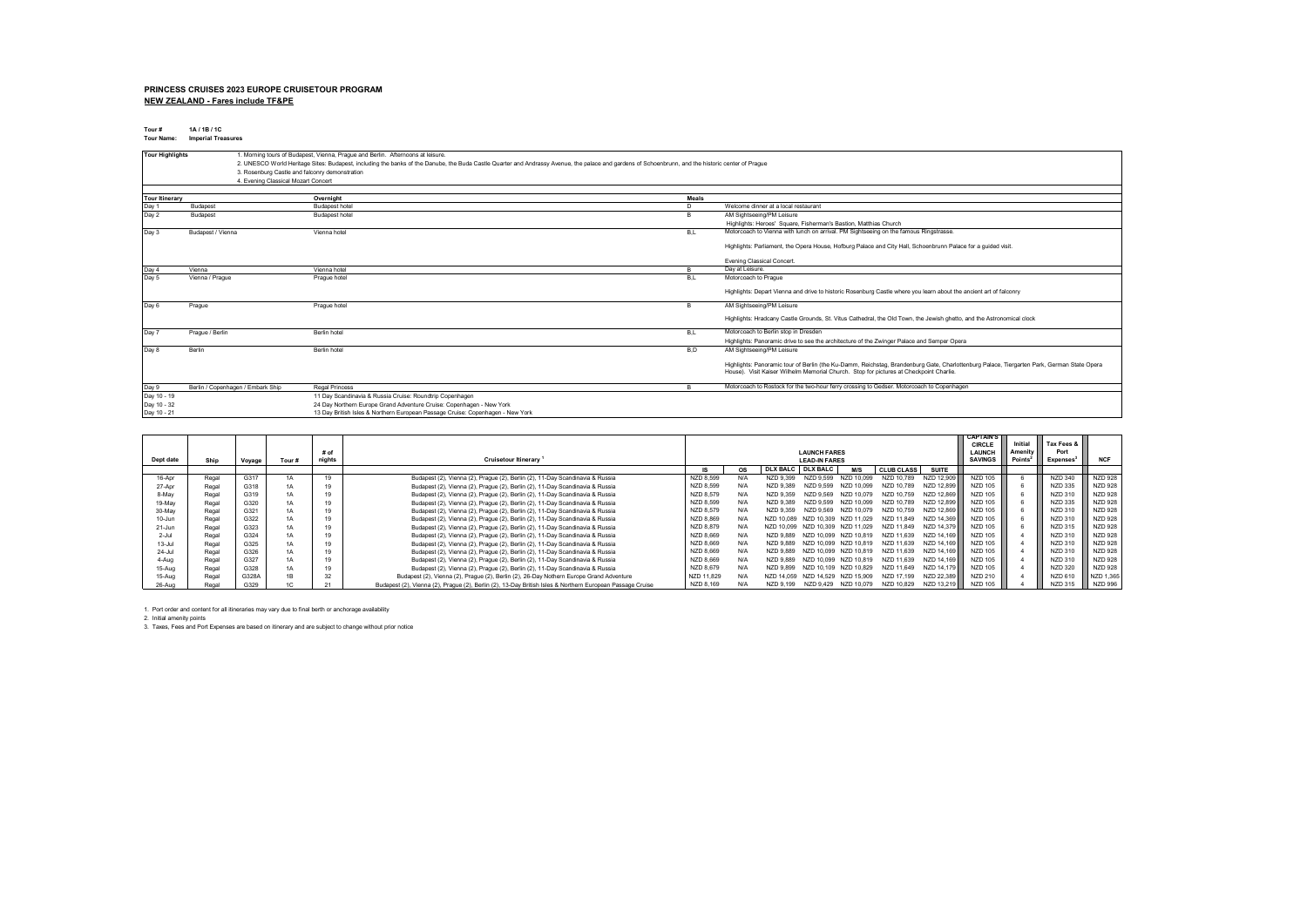#### **PRINCESS CRUISES 2023 EUROPE CRUISETOUR PROGRAM NEW ZEALAND - Fares include TF&PE**

**Tour # 2A / 2B / 2C / 2D / 2E / 2F Tour Name: Highlights of Spain**

| <b>Tour Highlights</b> |                                       |                       | 2. Former Royal Capital of Valencia          |                           | 1. 3 Nights Madrid with Welcome Dinner and Toledo Excursion                                                                                                         |            |                                                                                                                |                                                                                                                                                        |                          |                          |                                  |                      |                                  |                                    |  |  |  |
|------------------------|---------------------------------------|-----------------------|----------------------------------------------|---------------------------|---------------------------------------------------------------------------------------------------------------------------------------------------------------------|------------|----------------------------------------------------------------------------------------------------------------|--------------------------------------------------------------------------------------------------------------------------------------------------------|--------------------------|--------------------------|----------------------------------|----------------------|----------------------------------|------------------------------------|--|--|--|
|                        |                                       |                       | 3. Flamenco Show and authentic Paella Dinner |                           |                                                                                                                                                                     |            |                                                                                                                |                                                                                                                                                        |                          |                          |                                  |                      |                                  |                                    |  |  |  |
|                        |                                       |                       | 4. Sagrada Familia and Gothic Quarter        |                           |                                                                                                                                                                     |            |                                                                                                                |                                                                                                                                                        |                          |                          |                                  |                      |                                  |                                    |  |  |  |
| <b>Tour Itinerary</b>  |                                       |                       |                                              | Overnight                 |                                                                                                                                                                     | Meals      |                                                                                                                |                                                                                                                                                        |                          |                          |                                  |                      |                                  |                                    |  |  |  |
| Day '                  | Madrid                                |                       |                                              | Madrid Hotel              |                                                                                                                                                                     | D          | Welcome Dinner                                                                                                 |                                                                                                                                                        |                          |                          |                                  |                      |                                  |                                    |  |  |  |
| Day 2                  | Madrid                                |                       |                                              | Madrid Hotel              |                                                                                                                                                                     | <b>B</b>   | AM: Sightseeing/PM Leisure                                                                                     |                                                                                                                                                        |                          |                          |                                  |                      |                                  |                                    |  |  |  |
|                        |                                       |                       |                                              |                           |                                                                                                                                                                     |            | Highlights: Puerta del Sol, Plaza de Espana with it's monument to Cervantes, the Parliament, Cibeles Fountain, |                                                                                                                                                        |                          |                          |                                  |                      |                                  |                                    |  |  |  |
| Day 3                  | Madrid                                |                       |                                              | Madrid Hotel              |                                                                                                                                                                     |            | Prado Museum<br>B,L<br>AM Sightseeing/PM Leisure                                                               |                                                                                                                                                        |                          |                          |                                  |                      |                                  |                                    |  |  |  |
|                        |                                       |                       |                                              |                           |                                                                                                                                                                     |            | Highlights: Panoramic view of Toledo visiting Spain's main Cathedral and the church of Santo Tome              |                                                                                                                                                        |                          |                          |                                  |                      |                                  |                                    |  |  |  |
| Day 4                  | Madrid/Valencia                       |                       |                                              | Valencia Hotel            |                                                                                                                                                                     | B,D        | Motorcoach to Valencia                                                                                         |                                                                                                                                                        |                          |                          |                                  |                      |                                  |                                    |  |  |  |
|                        |                                       |                       |                                              |                           |                                                                                                                                                                     |            |                                                                                                                | Highlights: Travel by motorcoach to Valencia, once a royal capital. During your guided walking tour, Valencia's Roman, Moorish, and Spanish history    |                          |                          |                                  |                      |                                  |                                    |  |  |  |
|                        |                                       |                       |                                              |                           |                                                                                                                                                                     |            |                                                                                                                | comes alive. Tonight, a special paella dinner has been prepared for you to taste this local specialty                                                  |                          |                          |                                  |                      |                                  |                                    |  |  |  |
| Day 5                  | Valencia/Barcelona<br>Barcelona Hotel |                       |                                              |                           |                                                                                                                                                                     | B          | Motorcoach to Barcelona                                                                                        |                                                                                                                                                        |                          |                          |                                  |                      |                                  |                                    |  |  |  |
|                        |                                       |                       |                                              |                           |                                                                                                                                                                     |            |                                                                                                                | Highlights: Enjoy a scenic drive along the coast to Barcelona, Spain's second-largest city. Evening at leisure                                         |                          |                          |                                  |                      |                                  |                                    |  |  |  |
| Day 6                  | Barcelona                             |                       |                                              | Barcelona Hotel           |                                                                                                                                                                     | B,D        | AM Sightseeing                                                                                                 |                                                                                                                                                        |                          |                          |                                  |                      |                                  |                                    |  |  |  |
|                        |                                       |                       |                                              |                           |                                                                                                                                                                     |            |                                                                                                                | Highlights: Sightseeing features the Columbus Monument, elegant tree-lined Ramblas, Plaza de Cataluna, and Paseo de Gracia. Admire spectacular         |                          |                          |                                  |                      |                                  |                                    |  |  |  |
|                        |                                       |                       |                                              |                           |                                                                                                                                                                     |            |                                                                                                                | Sagrada Familia, Gaudi's masterpiece, and enjoy a panoramic view of the city and harbor from Montjuic Hill. Visit the Gothic Quarter. Tonight, enjoy a |                          |                          |                                  |                      |                                  |                                    |  |  |  |
|                        |                                       |                       |                                              |                           |                                                                                                                                                                     |            |                                                                                                                | farewell dinner at a local resturant followed by a traditional Flamenco Show.                                                                          |                          |                          |                                  |                      |                                  |                                    |  |  |  |
| Day 7                  | Barcelona / Embark Ship               |                       |                                              | <b>Enchanted Princess</b> |                                                                                                                                                                     | B          | <b>Transfer to Ship</b>                                                                                        |                                                                                                                                                        |                          |                          |                                  |                      |                                  |                                    |  |  |  |
| Day 8 - 13             |                                       |                       |                                              |                           |                                                                                                                                                                     |            |                                                                                                                |                                                                                                                                                        |                          |                          |                                  |                      |                                  |                                    |  |  |  |
| Day 8 - 20             |                                       |                       |                                              |                           | 7 Day Mediterranean with France & Italy Cruise: Barcelona to Rome<br>14 Day Mediterranean with Greek Isles, France & Turkey Cruise: Barcelona to Athens             |            |                                                                                                                |                                                                                                                                                        |                          |                          |                                  |                      |                                  |                                    |  |  |  |
| Day 8 - 27             |                                       |                       |                                              |                           | 21 Day The Best of the Mediterranean: Barcelona Roundtrip                                                                                                           |            |                                                                                                                |                                                                                                                                                        |                          |                          |                                  |                      |                                  |                                    |  |  |  |
| Day 8 - 28             |                                       |                       |                                              |                           | 22 Day Grand Mediterranean Collection Cruise: Barcelona Roundtrip                                                                                                   |            |                                                                                                                |                                                                                                                                                        |                          |                          |                                  |                      |                                  |                                    |  |  |  |
| Day 8 - 17             |                                       |                       |                                              |                           | 11 Day Grand Western Mediterranean Cruise: Barcelona to Rome                                                                                                        |            |                                                                                                                |                                                                                                                                                        |                          |                          |                                  |                      |                                  |                                    |  |  |  |
| Day 8 - 32             |                                       |                       |                                              |                           | 26 Day Western Mediterranean Grand Adventure Cruise: Barcelona to Fort Lauderdale                                                                                   |            |                                                                                                                |                                                                                                                                                        |                          |                          |                                  |                      |                                  |                                    |  |  |  |
|                        |                                       |                       |                                              |                           |                                                                                                                                                                     |            |                                                                                                                |                                                                                                                                                        |                          |                          | <b>CAPTAIN</b>                   |                      |                                  |                                    |  |  |  |
|                        |                                       |                       |                                              |                           |                                                                                                                                                                     |            |                                                                                                                |                                                                                                                                                        |                          |                          | <b>CIRCLE</b>                    | Initial              | Tax Fees &                       |                                    |  |  |  |
|                        |                                       |                       |                                              | # of                      |                                                                                                                                                                     |            |                                                                                                                | <b>LAUNCH FARES</b>                                                                                                                                    |                          |                          | <b>LAUNCH</b>                    | Amenity              | Port                             |                                    |  |  |  |
| Dept date              | Ship                                  | Voyage                | Tour#                                        | nights                    | Cruisetour Itinerary                                                                                                                                                | IS         | <b>OS</b>                                                                                                      | <b>LEAD-IN FARES</b><br>BALC DLX BALC<br><b>M/S</b>                                                                                                    | <b>CLUB CLASS</b>        | <b>SUITE</b>             | <b>SAVINGS</b>                   | Points               | <b>Expenses</b>                  | <b>NCF</b>                         |  |  |  |
| 9-Apr                  | Enchanted                             | N310                  | 2A                                           | 13                        | Madrid (3), Valencia (1), Barcelona (2), 7 Day- Mediterranean with France & Italy                                                                                   | NZD 6.369  | NZD 7.139                                                                                                      | NZD 7.139<br>NZD 7.279<br>NZD 7.559                                                                                                                    | NZD 8.109                | NZD 9.469                | <b>NZD 105</b>                   | 6                    | <b>NZD 180</b>                   | <b>NZD 655</b>                     |  |  |  |
| 9-Apr                  | Enchanted                             | N310A                 | 2B                                           | 20                        | Madrid (3), Valencia (1), Barcelona (2), 14 Day-Mediterranean with Greek Isles, France & Turkey                                                                     | NZD 8,399  | NZD 10,019                                                                                                     | NZD 10,019 NZD 10,289<br>NZD 10,859                                                                                                                    | NZD 11,749               | NZD 14,539               | <b>NZD 105</b>                   | 6                    | <b>NZD 345</b>                   | <b>NZD 887</b>                     |  |  |  |
| 9-Apr                  | Enchanted                             | N310B                 | 2C                                           | 27                        | Madrid (3), Valencia (1), Barcelona (2), 21 Day-The Best of the Mediterranean                                                                                       | NZD 10,509 | NZD 12,849                                                                                                     | NZD 12,849 NZD 13,259<br>NZD 14,119                                                                                                                    | NZD 15,289               | NZD 19,719               | <b>NZD 210</b>                   | 6                    | <b>NZD 470</b>                   | NZD 1,133                          |  |  |  |
| $30-An$                | Enchanted                             | N313                  | 2A                                           | 13                        | Madrid (3), Valencia (1), Barcelona (2), 7 Day- Mediterranean with France & Italy                                                                                   | NZD 6.449  | NZD 7.209                                                                                                      | NZD 7.209<br>NZD 7.349<br>NZD 7.629                                                                                                                    | NZD 8.179                | NZD 9.469                | <b>NZD 105</b>                   | $\mathbf{6}$         | <b>NZD 185</b>                   | <b>NZD 655</b>                     |  |  |  |
| 30-Apr                 | Enchanted                             | N313A<br><b>N313B</b> | 2B<br>2C                                     | 20<br>27                  | Madrid (3), Valencia (1), Barcelona (2), 14 Day-Mediterranean with Greek Isles, France & Turkey                                                                     | NZD 8539   |                                                                                                                | NZD 10,159 NZD 10,159 NZD 10,429 NZD 10,999<br>NZD 10.709 NZD 13.059 NZD 13.059 NZD 13.469 NZD 14.329                                                  | NZD 11.949<br>NZD 15.489 | NZD 14,539<br>NZD 19.719 | <b>NZD 105</b><br><b>NZD 210</b> | $6\overline{6}$<br>6 | <b>NZD 345</b><br><b>NZD 470</b> | <b>NZD 887</b><br><b>NZD 1.133</b> |  |  |  |
| 30-Apr<br>21-May       | Enchanted<br>Enchanted                | N316                  | 2A                                           | 13                        | Madrid (3), Valencia (1), Barcelona (2), 21 Day-The Best of the Mediterranean<br>Madrid (3), Valencia (1), Barcelona (2), 7 Day- Mediterranean with France & Italy  | NZD 6,439  |                                                                                                                | NZD 7.199 NZD 7.199<br>NZD 7.339<br>NZD 7.619                                                                                                          | NZD 8.169                | NZD 9.469                | <b>NZD 105</b>                   | $6\overline{6}$      | <b>NZD 180</b>                   | <b>NZD 655</b>                     |  |  |  |
| 21-May                 | Enchanted                             | N316A                 | 2B                                           | 20                        | Madrid (3), Valencia (1), Barcelona (2), 14 Day-Mediterranean with Greek Isles, France & Turkey                                                                     | NZD 8,539  |                                                                                                                | NZD 10,159 NZD 10,159 NZD 10,429 NZD 10,999                                                                                                            | NZD 11,949               | NZD 14,539               | <b>NZD 105</b>                   | 6                    | <b>NZD 345</b>                   | <b>NZD 887</b>                     |  |  |  |
| 21-May                 | Enchanted                             | <b>N316B</b>          | 2C                                           | 27                        | Madrid (3), Valencia (1), Barcelona (2), 21 Day-The Best of the Mediterranean                                                                                       | NZD 10.709 |                                                                                                                | NZD 13.059 NZD 13.059 NZD 13.469 NZD 14.329                                                                                                            | NZD 15.489               | NZD 19.719               | NZD 210                          | $6\overline{6}$      | <b>NZD 470</b>                   | NZD 1,133                          |  |  |  |
| 11-Jun                 | Enchanted                             | N319                  | 2A                                           | 13                        | Madrid (3), Valencia (1), Barcelona (2), 7 Day- Mediterranean with France & Italy                                                                                   | NZD 6569   | NZD 7339                                                                                                       | NZD 7.339<br>NZD 7.479 NZD 7.899                                                                                                                       | NZD 8.379                | NZD 10,019               | <b>NZD 105</b>                   | $6\overline{6}$      | <b>NZD 180</b>                   | <b>NZD 655</b>                     |  |  |  |
| 11-Jun<br>$11 - Jun$   | Enchanted                             | N319A<br>N319B        | 2B                                           | 20<br>27                  | Madrid (3), Valencia (1), Barcelona (2), 14 Day-Mediterranean with Greek Isles, France & Turkey                                                                     | NZD 8,809  |                                                                                                                | NZD 10,429 NZD 10,429 NZD 10,699 NZD 11,539<br>NZD 11,119 NZD 13,469 NZD 13,469 NZD 13,879 NZD 15,149                                                  | NZD 12,499<br>NZD 16,379 | NZD 15,639<br>NZD 21,359 | <b>NZD 105</b><br><b>NZD 210</b> | 6<br>$6\overline{6}$ | <b>NZD 345</b><br><b>NZD 470</b> | <b>NZD 887</b><br><b>NZD 1,133</b> |  |  |  |
| 2-Jul                  | Enchanted<br>Enchanted                | N322                  | 2C<br>2A                                     | 13                        | Madrid (3), Valencia (1), Barcelona (2), 21 Day-The Best of the Mediterranean<br>Madrid (3), Valencia (1), Barcelona (2), 7 Day- Mediterranean with France & Italy  | NZD 6,569  | NZD 7339                                                                                                       | NZD 7.339<br>NZD 7.479 NZD 7.899                                                                                                                       | NZD 8.439                | NZD 10.019               | <b>NZD 105</b>                   |                      | <b>NZD 180</b>                   | <b>NZD 655</b>                     |  |  |  |
| $2 -$ Jul              | Enchanted                             | N322A                 | 2B                                           | 20                        | Madrid (3), Valencia (1), Barcelona (2), 14 Day-Mediterranean with Greek Isles, France & Turkey                                                                     | NZD 8,809  | NZD 10,429                                                                                                     | NZD 10,429<br>NZD 10,699 NZD 11,539                                                                                                                    | NZD 12,499               | NZD 15,639               | <b>NZD 105</b>                   |                      | <b>NZD 345</b>                   | <b>NZD 887</b>                     |  |  |  |
| $2-Ju$                 | Enchanted                             | N322B                 | 2C                                           | 27                        | Madrid (3), Valencia (1), Barcelona (2), 21 Day-The Best of the Mediterranean                                                                                       |            |                                                                                                                | NZD 11,109 NZD 13,459 NZD 13,459 NZD 13,869 NZD 15,139                                                                                                 | NZD 16 369               | NZD 21,349               | <b>NZD 210</b>                   |                      | <b>NZD 460</b>                   | <b>NZD 1,133</b>                   |  |  |  |
| $23 -$ Jul             | Enchanted                             | N325                  | 2A                                           | 13                        | Madrid (3), Valencia (1), Barcelona (2), 7 Day- Mediterranean with France & Italy                                                                                   | NZD 6,569  | NZD 7.339                                                                                                      | NZD 7.339<br>NZD 7.479 NZD 7.899                                                                                                                       | NZD 8.439                | NZD 10,019               | <b>NZD 105</b>                   |                      | <b>NZD 180</b>                   | <b>NZD 655</b>                     |  |  |  |
| $23 -$ Jul             | Enchanted                             | N325A                 | 2B                                           | 20                        | Madrid (3), Valencia (1), Barcelona (2), 14 Day-Mediterranean with Greek Isles, France & Turkey                                                                     | NZD 8 809  |                                                                                                                | NZD 10,429 NZD 10,429 NZD 10,699 NZD 11,539<br>NZD 11.119 NZD 13.469 NZD 13.469 NZD 13.879 NZD 15.149                                                  | NZD 12.499<br>NZD 16.379 | NZD 15,499<br>NZD 21.219 | <b>NZD 105</b><br><b>NZD 210</b> | $\overline{4}$       | <b>NZD 345</b><br><b>NZD 470</b> | <b>NZD 887</b><br><b>NZD 1,133</b> |  |  |  |
| 23-Jul<br>13-Aug       | Enchanted<br>Enchanted                | N325B<br>N328         | 2C<br>2A                                     | 27<br>13                  | Madrid (3), Valencia (1), Barcelona (2), 21 Day-The Best of the Mediterranean<br>Madrid (3), Valencia (1), Barcelona (2), 7 Day- Mediterranean with France & Italy  | NZD 6,509  | NZD 7,279                                                                                                      | NZD 7,279<br>NZD 7,409<br>NZD 7,699                                                                                                                    | NZD 8,239                | NZD 9,949                | <b>NZD 105</b>                   | $\overline{a}$       | <b>NZD 250</b>                   | <b>NZD 587</b>                     |  |  |  |
| 13-Aug                 | Enchanted                             | N328A                 | 2B                                           | 20                        | Madrid (3), Valencia (1), Barcelona (2), 14 Day-Mediterranean with Greek Isles, France & Turkey                                                                     | NZD 8,539  |                                                                                                                | NZD 10,159 NZD 10,159 NZD 10,429 NZD 10,999                                                                                                            | NZD 11 949               | NZD 15,359               | <b>NZD 105</b>                   |                      | <b>NZD 345</b>                   | <b>NZD 887</b>                     |  |  |  |
| 13-Aug                 | Enchanted                             | N328B                 | 2C                                           | 27                        | Madrid (3), Valencia (1), Barcelona (2), 21 Day-The Best of the Mediterranean                                                                                       |            |                                                                                                                | NZD 10.709 NZD 13.059 NZD 13.059 NZD 13.469 NZD 14.329                                                                                                 | NZD 15 489               | NZD 20.949               | NZD 210                          |                      | <b>NZD 470</b>                   | <b>NZD 1,133</b>                   |  |  |  |
| 3-Sep                  | Enchanted                             | N331                  | 2A                                           | 13                        | Madrid (3), Valencia (1), Barcelona (2), 7 Day- Mediterranean with France & Italy                                                                                   | NZD 6569   | NZD 7339                                                                                                       | NZD 7,339<br>NZD 7,479 NZD 7,759                                                                                                                       | NZD 8.309                | NZD 10,019               | <b>NZD 105</b>                   |                      | <b>NZD 180</b>                   | <b>NZD 655</b>                     |  |  |  |
| 3-Sep                  | Enchanted                             | N331A                 | 2B                                           | 20                        | Madrid (3), Valencia (1), Barcelona (2), 14 Day-Mediterranean with Greek Isles, France & Turkey                                                                     | NZD 8 809  |                                                                                                                | NZD 10,429 NZD 10,429 NZD 10,699 NZD 11,269<br>NZD 11.119 NZD 13.469 NZD 13.469 NZD 13.879 NZD 14.739                                                  | NZD 12 219<br>NZD 15 969 | NZD 15,639<br>NZD 21.359 | <b>NZD 105</b><br><b>NZD 210</b> |                      | <b>NZD 345</b><br><b>NZD 470</b> | <b>NZD 887</b><br><b>NZD 1,133</b> |  |  |  |
| 3-Sep<br>24-Sep        | Enchanted<br>Enchanted                | N331B<br>N334         | 2C<br>2A                                     | 27<br>13                  | Madrid (3), Valencia (1), Barcelona (2), 21 Day-The Best of the Mediterranean<br>Madrid (3), Valencia (1), Barcelona (2), 7 Day- Mediterranean with France & Italy  | NZD 6569   | NZD 7339                                                                                                       | NZD 7,339<br>NZD 7,479<br>NZD 7,759                                                                                                                    | NZD 8,309                | NZD 10,019               | <b>NZD 105</b>                   |                      | <b>NZD 180</b>                   | <b>NZD 655</b>                     |  |  |  |
| 24-Sep                 | Enchanted                             | N334A                 | 2B                                           | 20                        | Madrid (3), Valencia (1), Barcelona (2), 14 Day-Mediterranean with Greek Isles, France & Turkey                                                                     | NZD 8,809  |                                                                                                                | NZD 10,429 NZD 10,429 NZD 10,699 NZD 11,269                                                                                                            | NZD 12,219               | NZD 15,639               | <b>NZD 105</b>                   |                      | <b>NZD 345</b>                   | <b>NZD 887</b>                     |  |  |  |
| 24-Sep                 | Enchanted                             | N334B                 | 2C                                           | 27                        | Madrid (3), Valencia (1), Barcelona (2), 21 Day-The Best of the Mediterranean                                                                                       |            |                                                                                                                | NZD 11.119 NZD 13.469 NZD 13.469 NZD 13.879 NZD 14.739                                                                                                 | NZD 15,969               | NZD 21,359               | <b>NZD 210</b>                   |                      | <b>NZD 470</b>                   | <b>NZD 1,133</b>                   |  |  |  |
| 15-Oct                 | Enchanted                             | N337                  | 2D                                           | 17                        | Madrid (3), Valencia (1), Barcelona (2), 11 Day-Grand Western Mediterranean                                                                                         | NZD 7 919  |                                                                                                                | NZD 9.119 NZD 9.119<br>NZD 9.349<br>NZD 9.939                                                                                                          | NZD 10.719               | NZD 13,449               | <b>NZD 105</b>                   |                      | <b>NZD 200</b>                   | <b>NZD 792</b>                     |  |  |  |
| 15-Oct                 | Enchanted                             | N337A                 | 2E                                           | 28                        | Madrid (3), Valencia (1), Barcelona (2), 22 Day-Grand Mediterranean Collection                                                                                      |            |                                                                                                                | NZD 11,259 NZD 13,689 NZD 13,689 NZD 14,139 NZD 15,349                                                                                                 | NZD 16.649               | NZD 22.389               | <b>NZD 210</b>                   | 6                    | <b>NZD 400</b>                   | <b>NZD 1,160</b>                   |  |  |  |
| 6-Nov                  | Enchanted<br>Enchanted                | N339<br>N339A         | 2D                                           | 17<br>32                  | Madrid (3), Valencia (1), Barcelona (2), 11 Day-Grand Western Mediterranean<br>Madrid (3), Valencia (1), Barcelona (2), 26 Day-Wester Mediterranean Grand Adventure |            |                                                                                                                | NZD 7,719 NZD 8,949 NZD 8,949 NZD 9,169 NZD 9,759<br>NZD 10,519 NZD 12,389 NZD 12,389 NZD 12,909 NZD 13,739                                            | NZD 10,509<br>NZD 15.029 | NZD 13,309<br>NZD 20.699 | <b>NZD 105</b><br>NZD 210        | 6<br>$\Delta$        | <b>NZD 200</b><br><b>NZD 350</b> | <b>NZD 792</b><br><b>NZD 1,297</b> |  |  |  |
| 6-Nov                  |                                       |                       |                                              |                           |                                                                                                                                                                     |            |                                                                                                                |                                                                                                                                                        |                          |                          |                                  |                      |                                  |                                    |  |  |  |

1. Port order and content for all itineraries may vary due to final berth or anchorage availability<br>2. Initial amenity points<br>3. Taxes, Fees and Port Expenses are based on intinerary and are subject to change without pr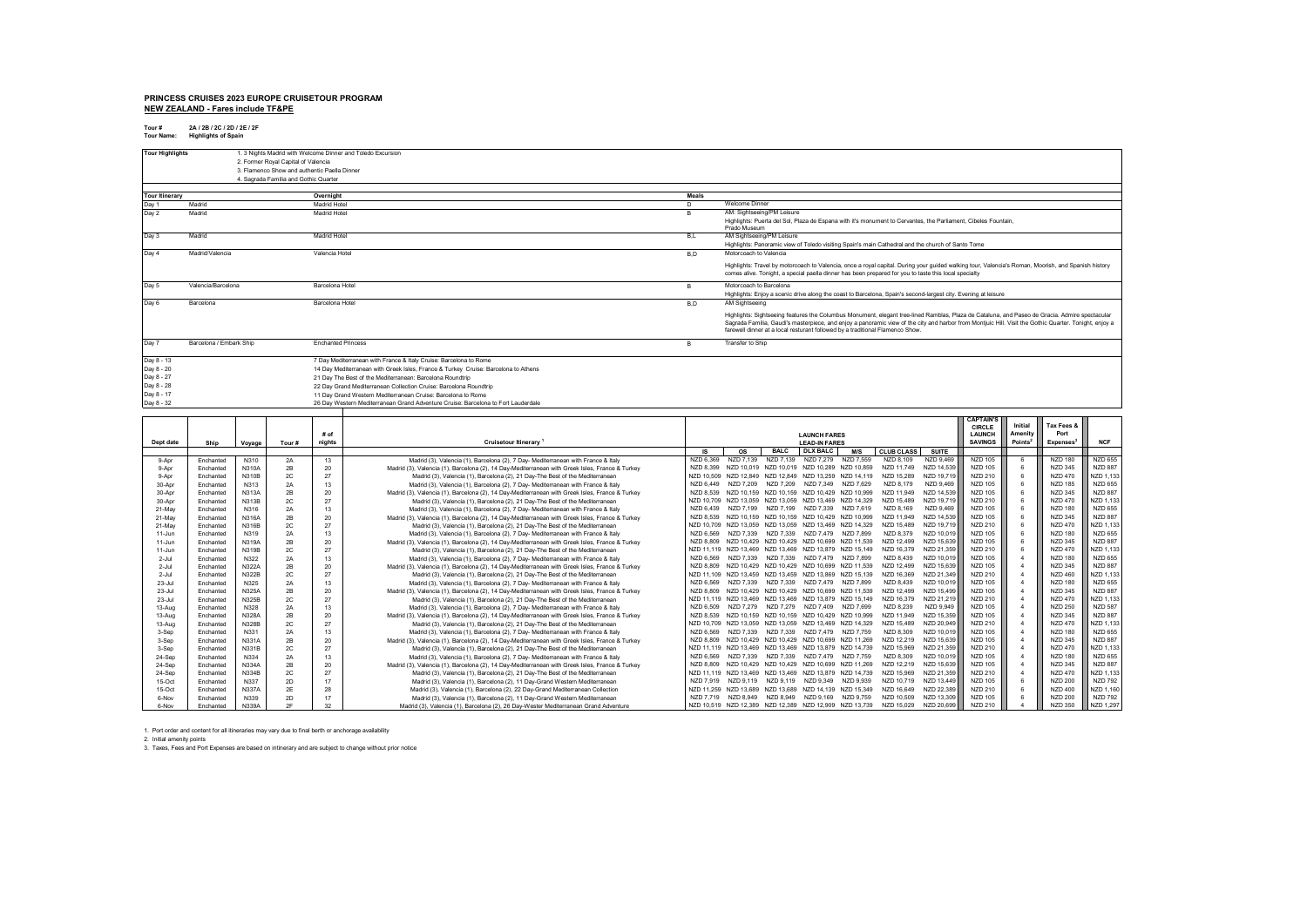# **PRINCESS CRUISES 2023 EUROPE CRUISETOUR PROGRAM**

**NEW ZEALAND - Fares include TF&PE**

**Tour # 3A / 3B / 3C / 3D / 3E Tour Name: Ring of Kerry**

| <b>Tour Highlights</b> | 1. Irish Medieval Banquet                   |                                                                                |       |                                                                                                                                                                                                                                                      |
|------------------------|---------------------------------------------|--------------------------------------------------------------------------------|-------|------------------------------------------------------------------------------------------------------------------------------------------------------------------------------------------------------------------------------------------------------|
|                        | 2. Cliffs of Moher                          |                                                                                |       |                                                                                                                                                                                                                                                      |
|                        | 3. Ring of Kerry                            |                                                                                |       |                                                                                                                                                                                                                                                      |
|                        | 4 Pub Dinner with traditional entertainment |                                                                                |       |                                                                                                                                                                                                                                                      |
|                        |                                             |                                                                                |       |                                                                                                                                                                                                                                                      |
| <b>Tour Itinerary</b>  |                                             | Overnight                                                                      | Meals |                                                                                                                                                                                                                                                      |
| Day 1                  | Shannon/Limerick                            | Limerick Hotel                                                                 | D.    | Welcome Irish Medieval Banquet                                                                                                                                                                                                                       |
| Day 2                  | Limerick / Killarney                        | Killarney Hotel                                                                | B,D   | Motorcoach sightseeing Limerick to Killarney                                                                                                                                                                                                         |
|                        |                                             |                                                                                |       | Highlights: Cliffs of Moher. Panoramic views of the Clare coastline passing through the sleepy villages of Kilkee and Kilrush before arriving in Killimer<br>for the Ferry crossing to Tarbet. Horse-drawn jaunting car ride to ancient Ross Castle. |
| Day 3                  | Killarney                                   | Killarney Hotel                                                                | B,D   | Motorcoach sightseeing on the "Ring of Kerry"                                                                                                                                                                                                        |
|                        |                                             |                                                                                |       | Highlights: Ring of Kerry, Muckross House and Killarney National Park, Pub Dinner with traditional entertainment                                                                                                                                     |
| Day 4                  | Killarney / Cork                            | Cork Hotel                                                                     | B.D   | Motorcoach: Killarney to Cork                                                                                                                                                                                                                        |
|                        |                                             |                                                                                |       | Highlights: At Glengarriff board a private boat to Garinish Island. Next, make your way to The Queenstown Story in Cobh. Cork at leisure.                                                                                                            |
| Day 5                  | Cork / Southampton / Embark Ship            | Emerald                                                                        |       | Flight to London Heathrow, Motorcoach to Southampton                                                                                                                                                                                                 |
| Day 6 - 12             |                                             | 8 Day Ireland & Scotland Cruise: Roundtrip Southampton                         |       |                                                                                                                                                                                                                                                      |
| Day 6 - 16             |                                             | 12 Day British Isles Cruise: Roundtrip Southampton                             |       |                                                                                                                                                                                                                                                      |
| Day 6 - 14             |                                             | 10 Day Ireland & Scotland Cruise: Rountrip Southampton                         |       |                                                                                                                                                                                                                                                      |
| Day 6 - 29             |                                             | 25 Day British Isles Grand Adventure Cruise: Southampton to Fort Lauderdale    |       |                                                                                                                                                                                                                                                      |
| Day 6 - 19             |                                             | 15 Day Spain, Portugal & France Passage Cruise: Southampton to Fort Lauderdale |       |                                                                                                                                                                                                                                                      |

|            |         |        |       |        |                                                                              |           |            |             |                      |            |                   |              | <b>CAPTAIN'S</b> |                     |                |                |
|------------|---------|--------|-------|--------|------------------------------------------------------------------------------|-----------|------------|-------------|----------------------|------------|-------------------|--------------|------------------|---------------------|----------------|----------------|
|            |         |        |       |        |                                                                              |           |            |             |                      |            |                   |              | <b>CIRCLE</b>    | Initial             | Tax Fees &     |                |
|            |         |        |       | # of   |                                                                              |           |            |             | <b>LAUNCH FARES</b>  |            |                   |              | LAUNCH           | Amenity             | Port           |                |
| Dept date  | Ship    | Voyage | Tour# | nights | <b>Cruisetour Itinerary</b>                                                  |           |            |             | <b>LEAD-IN FARES</b> |            |                   |              | <b>SAVINGS</b>   | Points <sup>2</sup> | Expenses       | <b>NCF</b>     |
|            |         |        |       |        |                                                                              |           | <b>OS</b>  | <b>BALC</b> | <b>DLX BALC</b>      | M/S        | <b>CLUB CLASS</b> | <b>SUITE</b> |                  |                     |                |                |
| 26-Apr     | Emerald | E310   | 3B    | 12     | Limerick (1), Killamey (2), Cork (1) 8-Day Ireland & Scotland                | NZD 5.489 | NZD 5.859  | NZD 6.399   | N/A                  | NZD 7.009  | NZD 7.559         | NZD 9.679    | <b>NZD 105</b>   |                     | <b>NZD 320</b> | <b>NZD 860</b> |
| 4-May      | Emerald | E311   | 3A    | 16     | Limerick (1), Killarney (2), Cork (1) 12-Day British Isles                   | NZD 6.669 | NZD 7.219  | NZD 7.979   | N/A                  | NZD 9.069  | NZD 9.869         | NZD 12.949   | NZD 105          |                     | <b>NZD 450</b> | <b>NZD 996</b> |
| 16-May     | Emerald | E312   | 3A    | 16     | Limerick (1), Killarney (2), Cork (1) 12-Day British Isles                   | NZD 6.669 | NZD 7.219  | NZD 7.979   | N/A                  | NZD 9,069  | NZD 9.869         | NZD 12.949   | <b>NZD 105</b>   |                     | <b>NZD 450</b> | <b>NZD 996</b> |
| 28-May     | Emerald | E313   | 3A    | 16     | Limerick (1), Killarney (2), Cork (1) 12-Day British Isles                   | NZD 6.669 | NZD 7.219  | NZD 7.979   | N/A                  | NZD 9,069  | NZD 9.869         | NZD 12.949   | <b>NZD 105</b>   |                     | <b>NZD 450</b> | <b>NZD 996</b> |
| 9-Jun      | Emerald | E314   | 3A    | 16     | Limerick (1), Killarney (2), Cork (1) 12-Day British Isles                   | NZD 6.929 | NZD 7.479  | NZD 8.389   |                      | NZD 9.739  | NZD 10.619        | NZD 14.029   | NZD 105          |                     | <b>NZD 445</b> | <b>NZD 996</b> |
| 21-Jun     | Emerald | E315   | 3A    | 16     | Limerick (1), Killarney (2), Cork (1) 12-Day British Isles                   | NZD 6.929 | NZD 7479   | NZD 8.389   | N/A                  | NZD 9.739  | NZD 10.619        | NZD 14.029   | NZD 105          |                     | <b>NZD 445</b> | <b>NZD 996</b> |
| 3-Jul      | Emerald | E316   | 3A    | 16     | Limerick (1), Killarney (2), Cork (1) 12-Day British Isles                   | NZD 6.929 | NZD 7.479  | NZD 8.389   | N/L                  | NZD 9.729  | NZD 10.619        | NZD 14.029   | NZD 105          |                     | <b>NZD 440</b> | <b>NZD 996</b> |
| $15 -$ Jul | Emerald | E317   | 3A    | 16     | Limerick (1), Killarney (2), Cork (1) 12-Day British Isles                   | NZD 6.929 | NZD 7.479  | NZD 8.389   | N/A                  | NZD 9.729  | NZD 10.619        | NZD 14.029   | <b>NZD 105</b>   |                     | <b>NZD 440</b> | <b>NZD 996</b> |
| $27 -$ Jul | Emerald | E318   | 3A    | 16     | Limerick (1), Killarney (2), Cork (1) 12-Day British Isles                   | NZD 6.969 | NZD 7.519  | NZD 8.429   | N/L                  | NZD 9.779  | NZD 10.659        | NZD 14.069   | NZD 105          |                     | <b>NZD 485</b> | <b>NZD 996</b> |
| 8-Aug      | Emerald | E319   | 3A    | 16     | Limerick (1), Killarney (2), Cork (1) 12-Day British Isles                   | NZD 6.979 | NZD 7.529  | NZD 8.439   | N/L                  | NZD 9.779  | NZD 10.669        | NZD 14.079   | NZD 105          |                     | <b>NZD 490</b> | <b>NZD 996</b> |
| 20-Aug     | Emerald | E320   | 3A    | 16     | Limerick (1), Killarney (2), Cork (1) 12-Day British Isles                   | NZD 6.649 | NZD 7.199  | NZD 7.959   | N/A                  | NZD 9.049  | NZD 9.859         | NZD 12.929   | <b>NZD 105</b>   |                     | <b>NZD 435</b> | <b>NZD 996</b> |
| 1-Sep      | Emerald | E321   | 3A    | 16     | Limerick (1), Killarney (2), Cork (1) 12-Day British Isles                   | NZD 7.069 | NZD 7.619  | NZD 8.529   | N/L                  | NZD 9.859  | NZD 10.749        | NZD 14.169   | NZD 105          |                     | <b>NZD 440</b> | <b>NZD 996</b> |
| 13-Sep     | Emerald | E322   | 3A    | 16     | Limerick (1), Killarney (2), Cork (1) 12-Day British Isles                   | NZD 7.019 | NZD 7.569  | NZD 8.479   | N/A                  | NZD 9.829  | NZD 10.709        | NZD 14.119   | <b>NZD 105</b>   |                     | <b>NZD 400</b> | <b>NZD 996</b> |
| 25-Sep     | Emerald | E323   | 3C    | 14     | Limerick (1), Killarney (2), Cork (1) 10-Day Ireland & Scotland              | NZD 6.419 | NZD 6.859  | NZD 7.629   | N/L                  | NZD 8.709  | NZD 9.389         | NZD 12,329   | <b>NZD 105</b>   |                     | <b>NZD 375</b> | <b>NZD 928</b> |
| 25-Sep     | Emerald | E323A  | 3D    | 29     | Limerick (1), Killarney (2), Cork (1) 25-Day British Isles Grand Adventure   | NZD 9.219 | NZD 10.269 | NZD 11.309  |                      | NZD 13.359 | NZD 14.649        | NZD 20.859   | NZD 210          |                     | <b>NZD 585</b> | NZD 1.433      |
| 5-Oct      | Emerald | E324   |       |        | Limerick (1), Killamev (2), Cork (1) 15-Day Spain, Portugal & France Passage | NZD 6.139 | NZD 6.749  | NZD 7.029   | N/A                  | NZD 7.979  | NZD 8.799         | NZD 11,869   | <b>NZD 105</b>   |                     | <b>NZD 330</b> | NZD 1.092      |

1. Port order and content for all itineraries may vary due to final berth or anchorage availability

2. Initial amenity points 3. Taxes, Fees and Port Expenses are based on intinerary and are subject to change without prior notice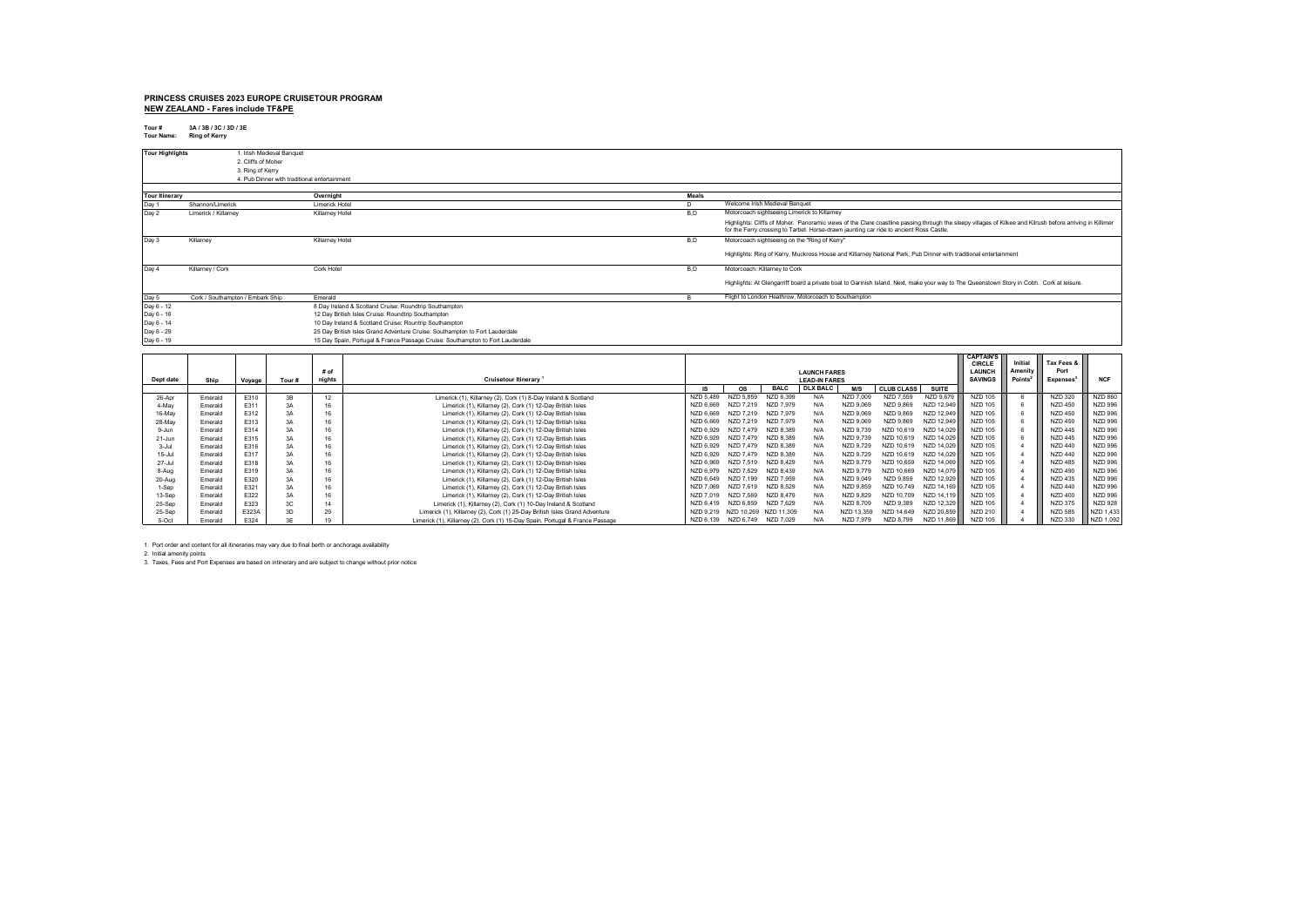#### **PRINCESS CRUISES 2023 EUROPE CRUISETOUR PROGRAM NEW ZEALAND - Fares include TF&PE**

**Tour # 4A / 4B / 4C / 4D / 4E Tour Name: Classic Italy**

| <b>Tour Highlights</b> |                    | 1. Rome half day tour with Group Vatican entrance (skip the line)               |       |                                                                                                                                                                                        |
|------------------------|--------------------|---------------------------------------------------------------------------------|-------|----------------------------------------------------------------------------------------------------------------------------------------------------------------------------------------|
|                        |                    | 2. UNESCO World Heritage site: Rome and Florence                                |       |                                                                                                                                                                                        |
|                        |                    | 3. Entrance to Academy of Fine Arts                                             |       |                                                                                                                                                                                        |
|                        |                    | 4. Winery tour and wine tasting                                                 |       |                                                                                                                                                                                        |
|                        |                    |                                                                                 |       |                                                                                                                                                                                        |
| <b>Tour Itinerary</b>  |                    | Overnight                                                                       | Meals |                                                                                                                                                                                        |
| Day 1                  | Venice             | Venice hotel                                                                    |       | Welcome drink                                                                                                                                                                          |
| Day 2                  | Venice             | Venice hotel                                                                    | B     | AM Sightseeing/PM Leisure                                                                                                                                                              |
|                        |                    |                                                                                 |       | Highlights: Guided walking tour of ST. MARK'S SQUARE and the byzantine BASILICA, lavish DOGES' PALACE.                                                                                 |
| Day 3                  | Venice / Florence  | Florence hotel                                                                  | B, D  | Train to Florence                                                                                                                                                                      |
|                        |                    |                                                                                 |       | Highlights: Evening Tuscan dinner                                                                                                                                                      |
| Day 4                  | Florence           | Florence hotel                                                                  | B.    | AM Sightseeing/PM Leisure                                                                                                                                                              |
|                        |                    |                                                                                 |       | Highlights: Cathedral, Baptistry's heavy bronze "Gate of Paradise", Duomo, Academy of Fine Art's with Michaelangelo's David, Ponte Vecchio, Signoria<br>Square and Santa Croce Square. |
| Day 5                  | Florence / Rome    | Rome hotel                                                                      | B, L  | Motorcoach to Rome                                                                                                                                                                     |
|                        |                    |                                                                                 |       | Highlights: San Gimignano sightseeing, wine tasting and lunch in Chianti                                                                                                               |
| Day 6                  | Rome               | Rome hotel                                                                      | B     | AM Sightseeing/PM Leisure                                                                                                                                                              |
|                        |                    |                                                                                 |       | Highlights: Coliseum, Roman Forum                                                                                                                                                      |
| Day 7                  | Rome / Embark Ship | <b>Enchanted Princess</b>                                                       | B     | AM Sightseeing. Transfer to pier.                                                                                                                                                      |
|                        |                    |                                                                                 |       | Highlights: Vatican Museum, Sistine Chapel, St. Peter's Basilica                                                                                                                       |
| Day 8 - 13             |                    | 7 Day Mediterranean with Greek Isles & Turkey Cruise: Rome to Athens            |       |                                                                                                                                                                                        |
| Day 8 - 20             |                    | 14 Day Mediterranean with Greek Isles, Italy & Turkey Cruise: Rome to Barcelona |       |                                                                                                                                                                                        |
| Day 8 - 27             |                    | 21 Day The Best of the Mediterranean: Rome Roundtrip                            |       |                                                                                                                                                                                        |
| Day 8 - 17             |                    | 11 Day Grand Mediterranean Cruise: Rome to Barcelona                            |       |                                                                                                                                                                                        |
| Day 8 - 28             |                    | 22 Day Grand Mediterranean Collection Cruise: Rome Roundtrip                    |       |                                                                                                                                                                                        |

|            |           |              |                |        |                                                                                           |                 |                                                        |                 |                                             | <b>CAPTAIN'S</b> |                   |              |                |                     |                 |                |
|------------|-----------|--------------|----------------|--------|-------------------------------------------------------------------------------------------|-----------------|--------------------------------------------------------|-----------------|---------------------------------------------|------------------|-------------------|--------------|----------------|---------------------|-----------------|----------------|
|            |           |              |                |        |                                                                                           |                 |                                                        |                 |                                             |                  | <b>CIRCLE</b>     | Initial      | Tax Fees &     |                     |                 |                |
|            |           |              |                | $#$ of |                                                                                           |                 | <b>LAUNCH FARES</b>                                    |                 |                                             |                  | <b>LAUNCH</b>     | Amenity      | Port           |                     |                 |                |
| Dept date  | Ship      | Voyage       | Tour#          | nights | <b>Cruisetour Itinerary</b>                                                               |                 |                                                        |                 | <b>LEAD-IN FARES</b>                        |                  |                   |              | <b>SAVINGS</b> | Points <sup>2</sup> | <b>Expenses</b> | <b>NCF</b>     |
|            |           |              |                |        |                                                                                           | IS.             | <b>OS</b>                                              | <b>BALC</b>     | <b>DLX BALC</b>                             | M/S              | <b>CLUB CLASS</b> | <b>SUITE</b> |                |                     |                 |                |
| 16-Apr     | Enchanted | N311         | 4A             | 13     | Venice (2), Florence (2), Rome (2), 7-Day Mediterranean with Greek Isles & Turkey         | NZD 6.649       | NZD 7.489                                              | NZD 7.489       | NZD 7.439                                   | NZD 7.909        | NZD 8.379         | NZD 9.679    | <b>NZD 105</b> |                     | <b>NZD 185</b>  | <b>NZD 655</b> |
| 16-Apr     | Enchanted | N311A        | 4B             | 20     | Venice (2), Florence (2), Rome (2), 14-Day Mediterranean with Greek Isles, Italy & Turkey | NZD 8.579       | NZD 10 179                                             | NZD 10.179      | NZD 10.149 NZD 11.029                       |                  | NZD 11.919        | NZD 14 719   | <b>NZD 105</b> |                     | NZD 310         | <b>NZD 887</b> |
| 16-Apr     | Enchanted | <b>N311B</b> | AC             | 27     | Venice (2), Florence (2), Rome (2), 21-Day The Best of the Mediterranean                  | NZD 10.759      | NZD 13 109                                             | NZD 13 109      | NZD 13.069                                  | NZD 14.379       | NZD 15.539        | NZD 19.909   | NZD 210        |                     | <b>NZD 450</b>  | NZD 1.133      |
| 7-May      | Enchanted | N314         | 4A             | 13     | Venice (2). Florence (2). Rome (2). 7-Day Mediterranean with Greek Isles & Turkey         | NZD 6719        | NZD 7549                                               | NZD 7.549       | NZD 7509                                    | NZD 7.969        | NZD 8.449         | NZD 9.679    | <b>NZD 105</b> |                     | <b>NZD 185</b>  | <b>NZD 655</b> |
| 7-May      | Enchanted | <b>N314A</b> | 4 <sub>R</sub> | 20     | Venice (2), Florence (2), Rome (2), 14-Day Mediterranean with Greek Isles, Italy & Turkey | NZD 8709        |                                                        |                 | NZD 10.319 NZD 10.319 NZD 10.289 NZD 11.169 |                  | NZD 12.129        | NZD 14.719   | NZD 105        |                     | <b>NZD 310</b>  | <b>NZD 887</b> |
| 7-May      | Enchanted | N314B        | 4C             | 27     | Venice (2), Florence (2), Rome (2), 21-Day The Best of the Mediterranean                  | NZD 10.899      | NZD 13 239                                             | NZD 13 239      | NZD 13.209 NZD 14.509                       |                  | NZD 15.679        | NZD 19 909   | NZD 210        |                     | <b>NZD 450</b>  | NZD 1.133      |
| 28-May     | Enchanted | N317         | 4A             | 13     | Venice (2), Florence (2), Rome (2), 7-Day Mediterranean with Greek Isles & Turkey         | NZD 6.719       | NZD 7549                                               | NZD 7549        | NZD 7509                                    | NZD 7.969        | NZD 8.449         | NZD 9.679    | <b>NZD 105</b> |                     | <b>NZD 185</b>  | <b>NZD 655</b> |
| 28-May     | Enchanted | <b>N317A</b> | 4B             | 20     | Venice (2), Florence (2), Rome (2), 14-Day Mediterranean with Greek Isles, Italy & Turkey | NZD 8.709       | NZD 10 319                                             | NZD 10.319      | NZD 10.289 NZD 11.169                       |                  | NZD 12.129        | NZD 14.719   | <b>NZD 105</b> |                     | <b>NZD 310</b>  | <b>NZD 887</b> |
| 28-May     | Enchanted | <b>N317B</b> | AC             | 27     | Venice (2), Florence (2), Rome (2), 21-Day The Best of the Mediterranean                  | NZD 11.039      | NZD 13 379                                             | NZD 13.379      | NZD 13.349 NZD 14.789                       |                  | NZD 16.009        | NZD 20.459   | NZD 210        |                     | <b>NZD 450</b>  | NZD 1.133      |
| 18-Jun     | Enchanted | N320         | 4A             | 13     | Venice (2). Florence (2). Rome (2). 7-Day Mediterranean with Greek Isles & Turkey         | NZD 6.859       | NZD 7689                                               | NZD 7 689       | NZD 7639                                    | NZD 8.239        | NZD 8.789         | NZD 10.229   | <b>NZD 105</b> |                     | <b>NZD 185</b>  | <b>NZD 655</b> |
| 18-Jun     | Enchanted | N320A        | 4B             | 20     | Venice (2), Florence (2), Rome (2), 14-Day Mediterranean with Greek Isles, Italy & Turkey | NZD 8.989       | NZD 10 589                                             | NZD 10 589      | NZD 10.559 NZD 11.719                       |                  | NZD 12.669        | NZD 15.809   | <b>NZD 105</b> |                     | <b>NZD 310</b>  | <b>NZD 887</b> |
| 18-Jun     | Enchanted | <b>N320B</b> | AC             | 27     | Venice (2), Florence (2), Rome (2), 21-Day The Best of the Mediterranean                  | NZD 11.309      | NZD 13 649                                             | NZD 13 649      | NZD 13 619 NZD 15 329                       |                  | NZD 16.559        | NZD 21.549   | NZD 210        |                     | <b>NZD 450</b>  | NZD 1.133      |
| $9 -$ Jul  | Enchanted | N323         | 4A             | 13     | Venice (2), Florence (2), Rome (2), 7-Day Mediterranean with Greek Isles & Turkey         | NZD 6859        | NZD 7689                                               | NZD 7689        | NZD 7.639                                   | NZD 8.239        | NZD 8.789         | NZD 10.229   | <b>NZD 105</b> |                     | <b>NZD 185</b>  | <b>NZD 655</b> |
| $9 -$ Jul  | Enchanted | N323A        | 4B             | 20     | Venice (2), Florence (2), Rome (2), 14-Day Mediterranean with Greek Isles, Italy & Turkey | NZD 8.979       | NZD 10.579                                             | NZD 10.579      | NZD 10.559                                  | NZD 11.709       | NZD 12.659        | NZD 15.799   | <b>NZD 105</b> |                     | <b>NZD 300</b>  | <b>NZD 887</b> |
| $9 -$ Jul  | Enchanted | <b>N323B</b> | 4C             | 27     | Venice (2), Florence (2), Rome (2), 21-Day The Best of the Mediterranean                  | NZD 11.299      | NZD 13 639                                             | NZD 13 639      | NZD 13.619 NZD 15.319                       |                  | NZD 16.549        | NZD 21.539   | NZD 210        |                     | <b>NZD 440</b>  | NZD 1.133      |
| $30 -$ Jul | Enchanted | N326         | 4A             | 13     | Venice (2), Florence (2), Rome (2), 7-Day Mediterranean with Greek Isles & Turkey         | NZD 6.859       | NZD 7689                                               | NZD 7689        | NZD 7.639                                   | NZD 8.239        | NZD 8.789         | NZD 10.089   | <b>NZD 105</b> |                     | <b>NZD 185</b>  | <b>NZD 655</b> |
| $30 -$ Jul | Enchanted | N326A        | 4B             | 20     | Venice (2), Florence (2), Rome (2), 14-Day Mediterranean with Greek Isles, Italy & Turkey | NZD 8.989       | NZD 10 589                                             | NZD 10 589      | NZD 10.559                                  | NZD 11.719       | NZD 12.669        | NZD 15.679   | <b>NZD 105</b> |                     | <b>NZD 310</b>  | <b>NZD 887</b> |
| $30 -$ Jul | Enchanted | N326B        | AC             | 27     | Venice (2), Florence (2), Rome (2), 21-Day The Best of the Mediterranean                  | NZD 11.169      | NZD 13 519                                             | NZD 13.519      | NZD 13 479 NZD 15 059                       |                  | NZD 16.289        | NZD 21 279   | <b>NZD 210</b> |                     | <b>NZD 450</b>  | NZD 1.133      |
| 20-Aug     | Enchanted | N329         | 4A             | 13     | Venice (2), Florence (2), Rome (2), 7-Day Mediterranean with Greek Isles & Turkey         | NZD 6719        | NZD 7549                                               | NZD 7 549       | NZD 7509                                    | NZD 7969         | NZD 8449          | NZD 10.089   | NZD 105        |                     | <b>NZD 185</b>  | <b>NZD 655</b> |
| 20-Aug     | Enchanted | N329A        | 4B             | 20     | Venice (2), Florence (2), Rome (2), 14-Day Mediterranean with Greek Isles, Italy & Turkey | NZD 8.709       | NZD 10 319                                             |                 | NZD 10.319 NZD 10.289 NZD 11.169            |                  | NZD 12.129        | NZD 15.539   | <b>NZD 105</b> |                     | NZD 310         | <b>NZD 887</b> |
| 20-Aug     | Enchanted | <b>N329B</b> | 4C             | 27     | Venice (2), Florence (2), Rome (2), 21-Day The Best of the Mediterranean                  | NZD 11.039      | NZD 13.379                                             | NZD 13 379      | NZD 13.349 NZD 14.649                       |                  | NZD 15.819        | NZD 21.279   | <b>NZD 210</b> |                     | <b>NZD 450</b>  | NZD 1.133      |
| 10-Sep     | Enchanted | N332         | 4A             | 13     | Venice (2), Florence (2), Rome (2), 7-Day Mediterranean with Greek Isles & Turkey         | NZD 6.859       | NZD 7689                                               | NZD 7689        | NZD 7.639                                   | NZD 8.109        | NZD 8.589         | NZD 10.229   | <b>NZD 105</b> |                     | <b>NZD 185</b>  | <b>NZD 655</b> |
| 10-Sep     | Enchanted | N332A        | 4B             | 20     | Venice (2), Florence (2), Rome (2), 14-Day Mediterranean with Greek Isles, Italy & Turkey | <b>NZD 8989</b> | NZD 10 589                                             | NZD 10 589      | NZD 10.559 NZD 11.439                       |                  | NZD 12.399        | NZD 15,809   | <b>NZD 105</b> |                     | <b>NZD 310</b>  | <b>NZD 887</b> |
| 10-Sep     | Enchanted | N332B        | AC             | 27     | Venice (2), Florence (2), Rome (2), 21-Day The Best of the Mediterranean                  | NZD 11.309      | NZD 13 649                                             | NZD 13.649      | NZD 13.619 NZD 14.919                       |                  | NZD 16.149        | NZD 21.549   | NZD 210        |                     | <b>NZD 450</b>  | NZD 1.133      |
| 1-Oct      | Enchanted | N335         | 4A             | 13     | Venice (2), Florence (2), Rome (2), 7-Day Mediterranean with Greek Isles & Turkey         | NZD 6.859       | NZD 7689                                               | N <sub>7D</sub> | NZD 7639                                    | NZD 8.109        | NZD 8.589         | NZD 10.229   | <b>NZD 105</b> |                     | <b>NZD 185</b>  | <b>NZD 655</b> |
| 1-Oct      | Enchanted | N335A        | 4B             | 20     | Venice (2), Florence (2), Rome (2), 14-Day Mediterranean with Greek Isles, Italy & Turkey | NZD 8.989       | NZD 10 589                                             | NZD 10 589      | NZD 10.559                                  | NZD 11.439       | NZD 12.399        | NZD 15.809   | <b>NZD 105</b> |                     | <b>NZD 310</b>  | <b>NZD 887</b> |
| 26-Oct     | Enchanted | N338         | 4D             | 17     | Venice (2), Florence (2), Rome (2), 11-Day Grand Mediterranean                            | NZD 7.939       | NZD 9 169                                              | NZD 9 169       | NZD 9.179                                   | NZD 9.989        | NZD 10.739        | NZD 13.539   | <b>NZD 105</b> |                     | <b>NZD 225</b>  | <b>NZD 792</b> |
| 26-Oct     | Enchanted | N338A        | 4F             | 28     | Venice (2), Florence (2), Rome (2), 22-Day Grand Mediterranean Collection                 |                 | NZD 11.239 NZD 13.689 NZD 13.689 NZD 13.759 NZD 15.329 |                 |                                             |                  | NZD 16.559        | NZD 22.429   | NZD 210        |                     | <b>NZD 380</b>  | NZD 1.160      |

1. Port order and content for all itineraries may vary due to final berth or anchorage availability<br>2. Initial amenity points<br>3. Taxes, Fees and Port Expenses are based on intinerary and are subject to change without pr